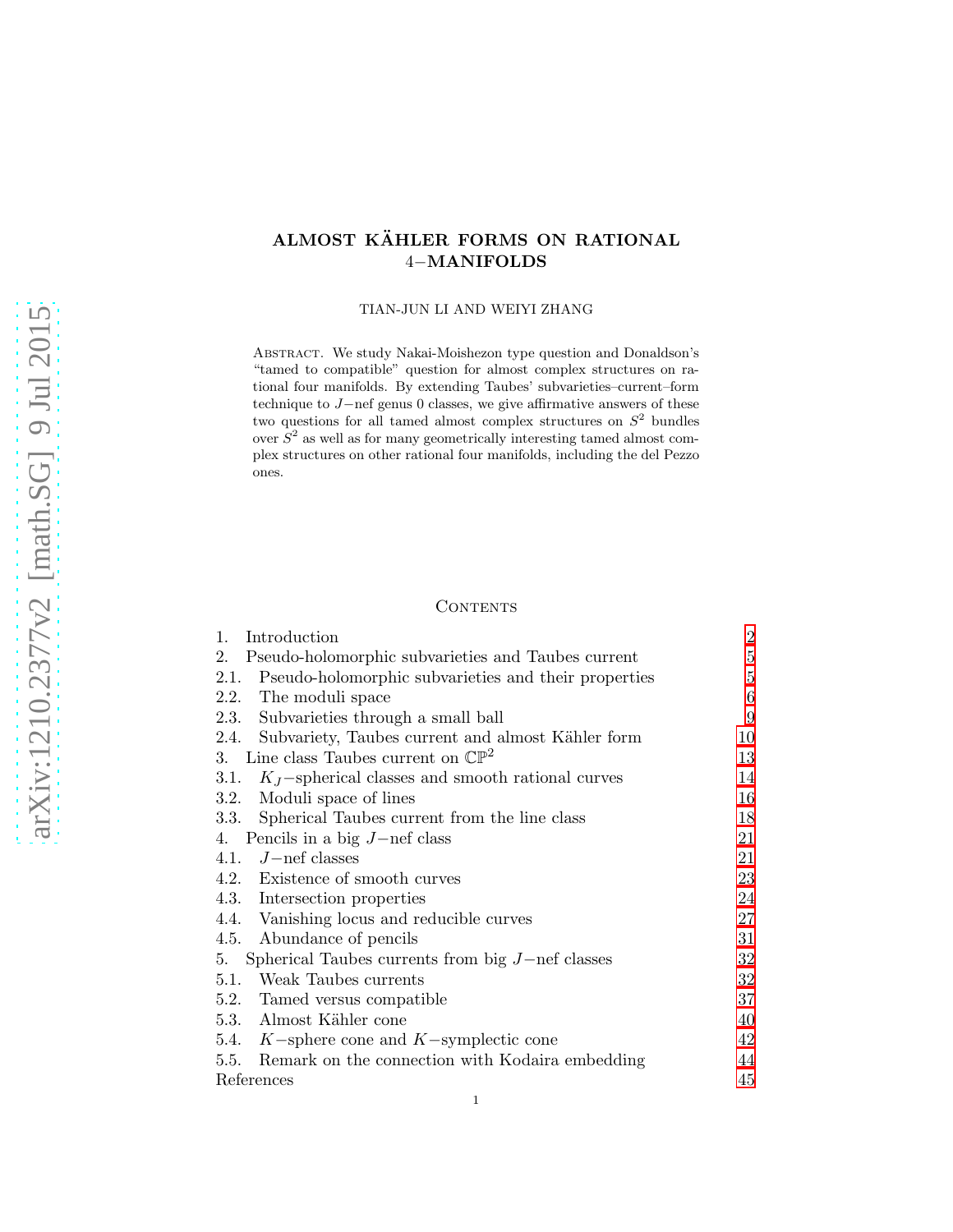#### 1. INTRODUCTION

<span id="page-1-0"></span>Let  $M$  be a compact, oriented, smooth manifold. An almost complex structure on M is an endomorphism of  $TM$  whose square is  $-Id$ . An almost complex structure J induces an involution on the space of 2-forms,  $\Omega^2(M)$ , decomposing it as  $\Omega_J^+ \oplus \Omega_J^-$ . *J* is said to be tamed if there is a symplectic form  $\omega$  such that the bilinear form  $\omega(\cdot, J(\cdot))$  is positive definite. In this case,  $\omega$  is called a taming form of J, and we also say that J is tamed by  $\omega$ . A taming form of J is said to be compatible with J if it lies in  $\Omega_J^+$ . J is said to be almost Kähler if there is a compatible form.

In [\[4\]](#page-44-1), Donaldson raised the following question:

<span id="page-1-1"></span>Question 1.1. Suppose J is an almost complex structure on a compact, oriented, smooth 4−manifold M. If J is tamed, is J almost Kähler?

The local version of the question was known to be true in dimension 4, but false in higher dimensions([\[26,](#page-45-0) [25,](#page-45-1) [12,](#page-44-2) [2\]](#page-44-3)). Donaldson suggested an approach via the symplectic Calabi-Yau equation, and progress on this equation has been made by Weinkove, Tosatti and Yau (cf. [\[30\]](#page-45-2)).

It was known to hold when  $M = \mathbb{CP}^2$  due to deep works of Gromov [\[9\]](#page-44-4) and Taubes  $[28]$ . In  $[18]$ , we observed that this is true for any integrable J, and the same was shown for homogeneous  $J$  in [\[17\]](#page-45-5).

In the case  $b^+(M) = 1$ , Taubes has recently made remarkable progress in [\[29\]](#page-45-6). He answers Question [1.1](#page-1-1) affirmatively for generic tamed almost complex structures in this case.

The main purpose of this paper is to study Question [1.1](#page-1-1) for rational 4−manifolds. Here a rational 4−manifold refers to one of the following smooth 4-manifolds:  $\mathbb{CP}^2$ ,  $S^2 \times S^2$  and blow-ups of them.

Our construction is particularly successful for  $S^2$ -bundle over  $S^2$ :

<span id="page-1-2"></span>**Theorem 1.2.** Any tamed J on  $S^2 \times S^2$  or  $\mathbb{CP}^2 \# \overline{\mathbb{CP}^2}$  is almost Kähler.

The remaining rational manifolds are of the form  $\mathbb{CP}^2 \# k \overline{\mathbb{CP}^2}$  with  $k \geq 2$ . We settle Donaldson's question for these manifolds under a simple condition on −1 curves.

<span id="page-1-3"></span>**Theorem 1.3.** Suppose  $M = \mathbb{CP}^2 \# k \overline{\mathbb{CP}^2}$  with  $k \geq 2$  and J is tamed. If there are k disjoint  $-1$  curves, then  $J$  is almost Kähler.

To prove his genericity result, Taubes explores close connections between pseudo-holomorphic subvarieties (see Definition [2.1\)](#page-4-2) and almost K¨ahler forms in dimension 4. In arbitrary dimension, they have positive pairings. A special feature in dimension 4 is that they both lie in the space of closed, non-negative, J−invariant 2-currents. In particular, Taubes introduced a distributional analogue of an almost Kähler form, which we call a Taubes current (see Definition [2.11\)](#page-10-0).

Let  $\omega$  be a symplectic form on a compact, oriented, smooth 4–manifold with  $b^+=1$ . The basic strategy of Taubes is to first carefully pick a smooth subfamily of evenly distributed irreducible J−holomorphic subvarieties in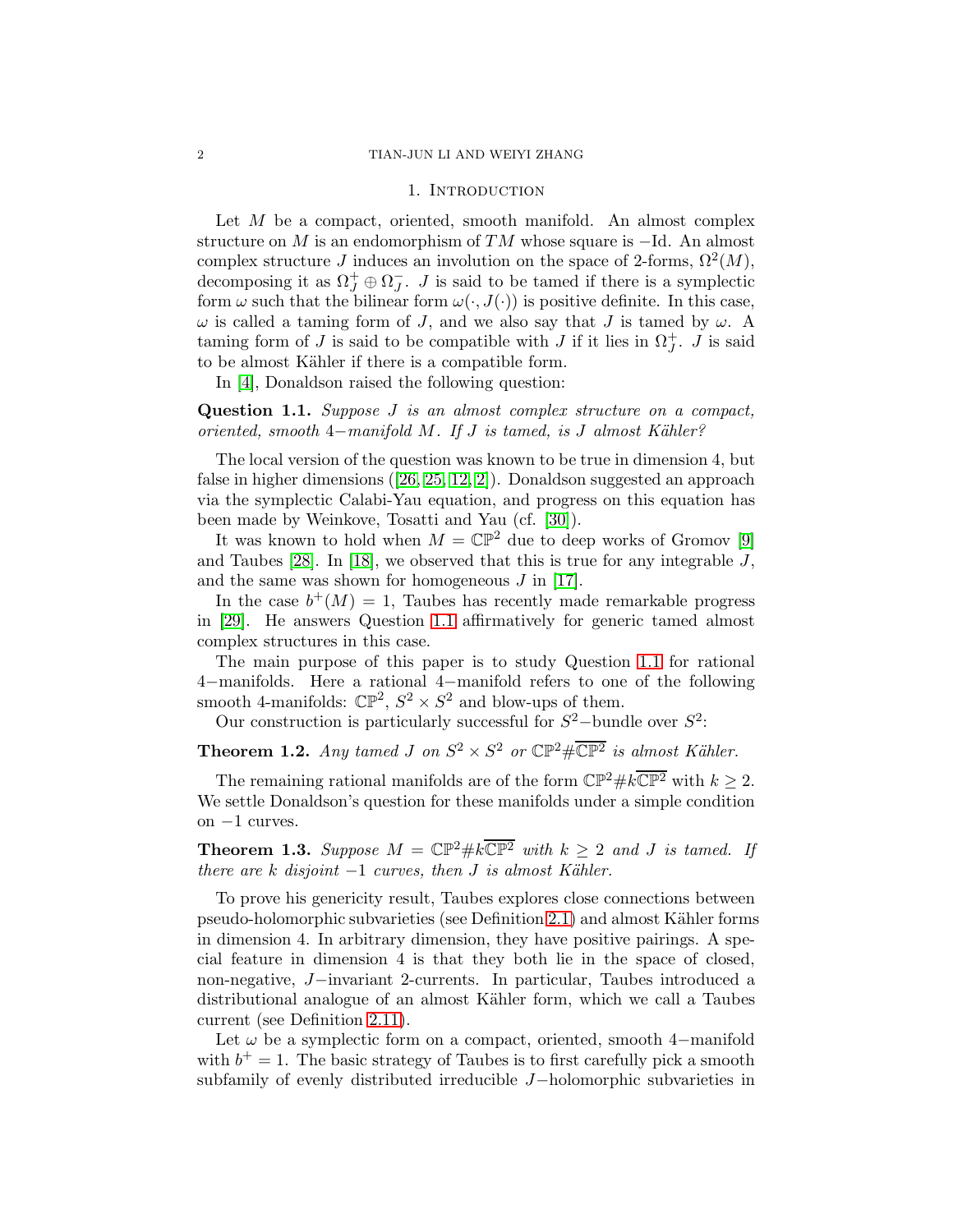the class of  $N[\omega]$  for N large, at least when  $[\omega]$  is rational, then to obtain a Taubes current via integration. Finally, Taubes showed that such a current can be first smoothed to a J−tamed form with a dominating J−invariant part, and then further adjusted to a genuine almost Kähler form.

For a rational manifold, to avoid generic choices of  $J$  in several places of Taubes' construction, we apply the subvarieties–current–form technique to classes of genus zero smooth subvarieties with positive self-intersection. However, in general we could only hope to first construct a weaker version of Taubes current which degenerates on a finite union of subvarieties with negative self-intersection. Then we try to sum several such weak Taubes currents to get a honest Taubes current. We call Taubes current obtained this way a spherical Taubes current.

As in [\[29\]](#page-45-6), while the construction of weak Taubes current in [5.1.1](#page-31-2) is via integration over the irreducible subvariety part  $\mathcal{M}_{irr}$  of the moduli space, we still need a good control of the reducible subvariety part  $\mathcal{M}_{red}$ . With this in mind, we establish in [\[19\]](#page-45-7) a clean structural picture of reducible subvarieties for a J−nef class with J−genus 0 (see Theorem [2.14\)](#page-12-1). This is crucial for us to get rid of much of the "genericity" assumption of [\[29\]](#page-45-6).

For a more detailed summary of Taubes' subvarieties–current–form technique and our adaptation, see section [2.4.3.](#page-11-0)

The subvarieties–current–form technique is also useful to further determine the almost Kähler cone

(1) 
$$
\mathcal{K}_J^c = \{ [\omega] \in H^2(M; \mathbb{R}) | \omega \text{ is compatible with } J \}
$$

in terms of the curve cone. The almost Kähler cone  $\mathcal{K}_{J}^{c}$  is a convex cohomology cone contained in the positive cone

$$
\mathcal{P} = \{ e \in H^2(M; \mathbb{R}) | e \cdot e > 0 \}.
$$

The curve cone of an almost complex manifold  $(M, J)$ , denoted by  $A_J(M)$ , is the convex cone in  $H_2(M, \mathbb{R})$  generated by the set of homology classes of J–holomorphic subvarieties. Let  $A_J^{\vee,>0}(M)$  be the positive dual of  $A_J(M)$ under the homology-cohomology pairing, and set

$$
\mathcal{P}_J = A_J^{\vee,>0}(M) \cap \mathcal{P}.
$$

Clearly,  $\mathcal{K}_{J}^{c} \subset A_{J}^{\vee, >0}(M)$  since the integral of an almost Kähler form over a J−holomorphic subvariety is positive. Motivated by the famous Nakai-Moishezon-Kleiman criterion in algebraic geometry which characterizes the ample cone in terms of the (closure of) curve cone for a projective  $J$ , and the recent Kähler version<sup>[1](#page-2-0)</sup> of the Nakai-Moishezon criterion (in dimension 4), which characterizes the Kähler cone in terms of the curve cone for a Kähler  $J$ , we ask whether there is an almost Kähler version of the Nakai-Moishezon criterion.

<span id="page-2-0"></span><sup>1</sup>Established by Buchdahl and Lamari in dimension 4, and by Demailly-Paun in arbitrary dimension.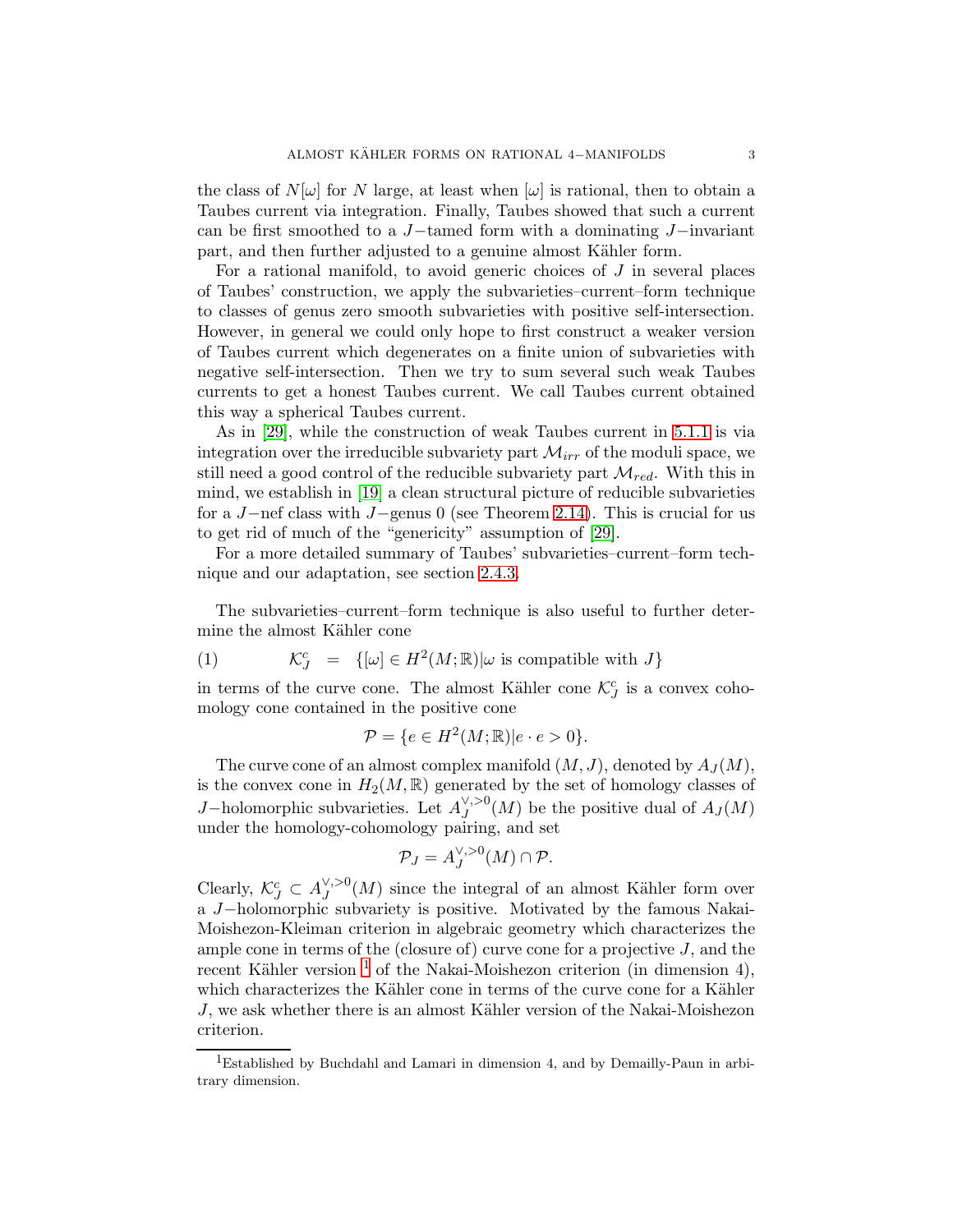<span id="page-3-3"></span>Question 1.4. <sup>[2](#page-3-0)</sup> Suppose M is a compact, oriented, smooth 4–manifold with  $b^+=1$  and J is almost Kähler. Is the almost Kähler cone dual to the curve cone, i.e.  $\mathcal{K}_J^c = \mathcal{P}_J$ ?

Via a detailed analysis of spherical Taubes currents, we are able to establish the almost Kähler Nakai-Moishezon criterion in the following two cases.

<span id="page-3-2"></span>Theorem 1.5. The almost Kähler Nakai-Moishezon criterion holds for any almost Kähler J on  $S^2 \times S^2$  or  $\mathbb{CP}^2 \# \overline{\mathbb{CP}^2}$ .

<span id="page-3-1"></span>**Theorem 1.6.** The almost Kähler Nakai-Moishezon criterion holds for any good almost Kähler J.

In Theorem [1.6,](#page-3-1) a tamed  $J$  on a rational manifold is called *good* if (i) there is a smooth genus one subvariety in the anti-canonical class  $-K_J$ , and (ii) any irreducible genus zero subvariety of negative self-intersection is  $a - 1$ curve.

Notice that, following from Theorems [1.2](#page-1-2) and [1.3,](#page-1-3) both Theorems [1.5](#page-3-2) and [1.6](#page-3-1) are still valid even if we assume  $J$  is tamed instead of almost Kähler.

The organization of this paper is as follows. In section 2 we review properties of moduli space of irreducible pseudo-holomorphic subvarieties as presented in [\[28\]](#page-45-3) and introduce Taubes current. In section 3, to illustrate some key features of our construction, we construct spherical Taubes currents in the line class of  $\mathbb{CP}^2$ . The situation for the line class is simpler since there are no reducible rational curves. In section 4 we discuss various properties of J−nef spherical class and show that there are plenty of pencils in the moduli spaces. In section 5 we combine the constructions in sections 3 and 4 to construct weak Taubes currents from a big J−nef spherical class. An immediate consequence is the proof of Theorems [1.2](#page-1-2) and [1.5](#page-3-2) for  $S^2$ -bundles over  $S^2$ . We also study the geometry and combinatorics of K-symplectic cone and K-sphere cone of  $\mathbb{CP}^2 \# k\overline{\mathbb{CP}^2}$  with  $k \geq 2$  and prove Theorems [1.3,](#page-1-3) [1.6](#page-3-1) and [5.19.](#page-40-0) Finally, we compare our construction with the Kodaira embedding theorem.

We appreciate discussions with T. Draghici, R. Gompf, Y. Ruan, C. Taubes, A. Tomassini, V. Tosatti, S. T. Yau and K. Zhu. We are grateful to the referee for careful reading of the manuscript and useful suggestions improving the presentation. During the preparation of this work, the authors benefited from NSF grant 1065927 (of the first author). The second author is partially supported by AMS-Simons travel grant.

<span id="page-3-0"></span><sup>&</sup>lt;sup>2</sup> This question makes sense for any 4-manifold, if we view  $A_J(M)$  as a convex cone of  $H_+^J$  and define  $A_J^{\vee,>0}(M)$  to be the positive dual of  $A_J(M)$  under the pairing between  $H_+^J$  and  $H_J^+$  in [\[18\]](#page-45-4). The question is: Is  $\mathcal{K}_J^c$  a connected component of  $\mathcal{P}_J$ ? See the survey paper [\[6\]](#page-44-5).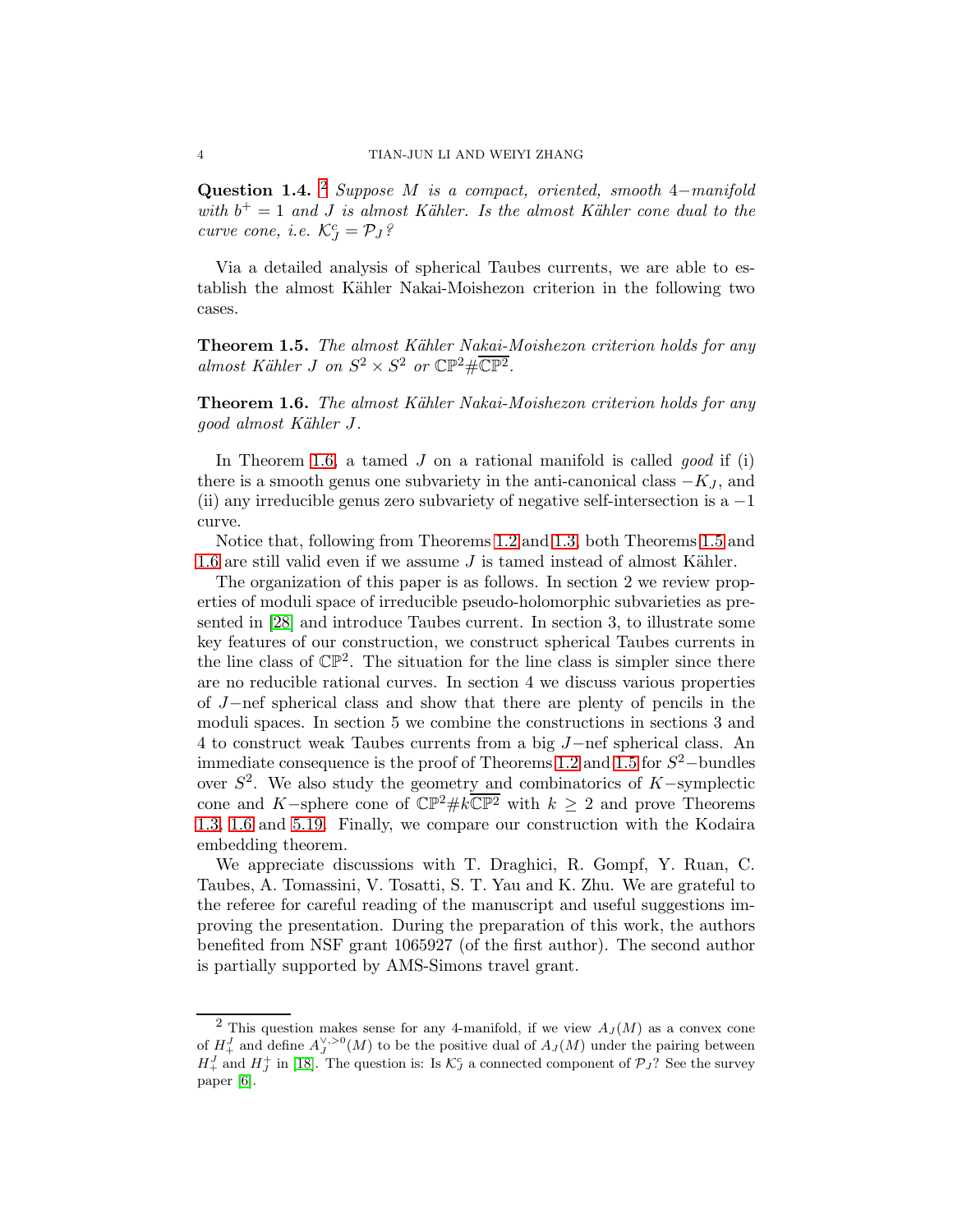<span id="page-4-0"></span>Let M be a closed, oriented 4-manifold and J be a tamed almost complex structure on M. In this section we summarize properties of J−holomorphic subvarieties following [\[29\]](#page-45-6) and introduce Taubes current.

We fix a symplectic form  $\omega$  tamed by J. Such a form defines a cohomology class  $[\omega]$ . Moreover, the polarization of the quadratic form given by  $\omega(\cdot, J(\cdot))$ defines a J−invariant metric on M. Such a metric is used implicitly in all the follows to define distances on  $M$ , integration over open sets in Cartesian products of M, norms on (complexified) tensor bundles of M.

#### <span id="page-4-1"></span>2.1. Pseudo-holomorphic subvarieties and their properties.

<span id="page-4-2"></span>**Definition 2.1.** A closed set  $C \subset M$  with finite, nonzero 2-dimensional Hausdorff measure is said to be a J−holomorphic subvariety if it has no isolated points, and if the complement of a finite set of points in C, called the singular points, is a smooth submanifold with J−invariant tangent space.

When  $J$  is understood, we will simply call a  $J$ -holomorphic subvariety a subvariety. A subvariety is said to be smooth if it has no singular points.

A subvariety C has a canonical orientation, which is used to define integration of smooth 2−forms on its smooth part. The resulting linear functional on the space of 2−forms defines a closed, non-negative current of type (1, 1). We denote the associated homology class by  $e_C$ .

2.1.1. Genus of an irreducible subvariety. A subvariety is said to be irreducible if its smooth locus is connected. Any given subvariety is a union of a finite set of irreducible subvarieties.

Suppose C is an irreducible subvariety. Then it is the image of a  $J-\text{holomorphic}$ map  $\phi : C_0 \to M$  from a complex connected curve  $C_0$ , where  $\phi$  is an embedding off a finite set.  $C_0$  is called the model curve and  $\phi$  is called the tautological map. The map  $\phi$  is uniquely determined up to automorphisms of  $C_0$ . This understood, the homology class  $e_C$  is simply the push forward of the fundamental class of  $C_0$  via  $\phi$ .

The genus of an irreducible subvariety  $C$  is defined to be the genus of its model curve  $C_0$ . There is another type of genus associated to the class  $e_C$ defined as follows.

Given a class e in  $H_2(M; \mathbb{Z})$ , introduce the J−genus of e,

(2) 
$$
g_J(e) = \frac{1}{2}(e \cdot e + K_J \cdot e) + 1,
$$

where  $K_J$  is the canonical class of J. Notice that  $g_J(e)$  is called the virtual genus in many literature.

If  $e = e_C$  for some subvariety C, then  $g_J(e)$  is non-negative. In fact, by the adjunction inequality in [\[21\]](#page-45-8),  $g_J(e)$  is bounded from below by the genus of the model curve  $C_0$  of C, with equality if and only if C is smooth.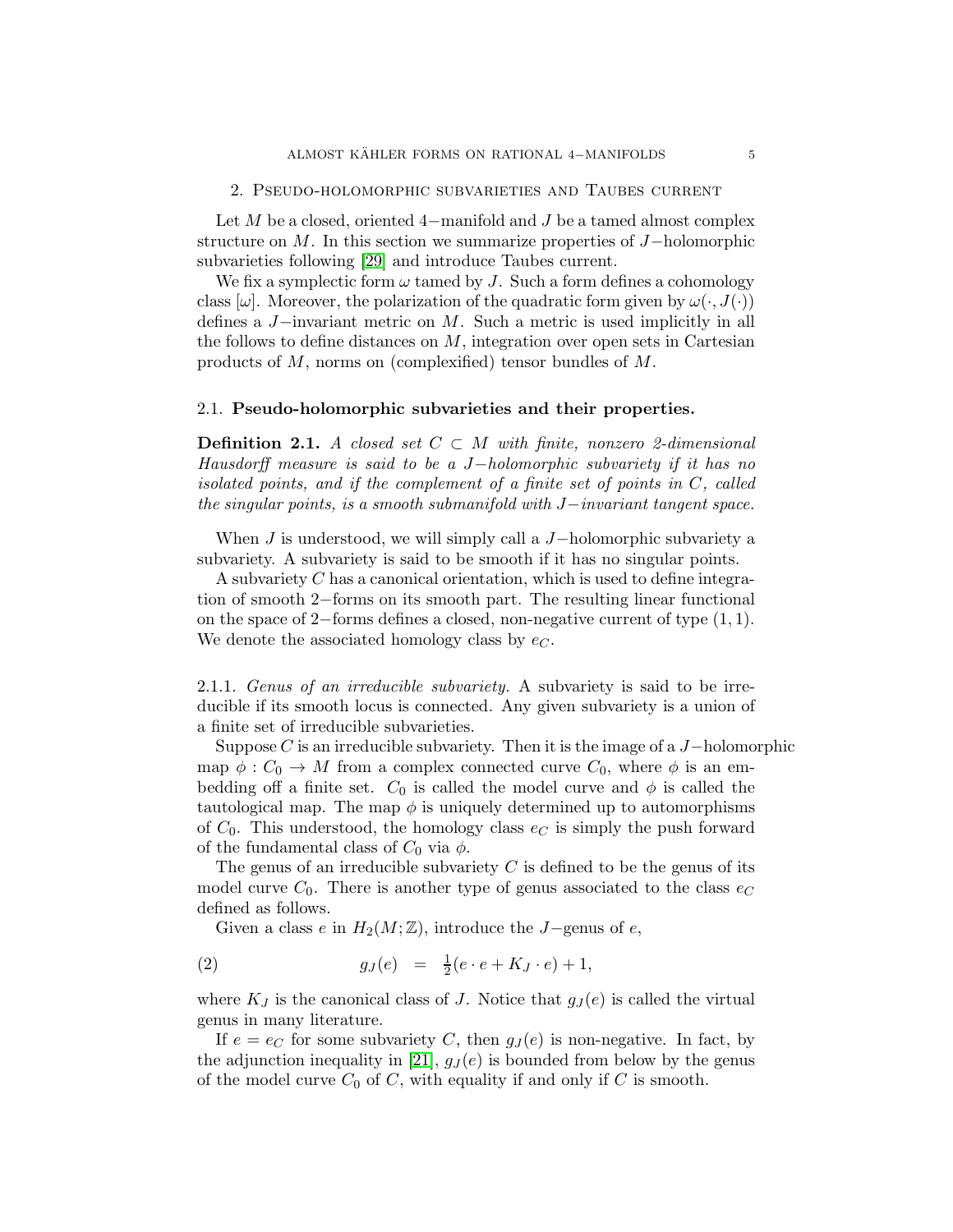2.1.2. The normal operator  $D<sub>C</sub>$ . Suppose C is an irreducible subvariety and  $C_0$  is its model curve with the tautological map  $\phi$ . Let us first introduce the normal bundle of C.

If  $p \in C_0$  is not a critical point of  $\phi$ , then  $L_p = \phi_*(TC_0|_p)$  is a complex line in  $TM|_{\phi(p)}$ . If  $p_0$  is a critical point of  $C_0$ , for p in a deleted neighborhood of  $p_0$  consisting of non-critical points,  $L_p \subset TM|_{\phi(p)}$  still converge to a line  $L_{p_0}$ in  $TM|_{\phi(p_0)}$ . This follows from elliptic unique continuation. It also follows from the local canonical form of  $\phi$  near  $p_0$  (see e.g. (2.2) of [\[28\]](#page-45-3)): there is a complex coordinate u for a disk in  $C_0$  centered on a critical point  $p_0$ , and a complex coordinate  $(z, w)$  centered on  $\phi(p_0)$  such that  $\phi$  has the form

<span id="page-5-1"></span>(3) 
$$
u \to (u^{n+1} + t_z, cu^{n+k+1} + t_w),
$$

where  $n, k \geq 1$  and  $|t_z| \leq c_0 |u|^{n+2}$ ,  $|dt_z| \leq c_0 |u|^{n+1}$ ,  $|t_w| \leq c_0 |u|^{n+k+2}$ ,  $|dt_w| \leq c_0 |t|^{n+k+2}$  $c_0|u|^{n+k+2}$ . Hence L extends over  $p_0$  as the pull-back from  $\mathbb{C}^2$  via [\(3\)](#page-5-1) of the span of the vector field  $\frac{\partial}{\partial z}$ . Thus there is a complex line bundle N, whose fiber over  $p \in C_0$  is the quotient complex line  $TM|_{\phi(p)}/L_p$ . This complex line bundle over  $C_0$  is called the normal bundle of  $C$ .

Linearizing the equation  $\bar{\partial}_J \phi = 0$  for the J-holomorphic map  $\phi : C_0 \rightarrow$ M, we obtain a R−linear, differential operator

$$
D_{\phi}: C^{\infty}(C_0; \phi^*TM) \to C^{\infty}(C_0; \phi^*TM \otimes T^{0,1}C_0).
$$

Choose an almost Hermitian metric on  $M$  to realize  $N$  as a subbundle of φ ∗TM. Then it induces a canonically associated R−linear, differential operator

(4) 
$$
D_C: C^{\infty}(C_0; N) \to C^{\infty}(C_0; N \otimes T^{0,1}C_0).
$$

 $D<sub>C</sub>$  is called the normal operator of C.

Use a Hermitian metric on  $C_0$  and the Levi-Civita connection on  $M$  to define Sobolev completions of  $C^{\infty}(C_0; N)$ ,  $C^{\infty}(C_0; N \otimes T^{0,1}C_0)$ .  $D_C$  extends to a bounded, Fredholm operator from the Hilbert space  $L_1^2(C_0; N)$  to the Hilbert space  $L^2(C_0; N \otimes T^{0,1}C_0)$ . Denote the index of this extension by  $d_C$ .  $d_C$  is always even, and is bounded above by the even integer  $2\iota_{e_C}$  defined as follows.

Definition 2.2. Given a class e, introduce its J−dimension,

(5) 
$$
t_e = \frac{1}{2}(e \cdot e - K_J \cdot e).
$$

<span id="page-5-2"></span>Note also that  $d_C = 2\iota_{e_C}$  if and only if C is smooth.

#### <span id="page-5-0"></span>2.2. The moduli space. In this subsection we fix a class  $e$ .

The moduli space of subvariety in the class  $e, \mathcal{M}_e$ , is defined as in [\[29\]](#page-45-6): Any element  $\Theta$  in  $\mathcal{M}_e$  is a finite set of pairs, where each pair has the form  $(C, m)$  with  $C \subset M$  an irreducible subvariety and m a positive integer. The set of pairs in an element is further constrained so that no two of its pairs have the same subvariety component, and so that  $\sum me_C = e$ .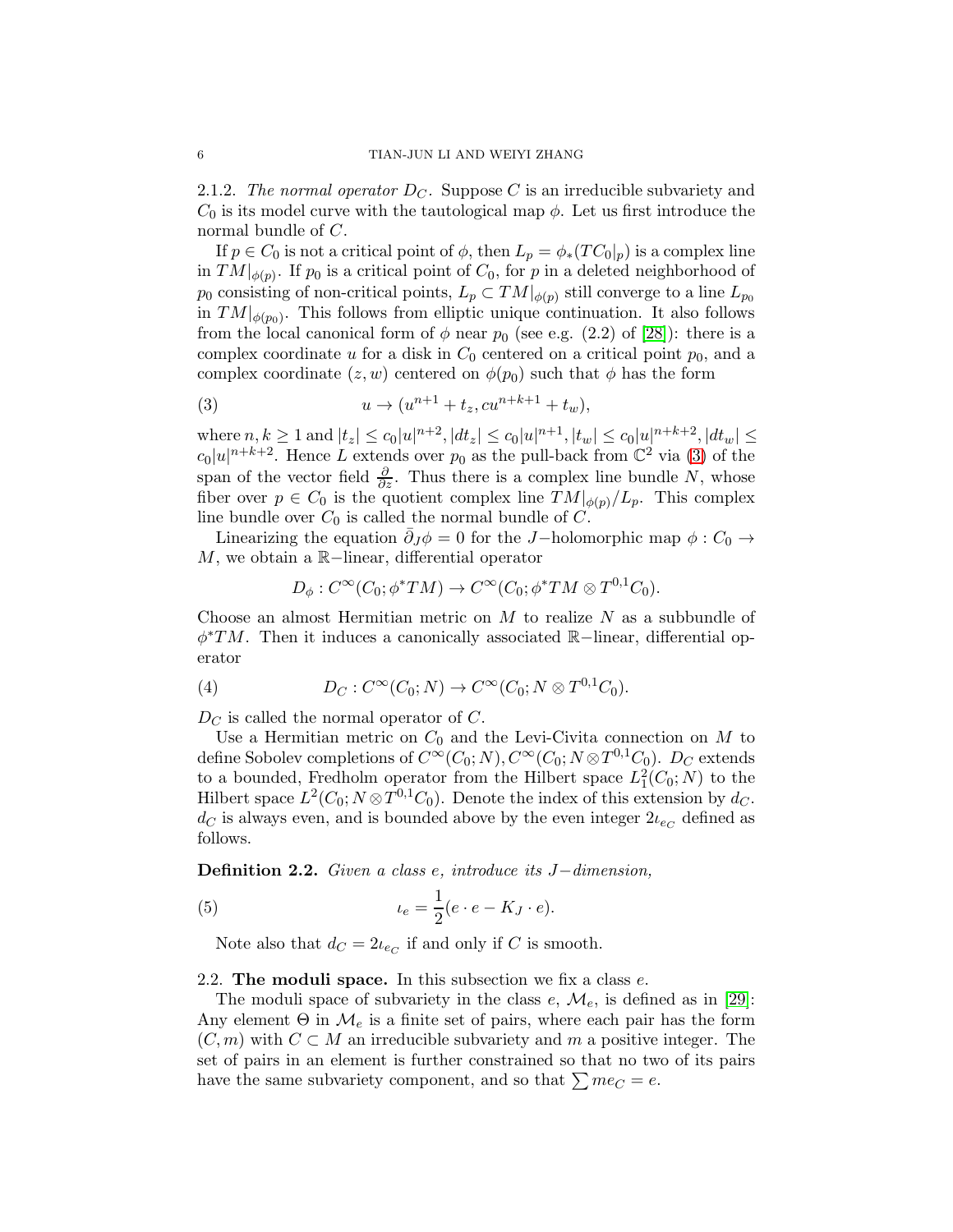**Definition 2.3.** A homology class  $e \in H_2(M;\mathbb{Z})$  is said to be J-effective if  $\mathcal{M}_e$  is nonempty.

2.2.1. Topology. Let  $|\Theta| = \bigcup_{(C,m)\in\Theta} C$  denote the support of  $\Theta$ . Consider the symmetric, non-negative function,  $\rho$ , on  $\mathcal{M}_e \times \mathcal{M}_e$  that is defined by the following rule:

(6) 
$$
\varrho(\Theta, \Theta') = \sup_{z \in |\Theta|} \text{dist}(z, |\Theta'|) + \sup_{z' \in |\Theta'|} \text{dist}(z', |\Theta|).
$$

The function  $\rho$  is used to measure distances on  $\mathcal{M}_{e}$ .

Given a smooth form  $\nu$  introduce the pairing

$$
(\nu,\Theta) = \sum_{(C,m)\in\Theta} m \int_C \nu.
$$

The topology on  $\mathcal{M}_e$  is defined in terms of convergent sequences:

A sequence  $\{\Theta_k\}$  in  $\mathcal{M}_e$  converges to a given element  $\Theta$  if the following two conditions are met:

- $\lim_{k\to\infty}\rho(\Theta,\Theta_k)=0.$
- $\lim_{k\to\infty} (\nu, \Theta_k) = (\nu, \Theta)$  for any given smooth 2-form  $\nu$ .

Here is Proposition 3.1 in [\[29\]](#page-45-6).

<span id="page-6-2"></span>**Proposition 2.4.** The moduli space  $\mathcal{M}_e$  is compact. In particular, only finitely many classes are of the form  $e_C$  with  $(C, m) \in \Theta$  and  $\Theta \in \mathcal{M}_e$ .

2.2.2. Moduli spaces of irreducible subvarieties. Fix an integer h. We define  $\mathcal{M}_{h,e} \subset \mathcal{M}_e$  to be the subspace of irreducible subvarieties of genus h.

With this understood, the following is a direct consequence of the adjunction inequality.

<span id="page-6-0"></span>**Lemma 2.5.** If  $h = q_J(e)$  and  $C \in \mathcal{M}_{h,e}$ , then C is smooth.

Let  $\Sigma$  be a smooth, oriented surface of genus h. Let  $\mathfrak{M}_{h,e}$  be the space of somewhere injective J-holomorphic maps in the class e and originated from  $(\Sigma, j)$ , where j is an arbitrary complex structure on  $\Sigma$ . As a subset of the Fréchet space of smooth maps from  $\Sigma$  to  $M$ ,  $\mathfrak{M}_{h,e}$  has a natural topology.

Since every irreducible subvariety has a model curve, there is a surjective map  $\Psi$  from  $\mathfrak{M}_{h,e}$  to  $\mathcal{M}_{h,e}$ . A fundamental fact established in the appendix in [\[29\]](#page-45-6), whose proof is rather involved, is that the topology on  $\mathcal{M}_{h,e}$  is the same as the induced one from  $\mathfrak{M}_{h,e}$  via  $\Psi$ . More precisely, by Lemma A.13 in [\[29\]](#page-45-6), at any  $\phi: (\Sigma, j) \to M$  in  $\mathfrak{M}_{h,e}, \Psi$  is a local homeomorphism from  $\mathfrak{M}_{h,e}$ to  $\mathcal{M}_{h,e}$  when  $h \geq 2$ , and in the case  $h = 0, 1, \Psi$  is a local homeomorphism up to automorphisms of  $(\Sigma, j)$ .

With this understood, it follows that well known topological properties of  $\mathfrak{M}_{h,e}$  carry over to  $\mathcal{M}_{h,e}$ .

<span id="page-6-1"></span>**Theorem 2.6.** (Propositions 3.2 and 3.3 in  $[29]$ ) There exists a smooth map, f, from a neighborhood of 0 in ker  $D_C$  to coker  $D_C$ ; and there exists a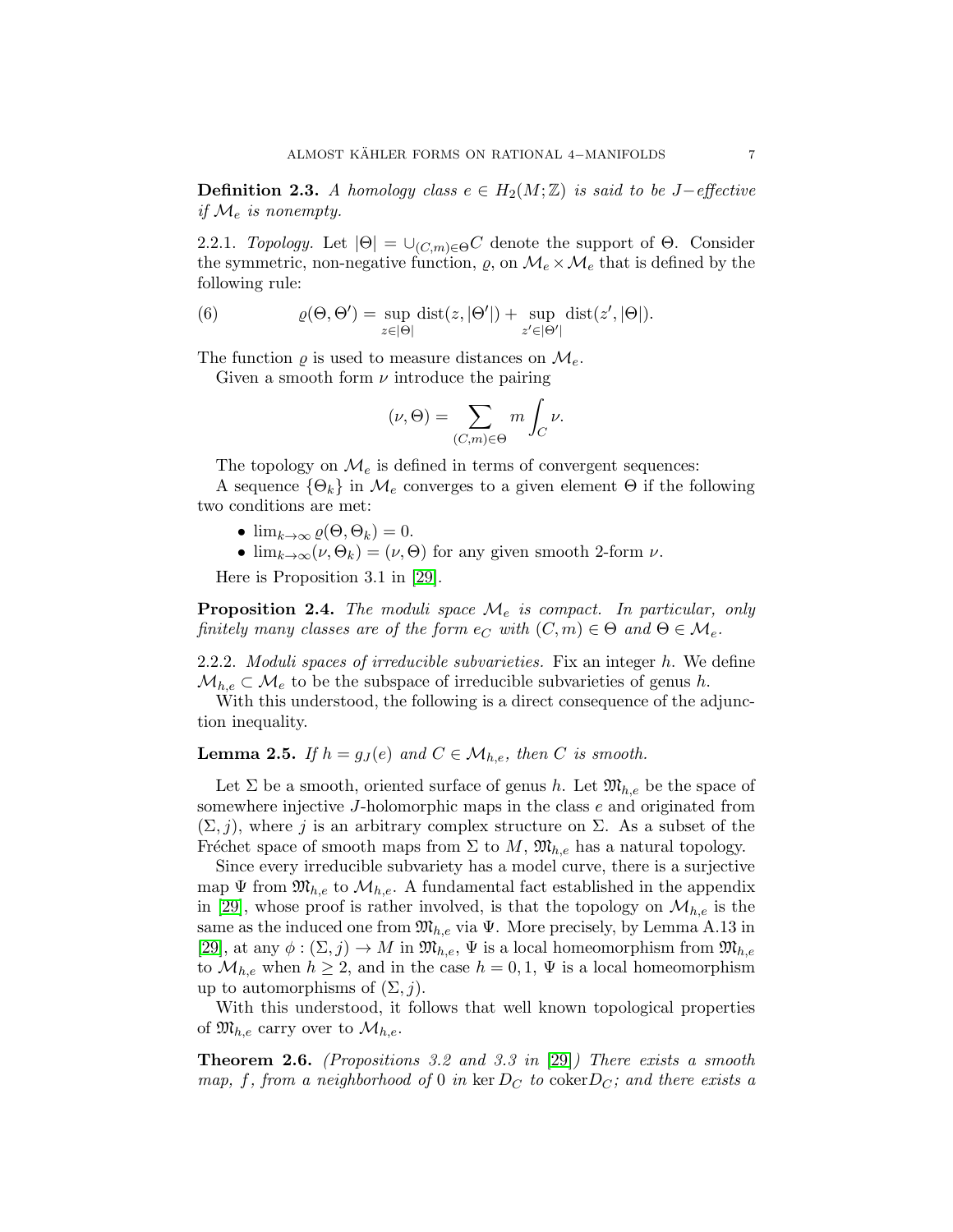homeomorphism from  $f^{-1}(0)$  to a neighborhood of C in  $\mathcal{M}_{h,e}$  sending 0 to C.

The subset of  $\mathcal{M}_{he}$  where the cokernel of  $D_C$  is trivial has the structure of a smooth manifold of dimension  $2\iota_e - 2(g_J(e) - h)$ ; and the smooth structure is such that at any point in this set, the aforementioned homeomorphism from a neighborhood of 0 in the kernel is a smooth embedding onto an open set.

For J in a residual set in the space of almost complex structures,  $\text{coker} D_{(.)} =$ 0 for each point  $\mathcal{M}_{h,e}$ , and so the latter has the structure of a smooth manifold whose dimension is  $2\iota_e - 2(g_J(e) - h)$ .

Concerning the vanishing of coker  $D<sub>C</sub>$ , we mention another fact, which is particularly useful in this paper. Note that  $D<sub>C</sub>$  is a real Cauchy-Riemann operator on  $N$ . For such operators, there is the following automatic transversality result.

<span id="page-7-0"></span>**Theorem 2.7** ([\[10\]](#page-44-6), [\[11\]](#page-44-7)). Let  $(\Sigma, j)$  be a Riemann surface of genus h, and L a complex line bundle over  $\Sigma$ . Suppose  $c_1(L) \geq 2h-1$ . Then coker  $D = 0$ for any real Cauchy-Riemann operator D on L.

2.2.3. Moduli spaces with marked points. Let  $M^{[k]}$  denote the set of k tuples of pairwise distinct points in M. Given  $\Omega = (z_1, \dots, z_k)$  in  $M^{[k]}$ , denote its support  $\{z_1, \dots, z_k\}$  in M also by  $\Omega$ . Let  $\mathcal{M}_e^{\Omega}$  be the space of subvarieties in  $\mathcal{M}_e$  passing through  $\Omega$ .

Notice that  $\mathcal{M}_e^{\Omega}$  is compact since it is a closed subset of the compact space  $\mathcal{M}_e$ .

Given an integer h, let  $\mathcal{M}_{h,e}^{\Omega} = \mathcal{M}_{h,e} \cap \mathcal{M}_e^{\Omega}$ .

Suppose  $h = g_J(e)$  and  $C \in \mathcal{M}_{g_J(e),e}^{\Omega}$ . Then C is smooth by Lemma [2.5,](#page-6-0) and so the normal bundle  $N$  is a line bundle over  $C$  itself. Consider the evaluation map at  $\Omega$ ,  $ev^{\Omega} : \Gamma(N) \to \bigoplus_{p \in \Omega} N|_p$ , and the operator

$$
D_C \oplus ev^{\Omega} : \Gamma(N) \to \Gamma(N \otimes T^{1,0}C) \oplus (\oplus_{p \in \Omega} N|_{p}).
$$

The index of  $D_C \oplus ev^{\Omega}$  is  $d_C - 2k$ . And the kernel of  $D_C \oplus ev^{\Omega}$  should be thought of as giving a sort of Zariski tangent space to  $\mathcal{M}_{g_J(e),e}^{\Omega}$  at C (as a point in the space of smooth embeddings).

The smooth subvariety C is called  $(J, \Omega)$  non-degenerate if the operator  $D_C \oplus ev^{\Omega}$  has trivial cokernel. If this is the case,  $\mathcal{M}_{h,e}^{\Omega}$  is a smooth manifold of dimension  $d_C - 2k$  around  $C$ .

It is clear that  $D_C \oplus ev^{\Omega}$  has trivial cokernel if  $D_C$  has trivial cokernel and  $ev^{\Omega}: \text{ker } D_C \to \oplus_{p \in \Omega} N|_p$  is surjective. In light of Theorem [2.7,](#page-7-0) it is more useful to test the  $(J,\Omega)$  non-degeneracy via the real Cauchy-Riemann operator  $D_C^{\Omega}$  in [\[1\]](#page-44-8), which we now describe.

The bundle  $N$  over the complex curve  $C$  has a natural holomorphic line bundle structure. Consider the holomorphic line bundle  $N(\Omega)$ , obtained from twisting N by the divisor  $-(z_1 + \cdots + z_k)$ . In [\[1\]](#page-44-8) Lemma 4, there is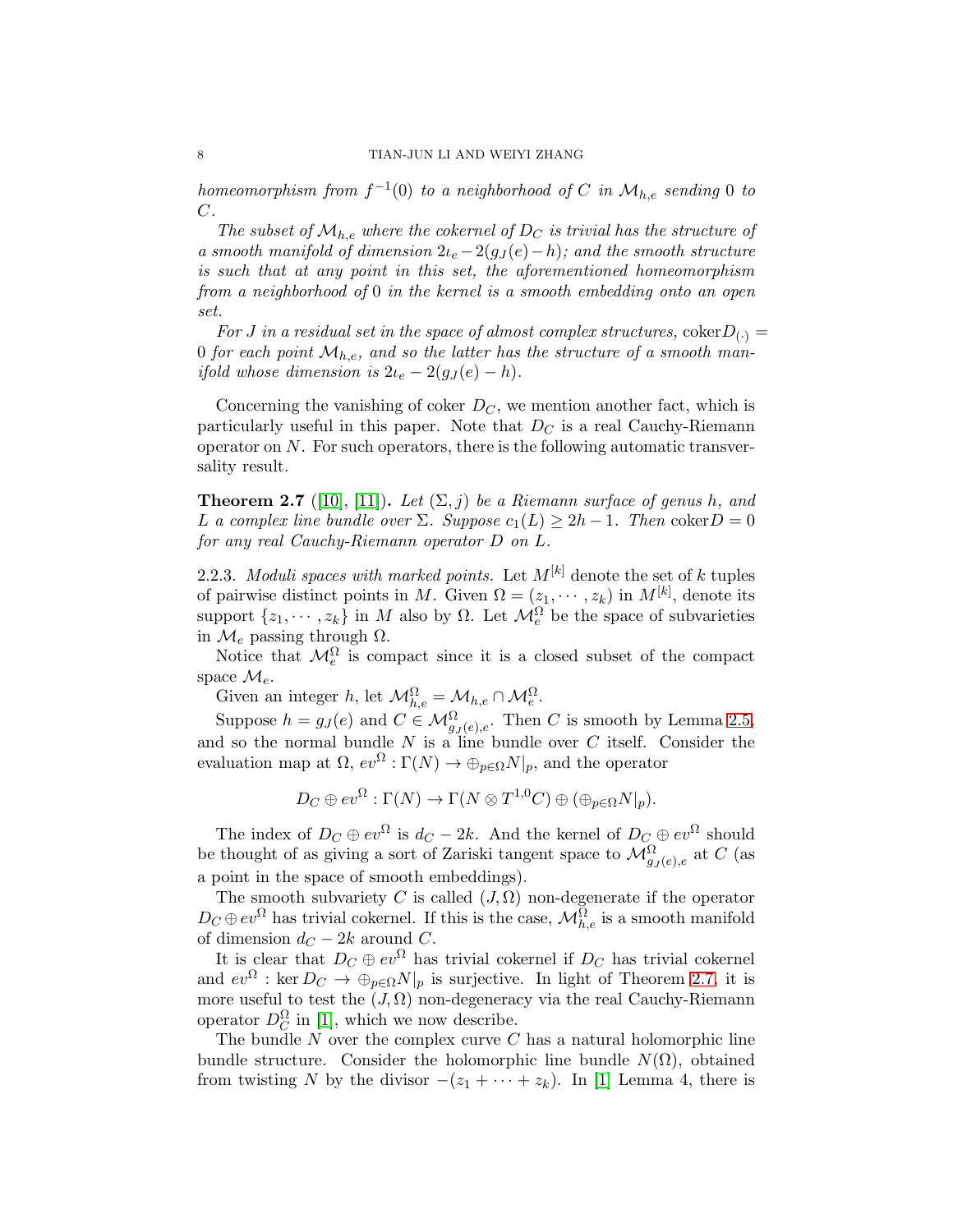introduced the following operator

 $D_C^{\Omega}: C^{\infty}(C_0; N(\Omega)) \longrightarrow C^{\infty}(C_0; N(\Omega) \otimes T^{0,1}C_0).$ 

 $D_C^{\Omega}$  is also a real Cauchy-Riemann operator. Moreover, there is an exact sequence,  $(15)$  in [\[1\]](#page-44-8),

<span id="page-8-1"></span>(7) 
$$
0 \to \ker D_C^{\Omega} \to \ker D_C \to \oplus_{p \in \Omega} N|_p \to \text{coker} D_C^{\Omega} \to \text{coker} D_C \to 0,
$$

where the middle map is  $ev^{\Omega}$ . It follows from [\(7\)](#page-8-1) that we have

<span id="page-8-2"></span><span id="page-8-0"></span>**Lemma 2.8.**  $D_C \oplus ev^{\Omega}$  has trivial cokernel if  $D_C^{\Omega}$  has trivial cokernel.

# 2.3. Subvarieties through a small ball.

2.3.1. The local area bounds. The following summarizes the local area bounds of an irreducible subvariety.

<span id="page-8-3"></span>**Lemma 2.9.** Let J be a tamed almost complex structure. Fix a symplectic form  $\omega$  on M taming J and the induced J−invariant metric. There exists  $k \geq 1$ , depending only on J, $\omega$ , with the following significance: Let  $C \subset M$ denote an irreducible subvariety intersecting  $B_r(x)$ . Fix  $r > 0$ . Let  $a_x(2r)$ denote the area of  $C$ 's intersection with the ball of radius  $2r$  in M centered at x. Then  $k^{-1}r^2 < a_x(2r) < (e_C \cdot [\omega]) kr^2$ .

Proof. This is based on Lemma 2.2 in [\[29\]](#page-45-6) which states a similar bound with a constant  $k'$  when  $x$  is a point in  $C$ .

For the lower bound, notice that the intersection contains a radius  $r$  ball centered at a point in C. Take  $k_1 = k'$ .

For the upper bound, notice that the intersection is contained in a radius 3r ball centered at a point in C. Take  $k_2 = 9k'$ .

Thus  $k = 9k'$  is as required.

2.3.2. Local structure around a smooth subvariety. To describe the behavior of subvarieties in a neighborhood of a given point, it is useful to introduce a special sort of coordinate chart. Fix a point  $x$  in  $M$ . An adapted coordinate chart centered at x denotes complex coordinates,  $(z, w)$  defined on a radius  $c_0^{-1}$  ball centered at x with both vanishing at x, with dz and dw orthonormal at x, with  $\{dz, dw\}$  spanning  $T^{1,0}M$  at x, and with the norms of  $|\nabla dz|$  and  $|\nabla dw|$  bounded on the coordinate domain by  $c_0$ .

Suppose  $C$  is a smooth subvariety passing through  $x$ . Fix an adapted coordinate chart centered at  $x$  so as to identify a neighborhood of  $x$  in  $M$ with a ball about the origin in  $\mathbb{C}^2$ . There exists  $R > 1$  such that C appears in the radius  $R^{-1}$  ball about the origin in  $\mathbb{C}^2$  as the image from  $\mathbb C$  to  $\mathbb{C}^2$ that has the form

$$
(8) \t u \to \theta u + \nu
$$

where  $|\nu| < R |u|^2$  and  $|d\nu| < R |u|$ , and such that  $\theta \in \mathbb{C}^2$  has norm 1.

The following is Lemma 4.2 in [\[29\]](#page-45-6).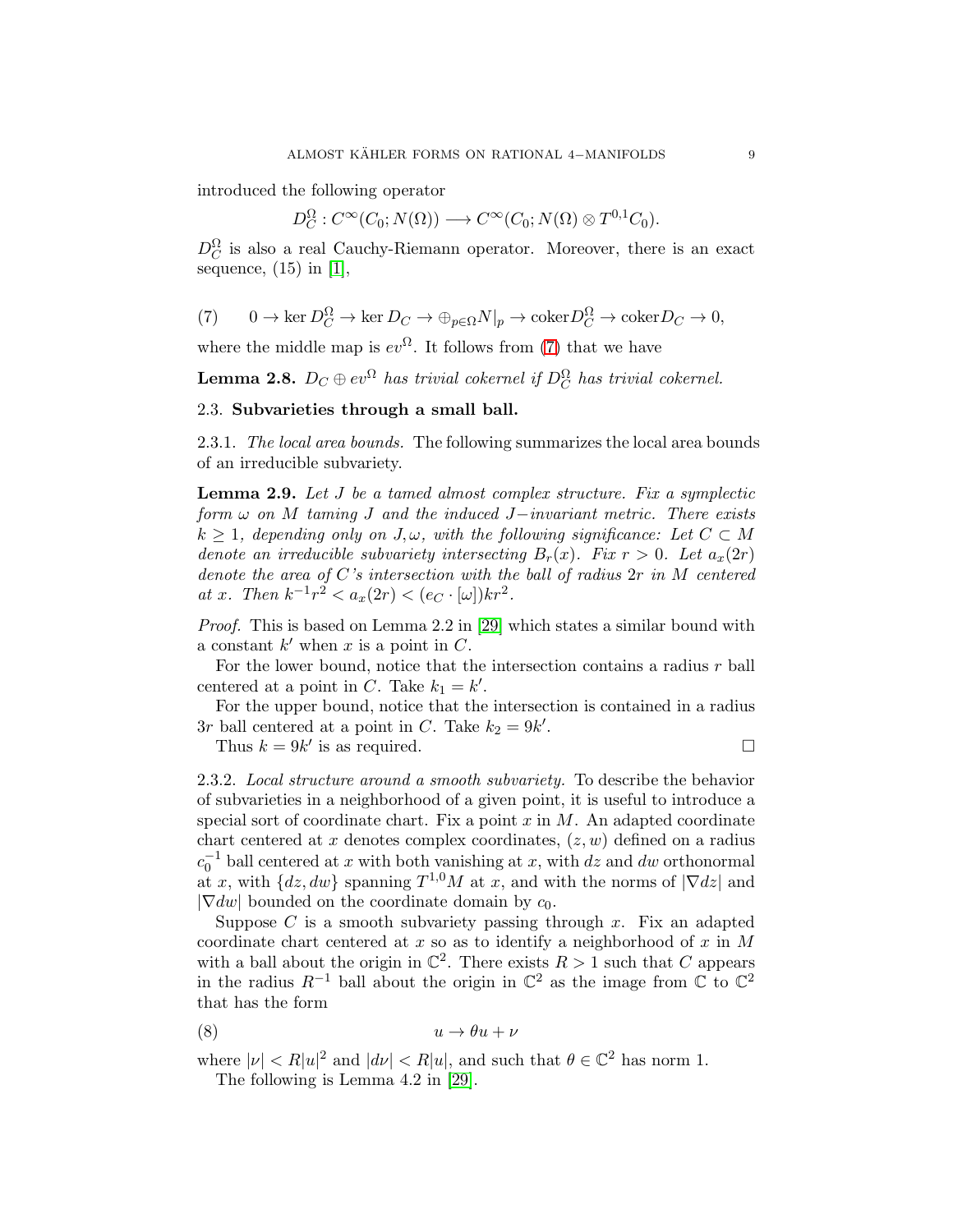<span id="page-9-2"></span>**Lemma 2.10.** Let  $C$  be a smooth subvariety of genus h described as above in an adapted chart centered at  $x \in C$ .

Fix  $\epsilon > 0$ . There is a neighborhood of C in  $\mathcal{M}_{e_C,h}$  where each subvariety C' intersects the ball of radius  $\frac{1}{2}R^{-1}$  about the origin, and this intersection is the image of a map from  $\mathbb C$  to  $\mathbb C^2$  of the form

$$
(9) \t u \to x' + \theta' u + \nu'
$$

with

 $\bullet$   $|x'| < \epsilon$ , •  $|v'| < R|u|(|x'| + |u|)$  and  $|dv'| < R(|x'| + |u|)$ , •  $\theta' \in \mathbb{C}^2$  is a unit vector with  $|\theta' - \theta| < \epsilon$ .

2.3.3. The exponential map  $\exp_{C}$ . Suppose C is smooth and coker  $D_C = 0$ . We describe a version of exponential map in [\[28\]](#page-45-3) and [\[29\]](#page-45-6) to identify a ball in ker  $D_C$  with a neighborhood of C in  $\mathcal{M}_{e_C, g_J(e_C)}$ .

Since  $C$  is smooth, the normal bundle  $N$  can be realized as the orthogonal complement of TC in  $T_{1,0}M|_C$ . In this case, there exists a map,  $\exp_C$ , that is defined on a small radius disk bundle  $N_1 \subset N$  and has the following properties:

- $\exp_{C}$  maps the zero section to C; and its differential along zero section is an isomorphism from  $TN|_0$  to  $\phi^*T_{1,0}M$ .
- $\exp_C$  embeds each fiber of  $N_1$  as a J-holomorphic disk in M.
- dist( $\exp_C(v), C \leq K|v|$  where K is a uniform constant independent of v and  $x \in C$  for any vector  $v \in N$  with small norm  $|v|$ .

A construction of such a map is described in section 5d of [\[28\]](#page-45-3). The last item above is essentially from Lemma 5.4 (3) there.

Let  $\zeta$  denote a section of  $N_1$ . Then the image in M of the map  $\exp_{\zeta}(\zeta(\cdot))$ is a J−holomorphic subvariety if and only if  $\zeta$  obeys an equation of the form

<span id="page-9-1"></span>(10) 
$$
D_C \zeta + \tau_1 \partial \zeta + \tau_0 = 0.
$$

Here  $\tau_1$  and  $\tau_0$  are smooth, fiber preserving maps from  $N_1$  to  $\text{Hom}(N \otimes$  $T^{1,0}C; N \otimes T^{0,1}C$  and to  $N \otimes T^{0,1}C$  that obey  $|\tau_1(b)| \le c_0|b|$  and  $|\tau_0(b)| \le$  $c_0|b|^2.$ 

Since ker  $D<sub>C</sub>$  is of finite dimension, all the norms on it are equivalent. Choose any norm  $|\cdot|$ , e.g. the  $L^2$  norm or the sup norm, on ker  $D_C$ . The map  $\exp_C$  can be used to identify a fixed radius ball of ker  $D_C$  with a neighborhood of C in  $\mathcal{M}_{e_C,g_J(e_C)}$  (see Lemmas 4.6 and 4.9 in [\[29\]](#page-45-6)): Suppose C is smooth and coker  $D_C = 0$ . For  $\kappa$  sufficiently large, there is a diffeomorphism from the radius  $\kappa^{-2}$  ball in ker  $D_C$  onto an open set in  $\mathcal{M}_{e_C, g_J(e_C)}$ that contains the set of curves with  $\varrho$ -distance less than  $\kappa^{-3}$  from C. Moreover, the map in question sends a given small normed vector  $\eta \in \text{ker } D_C$  to  $\exp_C(\eta + \phi_C(\eta))$ , where  $\phi_C : \ker D_C \to C^\infty(C;N)$  is such that  $\zeta = \eta + \phi_C(\eta)$ satisfies [\(10\)](#page-9-1) and any given  $C^k$  norm of  $\phi_C(\eta)$  is bounded by a multiple of  $|\eta|^2$ .

#### <span id="page-9-0"></span>2.4. Subvariety, Taubes current and almost Kähler form.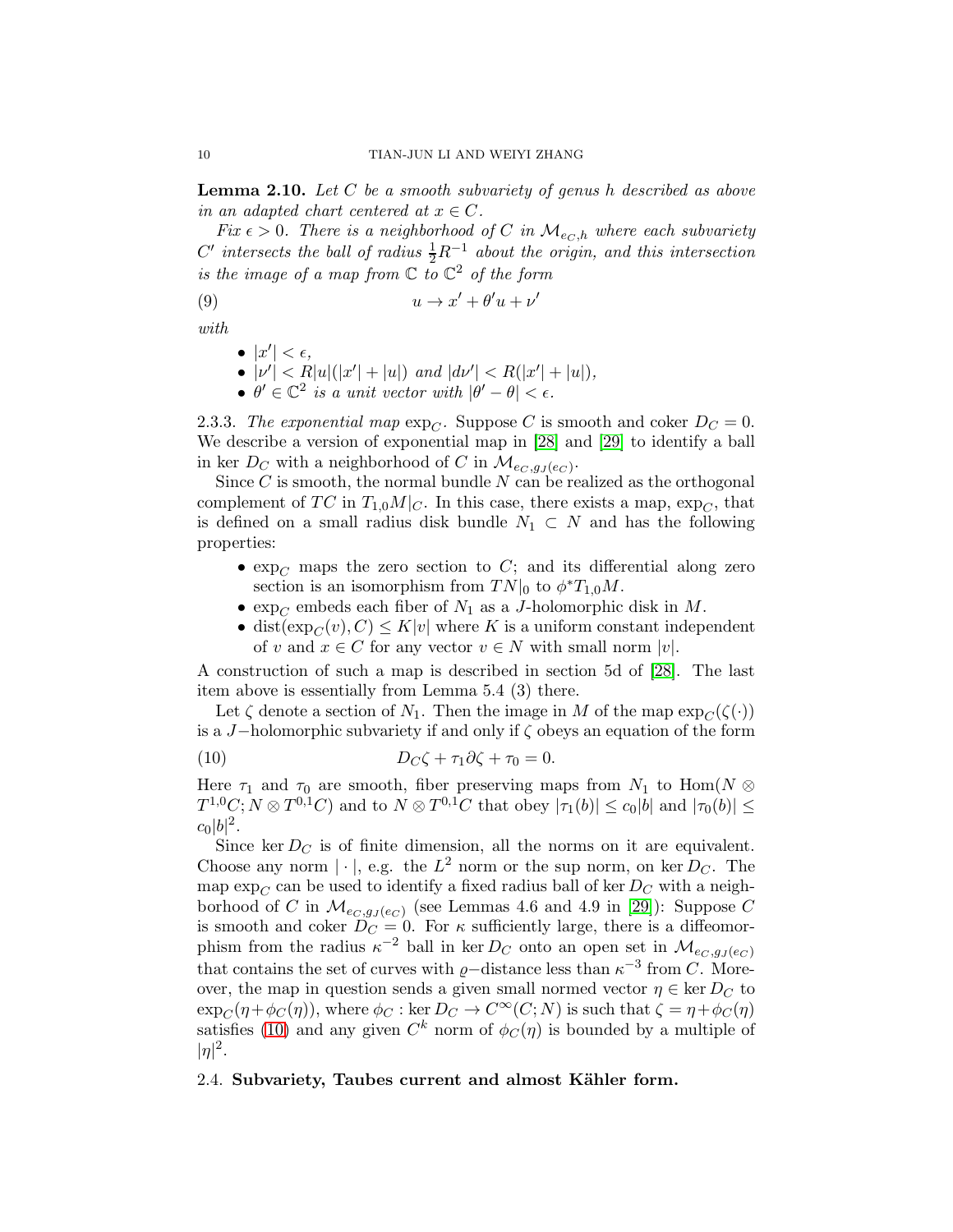2.4.1. Non-negative currents and forms. Given an almost complex structure J on M, it acts on  $\Omega^1(M)$ :  $J\alpha(X) = -\alpha(JX)$ . The componentwise action of *J* on  $\Omega^2(M)$  is an involution, decomposing it into  $\Omega_J^+(M) \oplus \Omega_J^-(M)$ , called J−invariant and J−anti-invariant parts respectively. An J−invariant 2 form is said to be non-negative if it is non-negative on any pair of tangent vectors  $(v, Jv)$  in each point, and positive if the evaluation is positive for any nonzero  $v$ . In particular, a compatible symplectic form is a positive, closed J−invariant form, and a tamed symplectic form is a closed form whose J−invariant part is positive.

Non-negative 2-forms can be constructed from 1-forms in the following way: The complexification of  $\Omega^1(M)$  decomposed as  $\Omega^1(M) \otimes \mathbb{C} = \Omega^{1,0}(M) \oplus \mathbb{C}$  $\Omega^{0,1}(M)$ , where  $\Omega^{1,0}$  is the *i*-eigenspace of the extended *J*-action. For any  $\sigma \in \Omega^{1,0}(M)$ ,  $i\sigma \wedge \bar{\sigma}$  is a non-negative form.

A 2-dimensional current is a bounded linear functional on the space of smooth 2-forms. All currents here are understood to be 2-dimensional. A current is said to be closed if it annihilates  $d\Omega^1(M)$ , J-invariant, or type (1,1), if it annihilates  $\Omega_J^-(M)$ . A J-invariant current is said to be nonnegative if it is non-negative on any non-negative J−invariant form, and positive if the evaluation is positive whenever the non-negative J−invariant form is not identically zero.

If C is a J−holomorphic subvariety, using its natural orientation, it defines a closed, non-negative J−invariant current via the integration on its smooth part.

2.4.2. Taubes current and regularization. The following type of positive current was introduced in [\[29\]](#page-45-6), which we will refer to as a Taubes current. Let  $B_t(x)$  denote the ball of radius t and center x and  $f_{B_t(x)}$  denotes the characteristic function of  $B_t(x)$ . Remember that we choose an almost Hermitian metric on  $(M, J)$  to define the balls. When J is tamed by a symplectic form  $\omega$ , we use the polarization of the quadratic form given by  $\omega(\cdot, J \cdot)$ .

<span id="page-10-0"></span>Definition 2.11. On an almost Hermitian  $4$ -manifold  $(M, J, g)$ , a closed positive  $J$ −invariant current T is called a Taubes current if there is a constant  $k > 1$  such that for any x and small t,

<span id="page-10-1"></span>(11) 
$$
k^{-1}t^4 < T(if_{B_t(x)}\sigma \wedge \bar{\sigma}) < kt^4.
$$

Here  $\sigma$  denotes a point-wise unit length section of  $T^{1,0}M|_{B_t(x)}$ .

Since M is compact, being a Taubes current is independent of the metric g. A Taubes current behaves like an almost Kähler form except it may not be smooth. The following observation is also due to Taubes (see the proof of Theorem 1 in [\[29\]](#page-45-6)).

<span id="page-10-2"></span>**Proposition 2.12.** Suppose M has  $b^+ = 1$  and J is a tamed almost complex structure on  $M$ . Given a Taubes current  $T$ , there is an almost Kähler form  $\alpha$ , s.t.  $[\alpha] = [T]$ .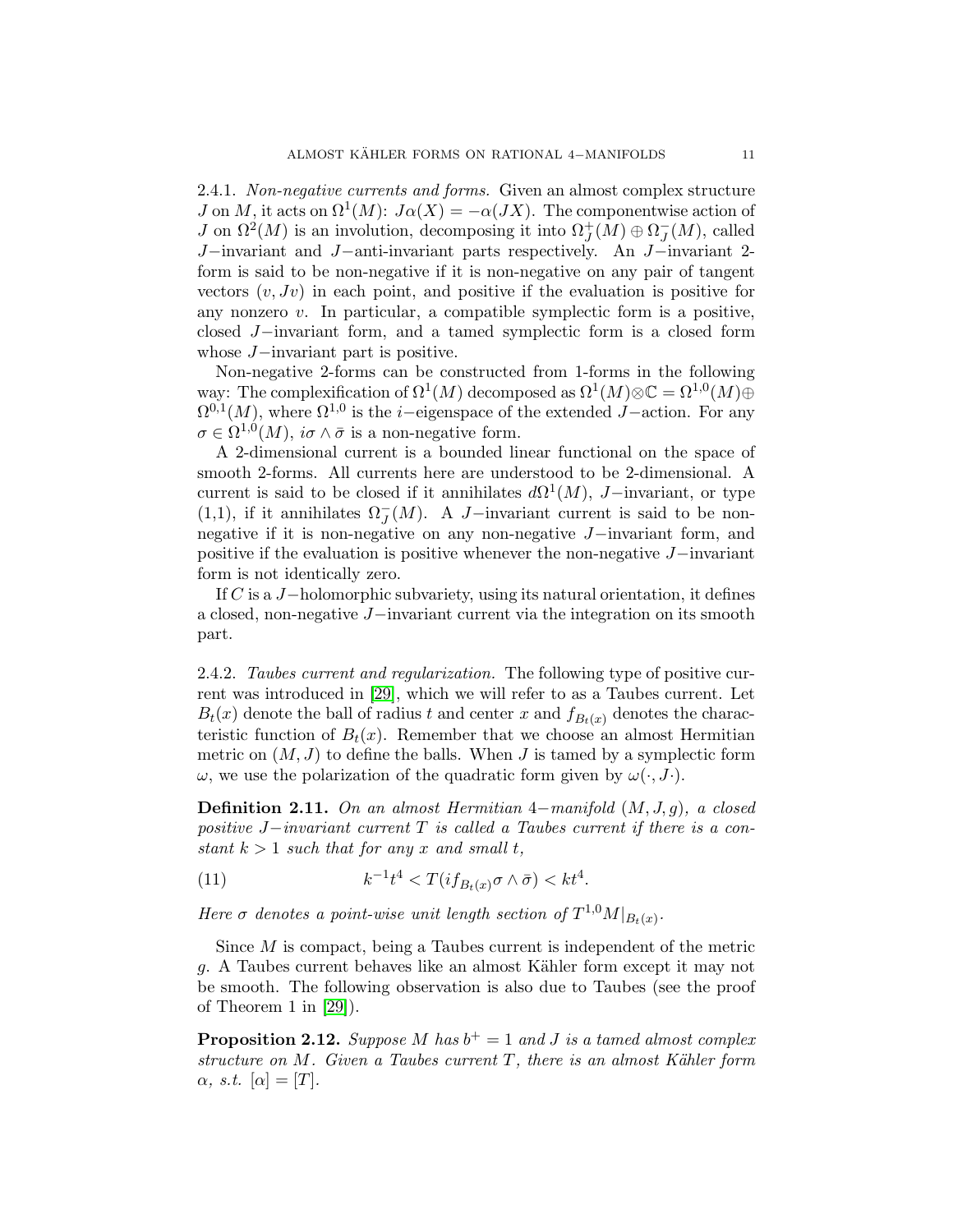This is proved by first smoothing the Taubes current to a family of closed two forms  $\Omega^{\epsilon}$  in a standard way. The property [\(11\)](#page-10-1) then ensures that, when  $\epsilon$  is small,  $\Omega^{\epsilon}$  is non-degenerate, uniformly bounded and has dominate J–invariant part. Then the condition of  $b^+=1$  is used to kill the antiinvariant part by  $L^2$  method for small  $\epsilon$ , keeping the two form symplectic and in the same class. The second author generalizes this regularization result to all almost complex 4−manifolds with a Taubes current [\[32\]](#page-45-9).

<span id="page-11-0"></span>2.4.3. The subvarieties–current–form technique. Let  $M$  be a compact, oriented, smooth 4–manifold with  $b^+ = 1$ , and J an almost complex structure on M tamed by a symplectic form  $\omega$ . The basic approach of Taubes to Question [1.1](#page-1-1) is to first carefully pick a smooth subfamily of evenly distributed irreducible J−holomorphic subvarieties in the class of  $N[\omega]$  for N large, at least when  $[\omega]$  is rational, then to obtain a Taubes current via integration. Finally, Proposition [2.12](#page-10-2) provides a genuine almost Kähler form.

Given  $\omega$ , let  $\mathcal{J}_{\omega}$  be the space of almost complex structures tamed by  $\omega$ . Taubes' main result in [\[29\]](#page-45-6) affirms Question [1.1](#page-1-1) for an open and dense subset of  $\mathcal{J}_{\omega}$ . This generic subset is constrained by a sequence of regularity properties on the space of irreducible subvarieties in the class  $N[\omega]$ , as well as by similar regularity assumptions on various spaces of reducible subvarieties.

Let  $\mathcal{J}^t$  be the Fréchet space of tamed almost complex structures. Since  $\mathcal{J}^t$  is the union of  $\mathcal{J}_{\omega}$  over all symplectic forms, Taubes' result immediately implies that Question [1.1](#page-1-1) has a positive answer for an open and dense subset  $\mathcal{J}_1$  of  $\mathcal{J}^t$ . If we stratify  $\mathcal{J}^t$  according to the set of irreducible subvarieties of negative self-intersection,  $\mathcal{J}_1$  is properly contained in the top stratum  $\mathcal{J}_{top}$ defined as follows.

**Definition 2.13.** A tamed J is in  $\mathcal{J}_{top}$  if any irreducible J−holomorphic subvariety with negative self-intersection is a  $-1$  curve. Here a  $-1$  curve refers to a smooth genus zero subvariety with self-intersection  $-1$ .

The main purpose of this paper is to study Question [1.1](#page-1-1) for rational manifolds by applying the subvarieties–current–form technique to classes of genus zero smooth subvarieties with positive self-intersection. The first reason to consider the space of such subvarieties is that no genericity assumption is needed, namely, we always get a smooth family for any J from the automatic transversality in [\[10\]](#page-44-6). This makes it possible to settle Question [1.1](#page-1-1) completely for certain rational manifolds, where such subvarieties exist.

Given a tamed  $J$  on a rational manifold  $M$ , classes of genus zero smooth subvarieties with positive self-intersection can always be found inside  $S_{K_J}$ , the set of classes represented by smoothly embedded spheres and having J−genus zero. However, unlike the case of  $N[\omega]$  in [\[29\]](#page-45-6), such a class is often only J−nef in the sense that the pairing with an arbitrary J−holomorphic subvariety in  $M$  is non-negative but might vanish. Consequently, in general we could only hope to first construct a weak spherical Taubes current, which is a weaker version of Taubes current degenerating on a finite union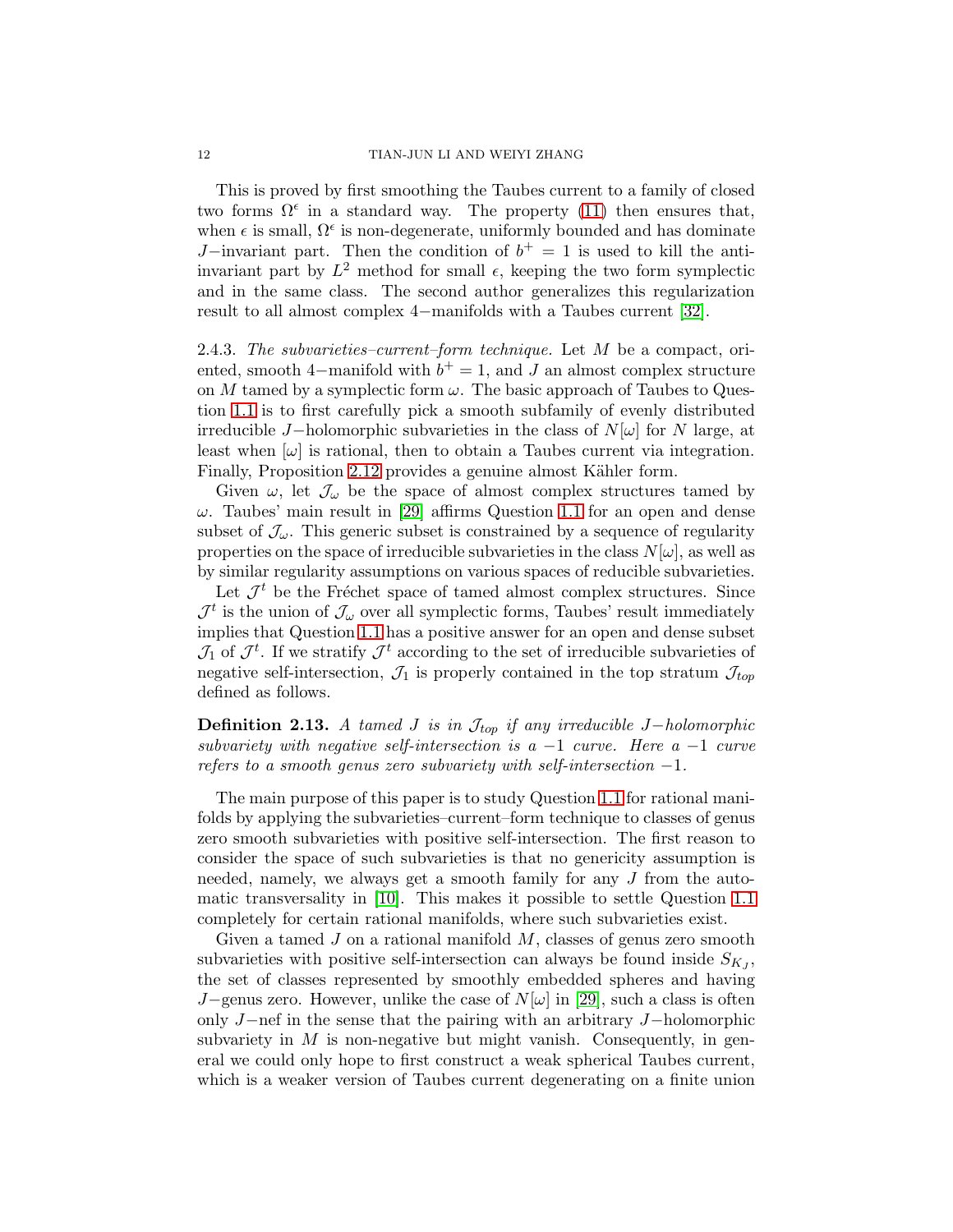of subvarieties with negative self-intersection. Then we try to find several weak spherical Taubes currents whose degeneracy loci have empty intersection and sum them to get a honest Taubes current. The Taubes current obtained this way is called a spherical Taubes current.

As in [\[29\]](#page-45-6), while the construction of weak spherical current in [5.1.1](#page-31-2) is via integration over the irreducible subvariety part  $\mathcal{M}_{irr}$  of the moduli space, we still need a good control of the reducible subvariety part  $\mathcal{M}_{red}$ . To achieve this, we establish in [\[19\]](#page-45-7) the following clean structural picture of reducible subvarieties for a  $J$ -nef class in  $S_{KJ}$ :

<span id="page-12-1"></span>**Theorem 2.14.** Suppose e is a J-nef class in  $S_{KJ}$  and  $\Theta$  is a reducible subvariety in the class e.

- If  $\Theta$  is connected, then each irreducible component of  $\Theta$  is a smooth rational curve, and  $\Theta$  is a tree configuration.
- If *J* is tamed, then  $\Theta$  is connected.

It follows that  $\mathcal{M}_{red}$  is a finite union of Cartesian products of irreducible rational curve moduli spaces, which then has expected dimension (Proposi-tion [4.4\)](#page-21-0). In particular,  $\mathcal{M}_{red}$  has codimension at least one for any tamed almost complex structure (Proposition [4.10\)](#page-22-1). This is crucial for us to get rid of much of the "genericity" assumption of [\[29\]](#page-45-6).

Another new feature in our construction is the existence of plenty of pencils in the moduli space (Proposition [4.9\)](#page-22-2). This linearity property of the moduli space enables us to better model slices of a small neighborhood of a subvariety in terms of subspaces of the tangent space, which in turns gives rise to the desired estimate of the volume of points lying in subvarieties through a tiny ball.

Our construction of spherical Taubes currents is particularly successful for  $S^2$ -bundle over  $S^2$  as in Theorem [1.2](#page-1-2) and [1.5.](#page-3-2) Theorem [1.3](#page-1-3) is also fairly general. In particular, it applies to the entire top stratum  $\mathcal{J}_{top}$ .

Theorem [1.3](#page-1-3) also applies to the set  $\mathcal{J}_{good}$  of good almost complex struc-tures, which are defined after Theorem [1.6.](#page-3-1) For  $\mathbb{CP}^2 \# k \overline{\mathbb{CP}^2}$  with  $k \leq 9$ , it is not hard to see that  $\mathcal{J}_{good} = \mathcal{J}_{top}$ . Hence, the almost Kähler Nakai-Moishezon criterion (Theorem [1.6\)](#page-3-1) holds for any  $J \in \mathcal{J}_{top}$  in this case. But if  $k \geq 10$ ,  $\mathcal{J}_{good}$  is a lower stratum.

# 3. LINE CLASS TAUBES CURRENT ON  $\mathbb{CP}^2$

<span id="page-12-0"></span>In this section we begin with introducing  $K_J$ -spherical classes and discussing various automatic regularity properties of irreducible subvarieties in these classes. Then we construct a Taubes current from the space of lines in  $\mathbb{CP}^2$ . Although in this special case, there are no reducible rational curves, it illustrates many key features of the general construction, notably, how the presence of pencils enables us to better model a small neighborhood of a subvariety in terms of the tangent space, which in turns gives rise to the order two estimate of the volume of points lying in lines through a tiny ball.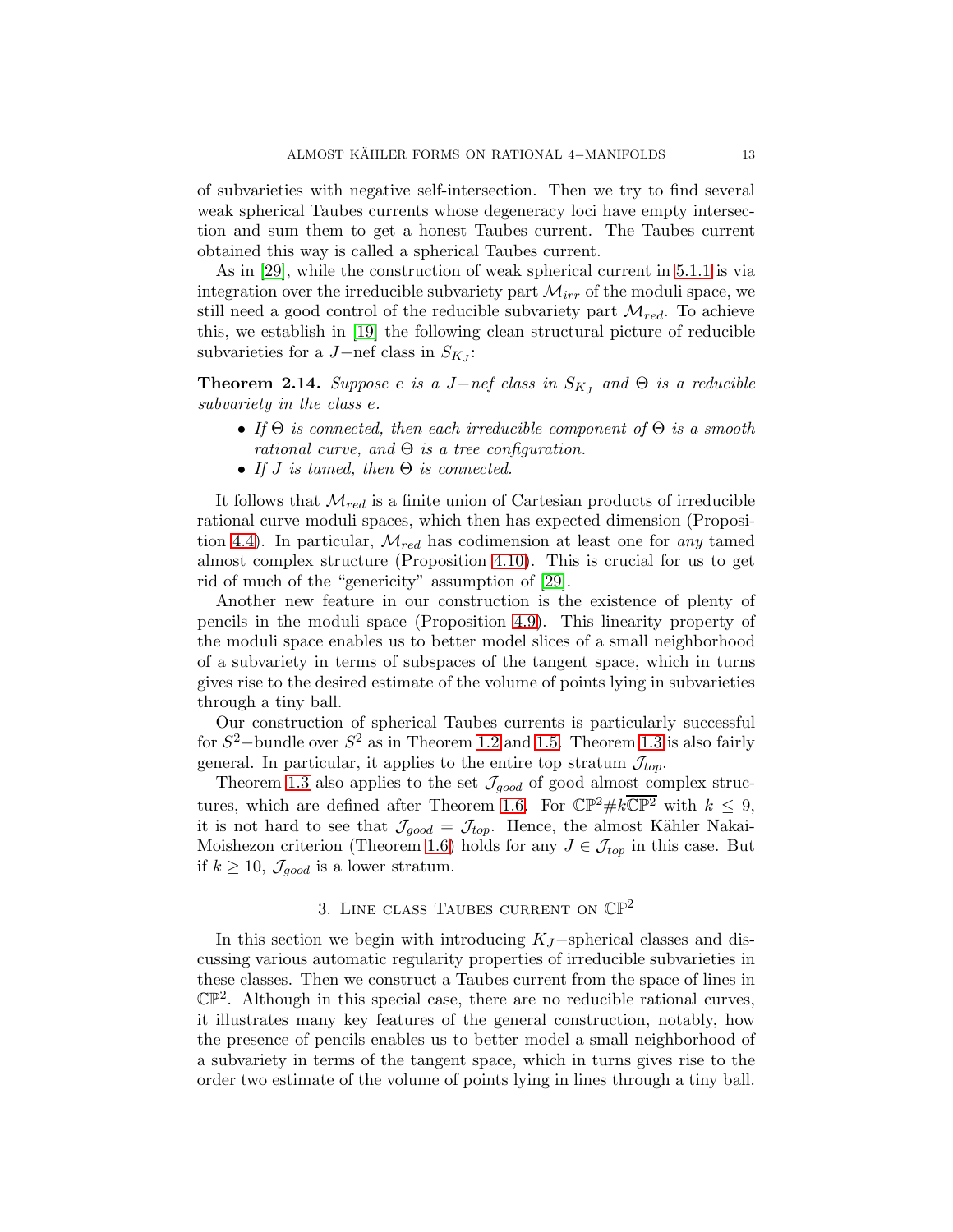<span id="page-13-0"></span>3.1. K<sub>J</sub> $-$ spherical classes and smooth rational curves. Let J be a tamed almost complex structure.

3.1.1. Subvarieties in a  $K_J$ –spherical classes. Let S be the set of homology classes which are represented by smoothly embedded spheres.

The set of  $K_J$ -spherical classes is defined to be

$$
S_{K_J} = \{ e \in S | g_J(e) = 0 \}.
$$

The following is a consequence of Seiberg-Witten theory, see e.g. [\[15\]](#page-44-9).

<span id="page-13-1"></span>**Proposition 3.1.** Suppose  $e \in S_{KJ}$  with  $e \cdot e \geq -1$ . Then for any symplectic form  $\omega$  taming J, the Gromov-Taubes invariant of e is nonzero. In particular,  $\mathcal{M}_e$  is nonempty, i.e. e is J-effective.

We use  $\mathcal{M}_{irr,e}$  to denote the moduli space of irreducible subvarieties in class e. The following is an immediate consequence of the adjunction formula and the adjunction inequality.

# <span id="page-13-2"></span>Lemma 3.2. For  $e \in S_{K_J},$

- $\iota_e = e \cdot e + 1$ , where  $\iota_e$  is defined in [\(5\)](#page-5-2).
- every element in  $\mathcal{M}_{irr,e}$  is a smooth rational curve.

Thus for  $e \in S_{K_J}, \mathcal{M}_{irr,e}$  is the same as  $\mathcal{M}_{0,e}$ . Let  $\mathcal{M}_{red,e}$  denote  $\mathcal{M}_e \setminus$  $\mathcal{M}_{irr,e}.$ 

Given a  $k(\leq \iota_e)$  tuple of distinct points  $\Omega$ , recall that  $\mathcal{M}_e^{\Omega}$  is the space of subvarieties in  $\mathcal{M}_e$  that contains all entries of  $\Omega$ . Introduce similarly  $\mathcal{M}_{irr,e}^{\Omega}$ and  $\mathcal{M}_{red,e}^{\Omega}$ . We will often drop the subscript e.

Let  $S^+, S^0, \mathcal{E} \subset S$  be the subsets of positive square, square 0, square  $-1$ classes respectively.  $S^+$  is nonempty if and only if M is a rational manifold ([\[14\]](#page-44-10)). Let  $S_{K_J}^+ = S^+ \cap S_{K_J}$  and define  $S_{K_J}^0$ ,  $\mathcal{E}_{K_J}$  similarly.

Let k be an integer. Denote by  $\mathcal{M}_{e,k}$  the subset in  $\mathcal{M}_{e} \times M^{[k]}$  that consists of elements of the form  $(C, x_1, \dots, x_k)$  with each  $x_i \in C$ . Define  $\mathcal{M}_{irre,k}$ and  $\mathcal{M}_{red.e.k}$  similarly.

Consider the restrictions of the projection map to the  $M^{[k]}$  factor,  $\pi_k$ :  $\mathcal{M}_{e,k}\rightarrow M^{[k]},\, \pi_{irr,k}:\mathcal{M}_{irr,e,k}\rightarrow M^{[k]},\, \pi_{red,k}:\mathcal{M}_{red,e,k}\rightarrow M^{[k]}.$ By Proposition [3.1,](#page-13-1) we have

<span id="page-13-3"></span>**Lemma 3.3.** Suppose  $e \in S^+_{K_J} \cup S^0_{K_J} \cup \mathcal{E}_{K_J}$ . For any  $\Omega \in M^{[\iota_e]}$ ,  $\mathcal{M}_e^{\Omega}$  is non-empty. In other words,  $\pi_{t_e}$  is surjective.

3.1.2. Smooth rational curves. We assume now that e is a class represented by a smooth rational curve. In particular,  $e \in S_{K_J}$ .

Introduce

$$
l_e = \max\{\iota_e, 0\}.
$$

One special feature of the moduli space of smooth rational curves is the following automatic transversality, which is valid for an arbitrary tamed almost complex structure.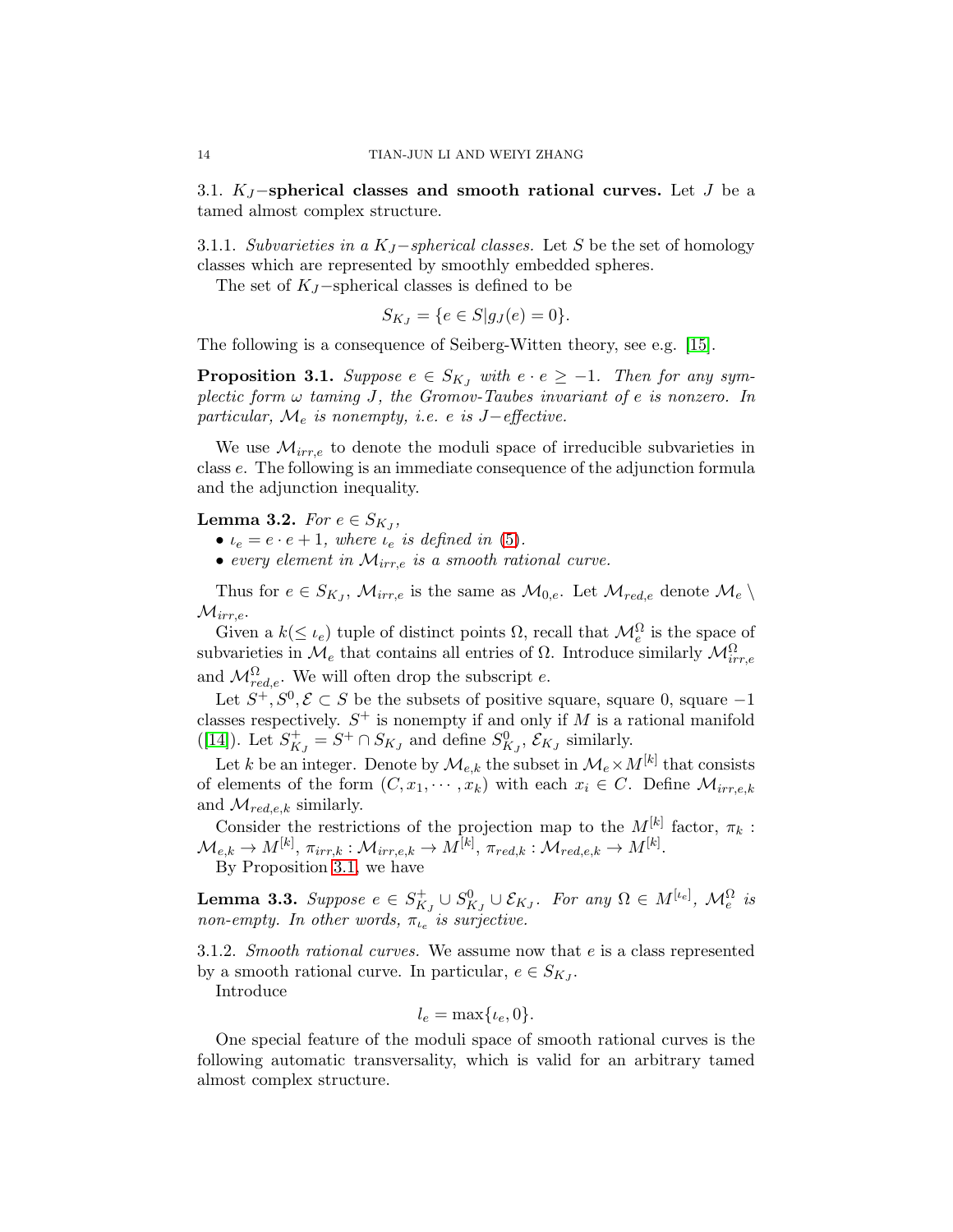<span id="page-14-0"></span>**Lemma 3.4.** Let e be a class represented by a smooth rational curve with  $e \cdot e \geq -1$ . Then  $\mathcal{M}_{irr,e}$  is a smooth manifold of dimension  $2l_e$ .

Moreover, if we choose a set of  $k \leq l_e$  distinct points  $\Omega \subset C$ , where  $C \in \mathcal{M}_{irr,e}$ , then  $\mathcal{M}_{irr,e}^{\Omega}$  is a smooth manifold of dimension  $2(l_e - k)$ .

Proof. This observation is essentially contained in in Corollary 2 in [\[27\]](#page-45-10) (see also  $[1]$ ).

Suppose  $C \in \mathcal{M}_{irr,e}$ . By Lemma [3.2,](#page-13-2) C is a smooth rational curve.

Let N be its normal bundle. Notice that, since  $c_1(N) = e \cdot e \geq -1$  and  $g = 0$ , by Theorem [2.7,](#page-7-0) coker  $D<sub>C</sub> = 0$ . It follows from Theorem [2.6](#page-6-1) that  $\mathcal{M}_{irr,e}$  is a smooth manifold whose dimension is  $d_C$ . Since C is smooth,  $d_C = 2\iota_e$ . Since  $e \cdot e \ge -1$ ,  $\iota_e \ge 0$  and hence  $l_e = \iota_e$ .

The second statement is proved similarly. By Lemma [2.8,](#page-8-2) it suffices to show that  $D_C^{\Omega}$  has trivial cokernel. The proof is finished by noticing that  $c_1(N(\Omega)) = c_1(N) - k$  and the index of  $D_C \oplus ev^{\Omega}$  is  $d_C - 2k$ .

 $\Box$ 

Here is another feature, specific to rational curves.

<span id="page-14-1"></span>**Lemma 3.5.** Let e be a class represented by a smooth rational curve.

- If  $e \cdot e \leq -1$ , then  $\mathcal{M}_{irr,e}$  consists of a single element.
- If  $e \cdot e \geq 0$ ,  $l = l_e$ , and  $(C, \Omega) \in \mathcal{M}_{irr,e,l}$ , then  $\mathcal{M}_{irr,l}^{\Omega}$  consists of C only. In other words,  $\pi_{irr,l}$  is an injective smooth map, and the image of  $\pi_{irr,l}$  is disjoint from the image of  $\pi_{red,l}$ .
- If  $e \cdot e \geq 1$ ,  $l = l_e$ , the same uniqueness conclusion is true when we impose constraints of  $l-1$  points and a complex direction at one of the  $l-1$  points.

Proof. All the statements follow from the positivity of intersections of distinct irreducible subvarieties. For the second bullet, notice that  $e \cdot e \leq l$ . For the third bullet, notice that a tangency contributes at least 2 to the intersection number.  $\Box$ 

Remark 3.6. There is an analogous result to Propositions [3.4](#page-14-0) involving tangency conditions. Suppose  $C$  is smooth rational curve. If we choose  $k \leq l$  distinct points  $x_1, ..., x_k$  in C and  $k' < k$  with  $k + k' \leq l$ , then the set of smooth rational curves in  $\mathcal{M}_{irr, e_C}^{x_1,\dots,x_k}$  having the same tangent space at the k' points  $x_1, ..., x_{k'}$  as C is still a smooth manifold, whose dimension is  $2(l-k-k')$ . For this case, the Zariski tangent space is given by the subspace of ker  $D_C^{x_1,...,x_k}$ , vanishing with order at least two on  $x_1,...,x_{k'}$ . Thus, we are considering the line bundle  $N(2x_1 + \cdots + 2x_{k'} + x_{k'+1} + \cdots + x_k)$ , N twisted by the divisor  $-(2x_1 + \cdots + 2x_{k'} + x_{k'+1} + \cdots + x_k)$ . In this case, the relevant Cauchy Riemann operator is onto if  $-K_J \cdot e > k + k'$ , which is automatic  $since$   $-K_J \cdot e = l + 1.$ 

By Lemmas [3.4](#page-14-0) and [3.5](#page-14-1) we have

Proposition 3.7. Let e be a class represented by a smooth rational curve and  $l = l_e$ . Then  $\mathcal{M}_{irr,e}$  has the structure of a 2l dimensional manifold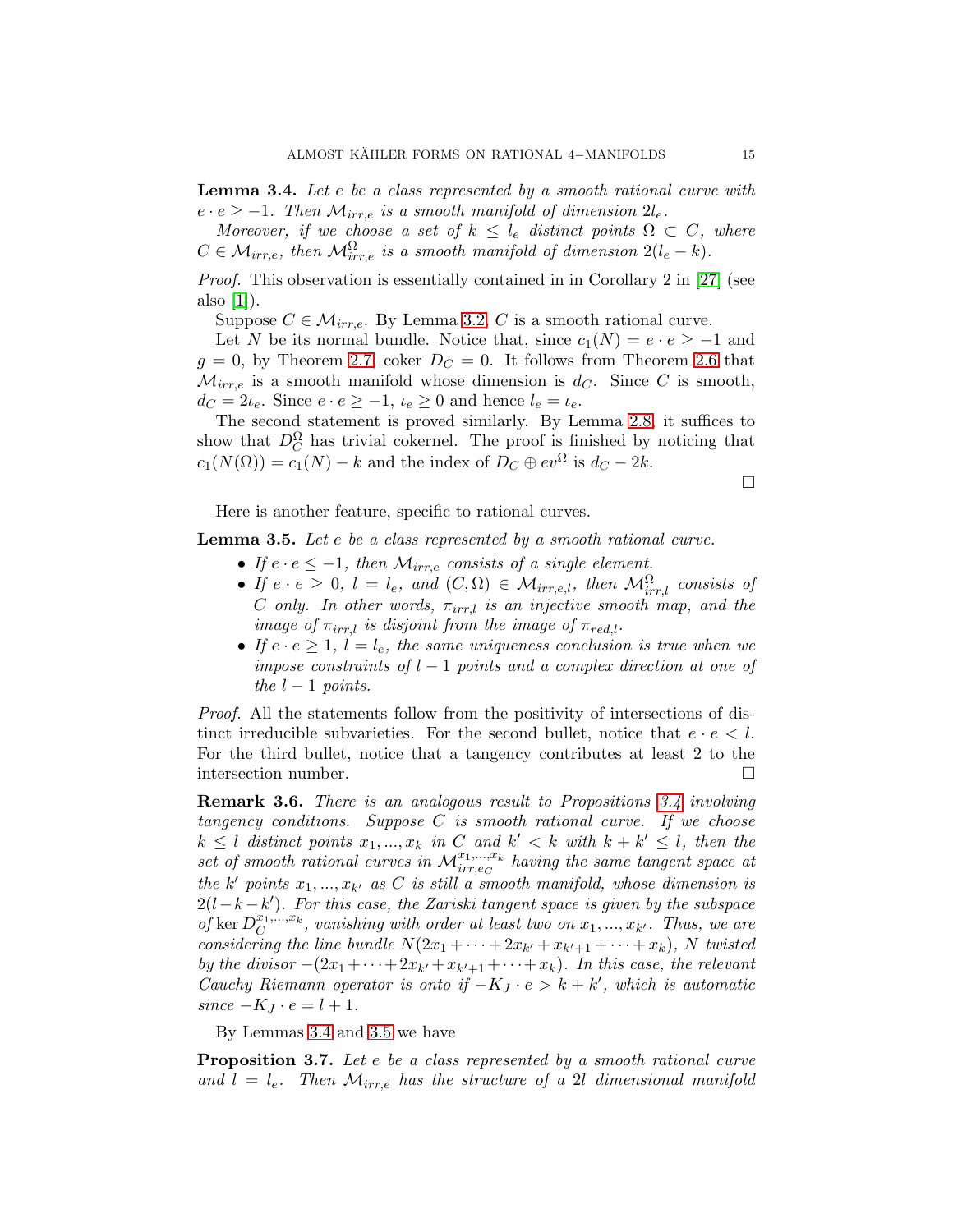and  $\mathcal{M}_{irr,e,k}$  has the structure of a  $2l + 2k$  dimensional manifold.  $\pi_{irr,k}$ :  $\mathcal{M}_{irr,e,k}\rightarrow M^{[k]}$  is a smooth map from a  $2l+2k$  dimensional manifold to a 4k dimensional manifold.

<span id="page-15-0"></span>3.2. Moduli space of lines. Now, we assume  $M = \mathbb{CP}^2$ . Let H be the line class, namely, the generator of  $H_2(M;\mathbb{Z})$  such that  $K_J = -3H$ . Note that  $S_{K_J} = \{H, 2H\}.$ 

Let  $M$  denote  $M_H$ , which we call the moduli space of lines. Notice that there are no reducible curves in M so  $M_{irr} = M$ . Thus by Lemma [3.2,](#page-13-2) every element in M is a smooth rational curve. Since  $l = l_H = 2$ , by Lemma [3.4,](#page-14-0)  $M$  is a compact, 4 dimensional smooth manifold. In fact, it is diffeomorphic to  $\mathbb{CP}^2$  (see e.g. [\[20\]](#page-45-11)). Since M is compact, by Lemma [2.10,](#page-9-2) we have the following (Lemma 4.12 in [\[29\]](#page-45-6)).

<span id="page-15-2"></span>**Lemma 3.8.** There is a constant  $s' < 10^{-10}$  with the following significance: Fix a point x and an adapted coordinate chart centered at x so as to identify a neighborhood of x in M with a ball about the origin in  $\mathbb{C}^2$ . Let  $C \in \mathcal{M}$ which intersects  $B_{s'}(x)$ . Then C intersects the ball of radius  $s'^2$  centered x as the image of a map from a disk in  $\mathbb C$  about the origin to  $\mathbb C^2$  that has the form  $u \to \theta u + \mathfrak{r}(u)$ , where  $\theta \in \mathbb{C}^2$  has norm 1 and where  $\mathfrak{r}(u)$  is such that  $|\mathfrak{r}(u)| \leq s'^{-1}|u|^2$  and  $|d\mathfrak{r}|_v| \leq s'^{-1}|u|.$ 

Let  $s = s'^4$ .

3.2.1. Pencils of lines. Fix a point  $x_1 \in M$ . By Lemma [3.4,](#page-14-0)  $\mathcal{M}^{x_1}$  is 2dimensional manifold. In fact,  $\mathcal{M}^{x_1}$  is a pencil, consisting of  $\mathbb{CP}^1$  family of lines.

Choose an orthonormal basis of vectors in  $T_{x_1}M$  and use it to identify the space of complex directions at  $x_1$  with  $\mathbb{CP}^1$ . Consider the smooth map  $\tau^{x_1}$  :  $\mathcal{M}^{x_1} \to \mathbb{C} \mathbb{P}^1$  by taking the tangent line at  $x_1$ . The claim is that there is a unique curve through every direction at  $x_1$ . The uniqueness is a consequence of the positivity of intersections. The existence can be shown by taking the limit of a sequence of 'secant' curves  $C_k$  through  $x_1$  and  $y_k$ with  $y_k - x_1$  projecting to any given  $\hat{\theta} \in \mathbb{CP}^1$  and  $y_k \to x_1$ .

3.2.2. Norms on  $\ker_C^{x_1}$ . Given a smooth curve C in the pencil  $\mathcal{M}^{x_1}$  with normal bundle N, the tangent space to  $\mathcal{M}^{x_1}$  at C can be identified with the vector space  $\ker_C^{x_1} \subset \Gamma(N)$  that consists of the sections in the kernel of  $D_C$ that vanish at  $x_1$ .

On this two dimensional space, besides the sup norm  $\sup_C |\eta|$ , there are other kinds of norms due to the fact that  $\mathcal{M}^{x_1}$  is a pencil.

<span id="page-15-1"></span>**Lemma 3.9.** The following are norms on  $\ker_C^{x_1}$ :

- For  $z \neq x_1$ , the pointwise norm  $|\eta(z)|$  of the vector  $\eta(z)$  in  $N|_z$ .
- The pointwise norm of  $\tau_*^{x_1}$  $\int_{\mathcal{X}}^{x_1} |c(\eta)|$  as a vector in  $T_{\hat{\theta}} \mathbb{CP}^1$ , where  $\hat{\theta}$  denotes the direction  $T_{x_1}C$  in  $\mathbb{CP}^1$ .

For a fixed curve C, these norms are equivalent to the sup norm  $\sup_C |\eta|$ .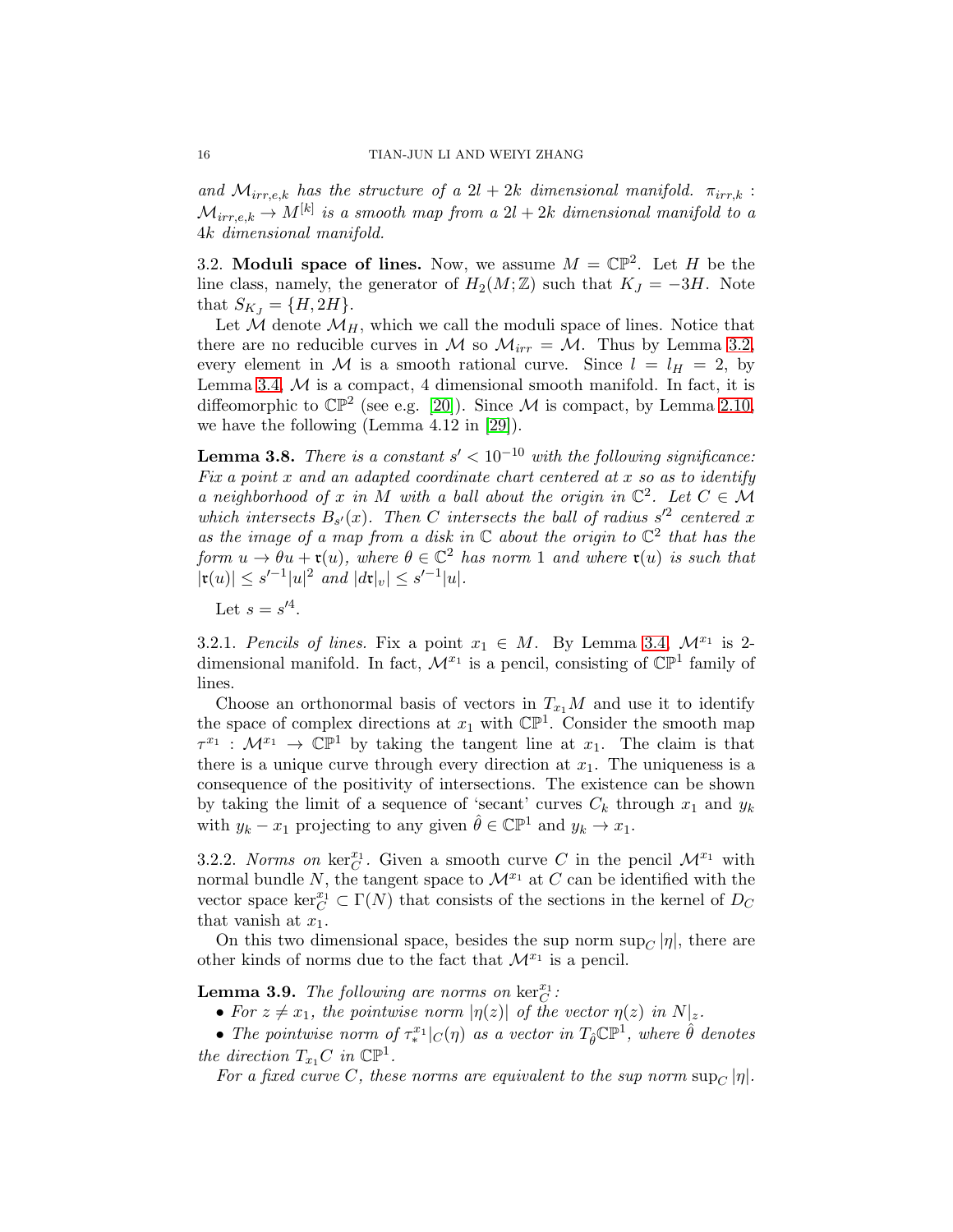Proof. Suppose  $\eta$  is a non-trivial element in  $\eta \in \text{ker}_{\mathbb{C}}^{x_1}$ . Both claims rely on an observation in [\[10\]](#page-44-6) that there is a new holomorphic structure on N (depending on  $\eta$ ) with respect to which  $\eta$  is a holomorphic section.

Since  $c_1(N) = 1$ , due to the positivity of intersection of holomorphic sections,  $\eta$  only vanishes at  $x_1$ . Especially,  $\eta(z) \neq 0$ . In other words,  $|\eta(z)|$ is a norm of  $\ker_C^{x_1}$  if z is not  $x_1$ .

To establish the second claim, we need the following description of  $\tau_*^{x_1}|_C$  of To examine the second claim, we need the following description of  $\ell_*$  [C or Taubes in part g) of the Appendix. Fix an adapted coordinate chart,  $(z, w)$ , centered at  $x_1$  so that C is tangent to the  $w = 0$  locus at the origin. The span of  $\frac{\partial}{\partial w}$  is identified with the fiber of N at  $x_1$ , as well as  $T_{\hat{\theta}} \mathbb{CP}^1$ . Choose a holomorphic coordinate, u, for C centered at  $x_1$  with  $du = dz$  at  $x_1$ . Then  $\partial \eta |_{x_1}$ , when viewed as an element in  $T_{\hat{\theta}} \mathbb{CP}^1$  using the identifications above, is the image of  $\eta$  under the differential of  $\tau^{x_1}$  at C.

From this description we see that  $\tau_*^{x_1}$  $\int_{\alpha}^{x_1} |c(\eta)| = 0$  only if  $\eta$  has vanishing order at least 2 at  $x_1$ . Since  $\eta$  is a holomorphic section and  $c_1(N) = 1$ , this is impossible. Thus we have shown that  $\tau_*^{x_1}$  $T^{x_1}_*|_C: T_C\mathcal{M}^{x_1} \to T_{\hat{\theta}}\mathbb{C}\mathbb{P}^1$  is an isomorphism.

The last statement is clear since any two norms on a finite dimensional vector spaces are equivalent.

Notice that, since every  $C \in \mathcal{M}^{x_1}$  is a smooth curve, we have shown that  $\tau^{x_1}$  is a diffeomorphism.

3.2.3. Lines meeting a small ball and order 2 estimates. Given  $x, x_1 \in M$ , we consider the subset  $\mathcal{M}^{x_1;B_t(x)} \subset \mathcal{M}^{x_1}$  whose element intersects  $B_t(x)$  for small t. Denote in what follows the line through  $x_1$  and x by C.

The following lemma is an analogue to Lemmas 4.5 and 4.9 in [\[29\]](#page-45-6).

<span id="page-16-0"></span>**Lemma 3.10.** Let  $x$ ,  $x_1$  and  $C$  be as stated as above. There is a constant  $k_{3,10} > 1$  $k_{3,10} > 1$  $k_{3,10} > 1$ , depending only on s, ensuring the following inequalities for  $\eta \in$  $\ker_C^{\overline{x}_1},$ 

- (1)  $\sup_C |\eta| \leq k_{3.10} |\eta(z)|$  $\sup_C |\eta| \leq k_{3.10} |\eta(z)|$  $\sup_C |\eta| \leq k_{3.10} |\eta(z)|$  if  $x_1$  is not in  $B_s(x)$  and  $z \in B_{\frac{s}{2}}(x)$ ;
- (2)  $\sup_C |\eta| \leq k_{3.10} |\tau_*^{x_1}|$  $\sup_C |\eta| \leq k_{3.10} |\tau_*^{x_1}|$  $\sup_C |\eta| \leq k_{3.10} |\tau_*^{x_1}|$  $x_1^x$ <sup>1</sup>η if  $x_1$  ∈  $B_s(x)$ .

*Proof.* The constants in Lemma [3.9](#page-15-1) can be chosen to be independent of  $x$ ,  $x_1, z$  since  $M, M \setminus B_s(x)$  and  $B_s(x)$  are compact.

Let  $T^{x_1;B_t(x)}$  denote the set of points  $x_2$  in M that lies in a curve in  $\mathcal{M}^{x_1}$ and intersecting  $B_t(x)$ .

<span id="page-16-1"></span>**Lemma 3.11.** Suppose  $x_1$  is not in  $B_s(x)$ . There are constants k and  $\kappa$ depending on s with the following significance: For  $t < \kappa^{-3}$ , the volume of  $T^{x_1;B_t(x)}$  is bounded from above by  $kt^2$ .

*Proof.* Consider the unique curve C through  $x_1$  and  $x$ . Since  $dist(x_1, x) \geq s$ , by Lemma [3.9,](#page-15-1)  $|\eta(x)|$  is a norm on the 2-dimensional vector space ker $_C^{x_1}$ . Since  $\mathcal{M}^{x_1}$  is a 2-dimensional smooth manifold, apply the implicit function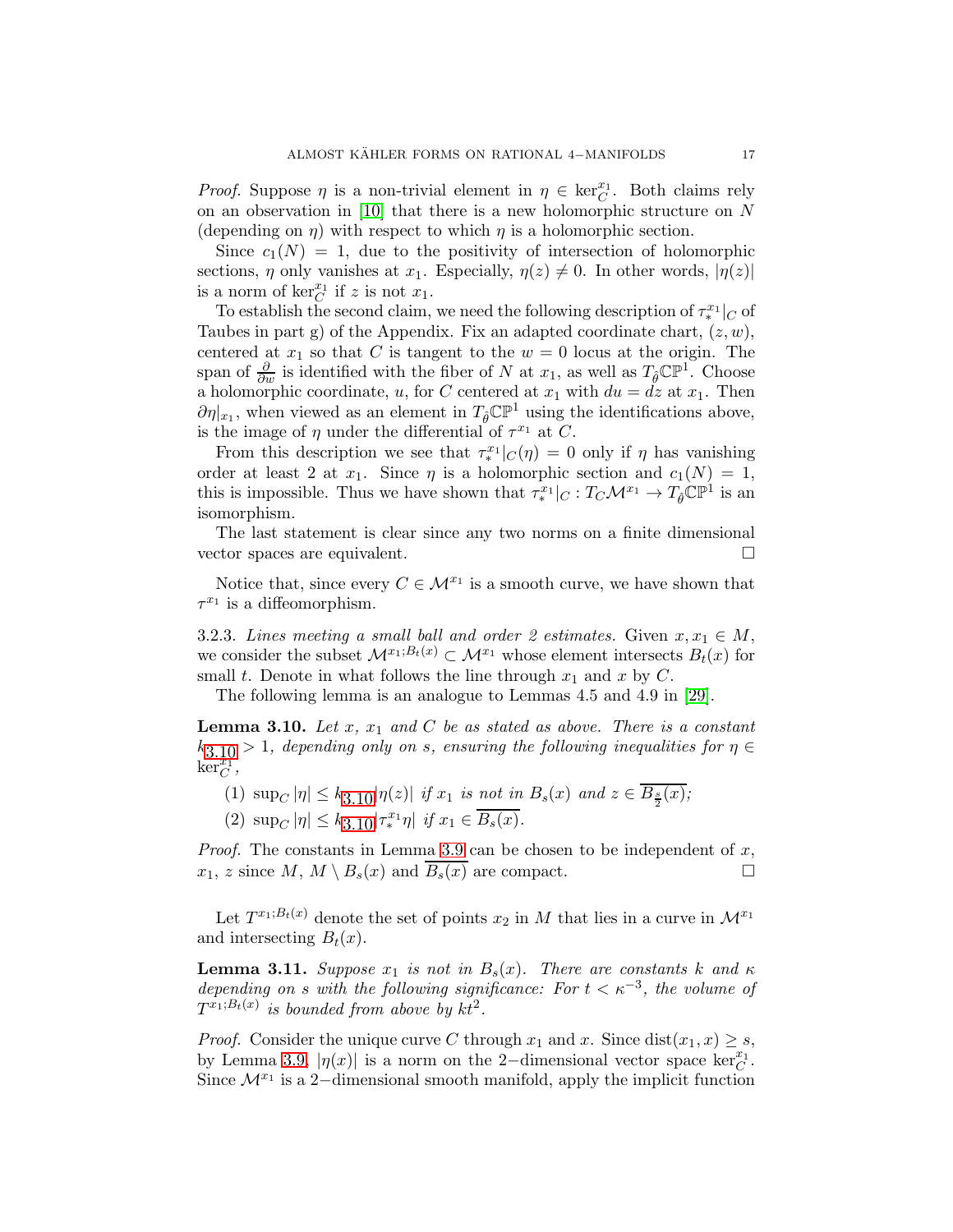theorem as in Lemma 4.7 in [\[29\]](#page-45-6), we find there exists  $\kappa > 1$  with the following property: for  $t < \kappa^{-3}$ , there is an embedding  $\lambda_C^{x_1}$  $\mathcal{L}^{x_1}$  from the  $|\eta(x)| \leq \kappa t$  disk in  $\ker_{C}^{\tilde{x}_{1}}$  onto a neighborhood in  $\mathcal{M}^{x_{1}}$  of C, which brings 0 to C, and contains  $\mathcal{M}^{x_1;B_t(x)}$  as an open set in the image. Since  $\mathcal{M}^{x_1}$  and  $M \setminus B_s(x)$  are compact,  $\kappa$  only depends on s. Moreover, the image of  $\eta \in \ker_C^{x_1}$  via  $\lambda_C^{x_1}$  $\stackrel{x_1}{C}$  can be written as  $\exp_C(\eta + \phi_C^{x_1})$  $_{C}^{x_{1}}(\eta)$  where  $\phi_{C}^{x_{1}}$  $C^{x_1}(\cdot)$  maps the ball  $\{\eta : |\eta(x)| \leq 2\kappa^{-1}\}$ smoothly into ker $_C^{x_1}$ , and the  $C^0$  norm of  $\phi_C^{x_1}$  $C^{x_1}(\eta)$  is bounded by a multiple of  $|\eta(x)|^2$ .

Suppose  $x_2$  in M lies in a curve C' in  $\mathcal{M}^{x_1}$  with  $C' \cap B_t(x) \neq \emptyset$ . Then there is a vector  $\eta \in \ker_{C}^{x_1}$  with norm  $|\eta(x)| \leq \kappa t$ , and a point  $p \in C$  such that  $x_2 = \lambda_C^{x_1}$  ${}^{x_1}_{C}(\eta(p)).$ 

Notice that  $|\eta(p) + \phi_C^{x_1}|$  $\vert C^{x_1}(\eta)(p)\vert \leq \vert \eta(p)\vert + \kappa' \vert \eta(p)\vert^2$  by the estimate of  $\phi_C^{x_1}$  $_{C}^{x_{1}}.$ Hence, by the third bullet in 2.3.3,

$$
dist(x_2, C) = dist(\lambda_C^{x_1}(\eta(p)), C) \le K|\eta(p)|.
$$

Further, by the first bullet of Lemma [3.10,](#page-16-0)

$$
dist(x_2, C) \le K|\eta(p)| \le K \sup_C |\eta| \le K\kappa_{3.10}|\eta(x)| \le 2K\kappa_{3.10}\kappa t.
$$

This implies that  $x_2$  is constrained so as to lie in a tubular neighborhood of C whose radius is bounded above by  $k'_2t$  (with  $k'_2 = 2K\kappa_{3,10}\kappa$  $k'_2 = 2K\kappa_{3,10}\kappa$  $k'_2 = 2K\kappa_{3,10}\kappa$ ).

The area of C is bounded by  $k_0H \cdot [\omega]$ . So the volume of the points in M that lie on a radius t tubular neighborhood of any  $C$  is bounded from above by  $kt^2$ . .

<span id="page-17-1"></span>**Lemma 3.12.** Suppose  $x_1$  is in  $\overline{B_s(x)} \setminus B_{Rt}(x)$ . There is a constant k depending on  $s$  and  $R$  with the following significance:

The volume of points  $x_2$  in M lying in a curve in  $\mathcal{M}^{x_1}$  and intersecting  $B_t(x)$  is bounded from above by  $k\frac{t^2}{d^2}$  $\frac{t^2}{d^2}$ , where  $d = \text{dist}(x_1, x)$ .

*Proof.* Introduce  $\mathcal{O}_{\hat{\theta},\delta}^{x_1} \subset \mathcal{M}^{x_1}$  to denote the set of curves that mapped under  $\tau^{x_1}$  to the disk in  $\mathbb{CP}^1$  of radius  $\delta$  centered on the point  $\hat{\theta} \in \mathbb{CP}^1$ .

The following geometric consideration is  $(4.14)$  in [\[29\]](#page-45-6). If  $d > 10^4$  and  $t < \frac{s}{d}$ , then the set of complex 1 dimensional lines that intersects  $B_t(x)$  with  $x = (d, 0)$  is contained in a disk in  $\mathbb{CP}^1$  of radius less than  $c_0 \frac{t}{d}$  with center the image of  $(1,0)$  of  $\mathbb{CP}^1$ .

With this understood, by Lemma [3.8,](#page-15-2)  $\mathcal{M}^{x_1; B_t(x)}$  lies in  $\mathcal{O}_{\hat{\theta}, \delta}^{x_1}$  with  $\hat{\theta}$  here denoting the image of the point  $(1,0)$  and with  $\delta < c_d^t$ .

By Lemma [3.10\(](#page-16-0)2),  $\mathcal{O}_{\hat{\theta},\delta}^{x_1}$  is contained in a tube of radius  $k\delta$ , whose volume is bounded from above by  $k\delta^2$ . Thus we have the desired volume estimate.  $\Box$ 

<span id="page-17-0"></span>3.3. Spherical Taubes current from the line class. Let  $\mathcal{M}_2$  be the moduli space of lines with two distinct points,

$$
\mathcal{M}_2 = \{ (C, x_1, x_2) | C \in \mathcal{M}, x_i \in C \} \subset \mathcal{M} \times M^{[2]}.
$$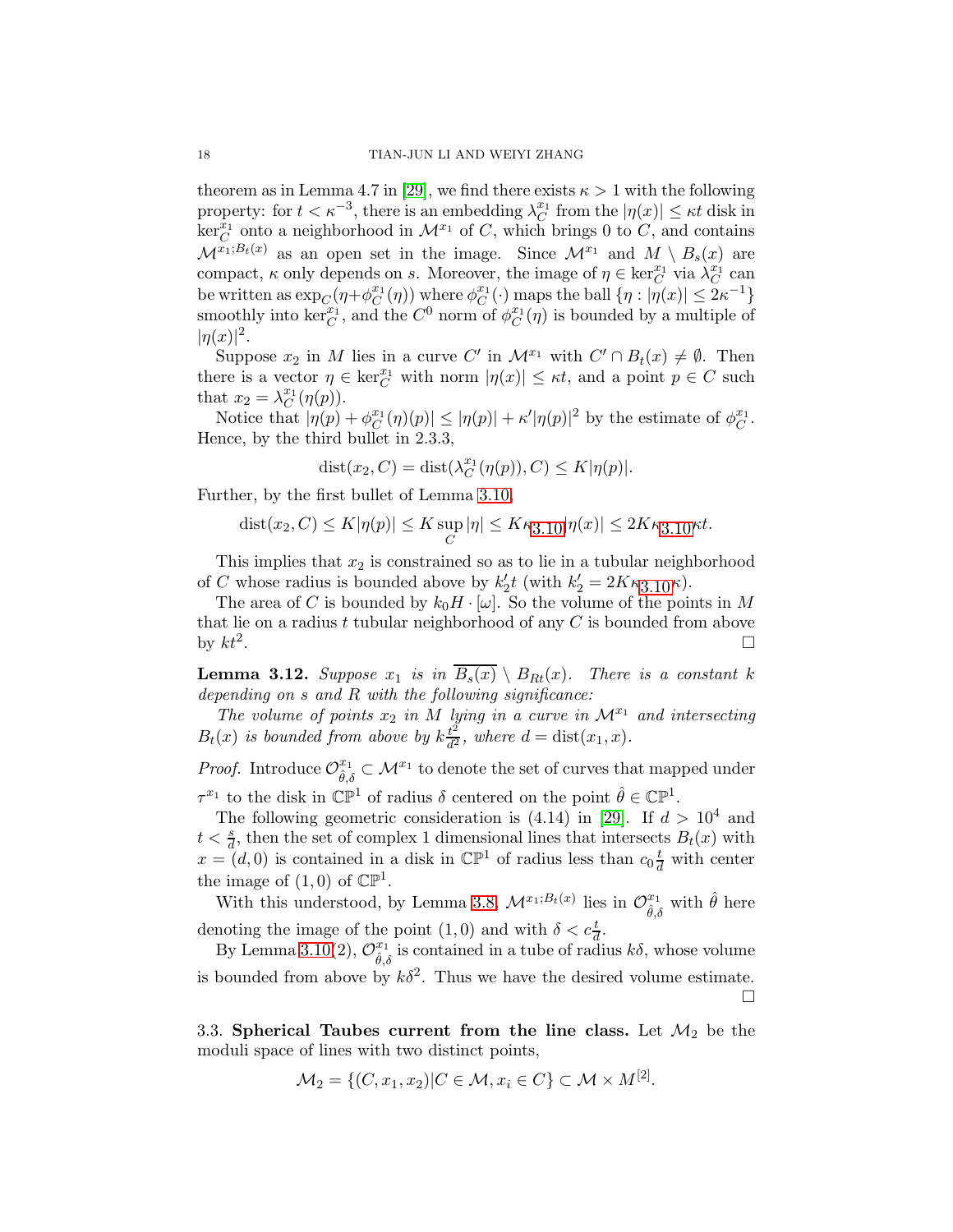Use  $\pi_2$  to denote the projection map  $\mathcal{M}_2 \to M^{[2]}$ . Let  $\pi_{\mathcal{M}}$  be the projection map  $\mathcal{M}_2 \to \mathcal{M}$ .

The portion of marked moduli space we need is  $\mathcal{M}_2^r$  for  $0 < r < \frac{s}{10}$ , subject to the constraint  $d(x_1, x_2) \geq r$ . Notice that the image  $\pi_{\mathcal{M}}(\mathcal{M}_2^r)$  is  $\mathcal M$  if r is chosen that small.

For  $\eta \in \pi_2(\mathcal{M}_2^r)$ , we introduce the non-negative, closed, invariant current  $\phi_{\eta}$ . It is defined by  $\phi_{\eta}(v) = \int_{C_{\eta}} v$ , where  $C_{\eta}$  is the unique line  $\pi_2^{-1}(\eta)$  and v is a 2-form on M. Then we have the following *spherical current*  $\Phi_H$  in the line class given by

$$
\Phi_H(v) = \int_{\eta \in \pi_2(\mathcal{M}_2^r)} \phi_\eta(v).
$$

This current  $\Phi_H(v)$  clearly satisfies Proposition 1.2 in [\[29\]](#page-45-6). Especially, it is a non-trivial, closed, non-negative J−invariant current on CP<sup>2</sup> . In the rest of the section, we will prove that it is indeed a Taubes current.

3.3.1. Upper bound. Fix a smooth, non-increasing function  $\chi : [0, \infty) \rightarrow$ [0, 1] with value 1 on  $[0, \frac{1}{4}]$  $\frac{1}{4}$  and value 0 on  $\left[\frac{1}{2}, \infty\right)$ . Use  $\chi_t$  to denote the function  $\chi(t^{-1}|\cdot|)$  on  $\mathbb{C}^2$ .

## <span id="page-18-1"></span>**Proposition 3.13.** The current  $\Phi_H$  satisfies the upper bound in [\(11\)](#page-10-1).

*Proof.* Let s be as in Lemma [3.8.](#page-15-2) Fix  $x \in M$  and adapted coordinates  $(z, w)$ centered at x with radius s. Let  $t < 10^{-5}$ s. As in [\[29\]](#page-45-6), we only need to prove  $\Phi_H(i\chi_t dz \wedge d\bar{z}) < kt^4$ . Moreover,  $\Phi_H(i\chi_t dz \wedge d\bar{z})$  is no greater than

$$
k_0 \int_{\eta = (x_1, x_2) \in \pi_2(\mathcal{M}_2^r)} (\int_{C_{\eta}} \chi_t \omega).
$$

Notice that  $\int_{C_{\eta}} \chi_t \omega = 0$  if  $C_{\eta} \cap B_t(x) = \emptyset$ . If  $C_{\eta} \cap B_t(x) \neq \emptyset$ , then  $C_{\eta} \cap B_t(x)$  is contained in a ball of radius of 2t centered at some point in  $B_t(x)$ . By Lemma [2.9,](#page-8-3) the integrand  $\int_{C_\eta} \chi_t \omega$  is bounded by  $H \cdot [\omega] k t^2$ .

<span id="page-18-0"></span>Thus it suffices to prove that the volume of the set

(12) 
$$
\{\eta = (x_1, x_2) \in \pi_2(\mathcal{M}_2^r) | C_\eta \cap B_t(x) \neq \emptyset\}
$$

is  $O(t^2)$ .

We follow [\[29\]](#page-45-6) to divide into three cases depending on the position of  $x_1$ .

I. The first case is that  $x_1$  is away from  $B_s(x)$ . The upper bound for the choice of  $x_1$  is  $Vol(M)$ . Now we estimate the possible choices of  $x_2$  for a fixed  $x_1$ . It follows from Lemma [3.11](#page-16-1) that the volume of  $x_2$  is  $k_2t^2$ . The factors  $\text{Vol}(M)$  and  $k_2 t^2$  multiply to an upper bound of  $O(t^2)$  for the volume of the subset in [\(12\)](#page-18-0) with  $x_1 \in M \setminus B_s(x)$ . This bound depends on s.

II. The second case is when  $x_1$  is in  $B_s(x)$  but outside  $B_{Rt}(x)$ , where  $R = 10^5$ .

Suppose  $C_{\eta}$  intersects  $B_t(x)$ . Since  $R = 10^5$ , by Lemma [3.12,](#page-17-1) the volume of this set is bounded by  $k_{3.12}\delta^2$  $k_{3.12}\delta^2$  $k_{3.12}\delta^2$ , where  $\delta = c \cdot \frac{t}{dist(x_1,x)}$  and  $k_{3.12}$  is the constant appeared in Lemma [3.12.](#page-17-1)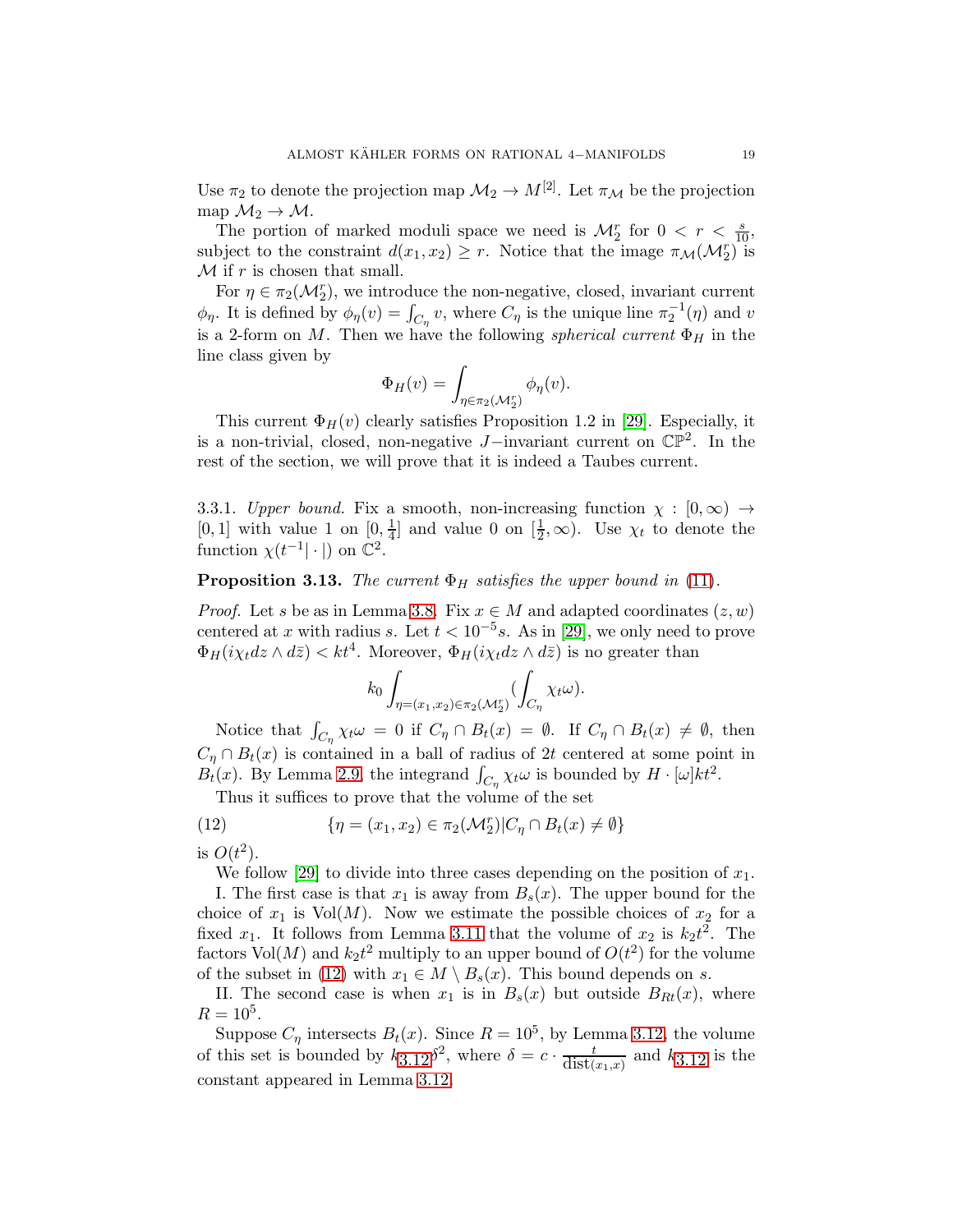Using polar coordinates, the volume of this part of [\(12\)](#page-18-0) is bounded from above by

$$
k_3t^2\int_{z\in B_s(x)}\frac{1}{\text{dist}(z,x)^2}dz\leq k_2s^2t^2.
$$

III. The last case is when  $x_1$  is in  $B_{Rt}(x)$ , this element itself would have the freedom of  $Vol(B_{Rt}(x))$  which is  $O(t^4)$ . In this case, choices of  $x_1$  and  $x_2$  would multiply to contribute as the rate of  $O(t^4)$ .

Summing the three cases, we finish the proof.  $\Box$ 

3.3.2. Lower bound.

#### <span id="page-19-0"></span>**Proposition 3.14.** The current  $\Phi_H$  satisfies the lower bound in [\(11\)](#page-10-1).

*Proof.* Let s be as in Lemma [3.8,](#page-15-2) and  $t < 10^{-5}$  s. Fix  $x \in M$  and adapted coordinates  $(z, w)$  centered at x with radius s. As in [\[29\]](#page-45-6), we only need to prove  $\Phi_H(i\chi_t dz \wedge d\bar{z}) > k^{-1}t^4$ .

The main picture to have is Lemma [2.10,](#page-9-2) applied to  $B_s(x)$ . Namely, inside  $B_s(x)$ , the curves behave as straight lines with respect to the adapted coordinates.

Fix  $\epsilon > 0$ . Recall that  $\mathcal{M}^x$  is a pencil, and identified with  $\mathbb{CP}^1$  via  $\tau_x$ . Let us begin with choosing a disk  $\mathcal{C}_x \subset \mathcal{M}^x$  corresponding to a disk centered at  $(1,0) \in \mathbb{CP}^1$ . The latter disk is chosen so that  $|dz(\cdot)| \geq 2\epsilon$ . By Lemma [2.10,](#page-9-2) by shrinking s if necessary, the restriction of  $|dz|$  to  $C \cap B_s(x)$  is greater than  $\epsilon$  for  $C \in \mathcal{C}_x$ . Such an s can be chosen to be independent of x.

As we are estimating the lower bound, so we restrict our attention to  $\eta = (x_1, x_2)$  such that  $x_1$  is away from  $B_{\frac{s}{2}}(x)$  and inside  $B_s(x)$ , and the line  $C_{x,x_1}$  determined by x and  $x_1$  is contained in the disk  $\mathcal{C}_x \subset \mathcal{M}$  specified above. By Lemma [2.10,](#page-9-2) the choices of  $x_1$  constitute a compact set with volume  $c_{\epsilon} s^4$ .

Now, fix such an  $x_1$ . Consider the set of  $x_2$  in  $B_{\frac{s}{4}}(x)$ , for which  $\eta =$  $(x_1, x_2)$  contributes to  $\Phi_H(i f_{B_t(x)} dz \wedge d\bar{z})$ , namely,  $C_{x_1, x_2}$  intersects  $B_t(x)$ . Since we are estimating lower bound, we apply Lemma [2.10](#page-9-2) to count the ones intersecting  $B_{\frac{t}{2}}(x)$ . Since  $dist(x_1, x) \geq \frac{s}{2}$ long as  $x_2 \in B_{\frac{s}{4}}(x)$  and  $dist(x_2, C_{x_1,x}) \leq \frac{1}{4}\frac{t}{2}$ . Thus the volume of  $\frac{s}{2}$ ,  $C_{x_1,x_2}$  intersects  $B_{\frac{t}{2}}(x)$  as t  $\frac{t}{2}$ . Thus the volume of  $x_2$  is bounded by the radius  $\frac{t}{8}$  tube around  $C_{x_1,x} \cap B_{\frac{s}{4}}(x)$ . By Lemma [2.9,](#page-8-3) or Lemma [2.10,](#page-9-2) the area of  $C_{x_1,x} \cap B_{\frac{s}{4}}(x)$  is bounded from below by  $a_x(\frac{s}{4})$  $\frac{s}{4}$ ) $s^2$ . Hence the volume of  $x_2$  is bounded by  $k_1s^2t^2$ . Notice that, again by Lemma [2.10,](#page-9-2) when  $t \leq 10^{-10}s$ , the rational curve  $C_{x_1,x_2} = \pi_2^{-1}(\eta)$  has the property that the restriction of  $|dz|$  to  $C \cap B_s(x)$  is greater than  $\frac{\epsilon}{2}$ . Here C denotes the line  $C_{x_1,x_2}$ .

By virtue of our choices,  $\int_C (i f_{B_t(x)} dz \wedge d\bar{z})$  is bounded below by  $(\frac{\epsilon}{2})^2 \cdot a_x(t)$ . Thanks to Lemma [2.9,](#page-8-3)  $a_x(t)$  is bounded below as  $k_{2.9}^{-1}t^2$  $k_{2.9}^{-1}t^2$  $k_{2.9}^{-1}t^2$  (here  $k_{2.9}$  is the constant appeared in Lemma [2.9\)](#page-8-3). Given the aforementioned lower bound for  $|dz|$ , and given what is said in Lemma [2.9,](#page-8-3) it follows that the integral of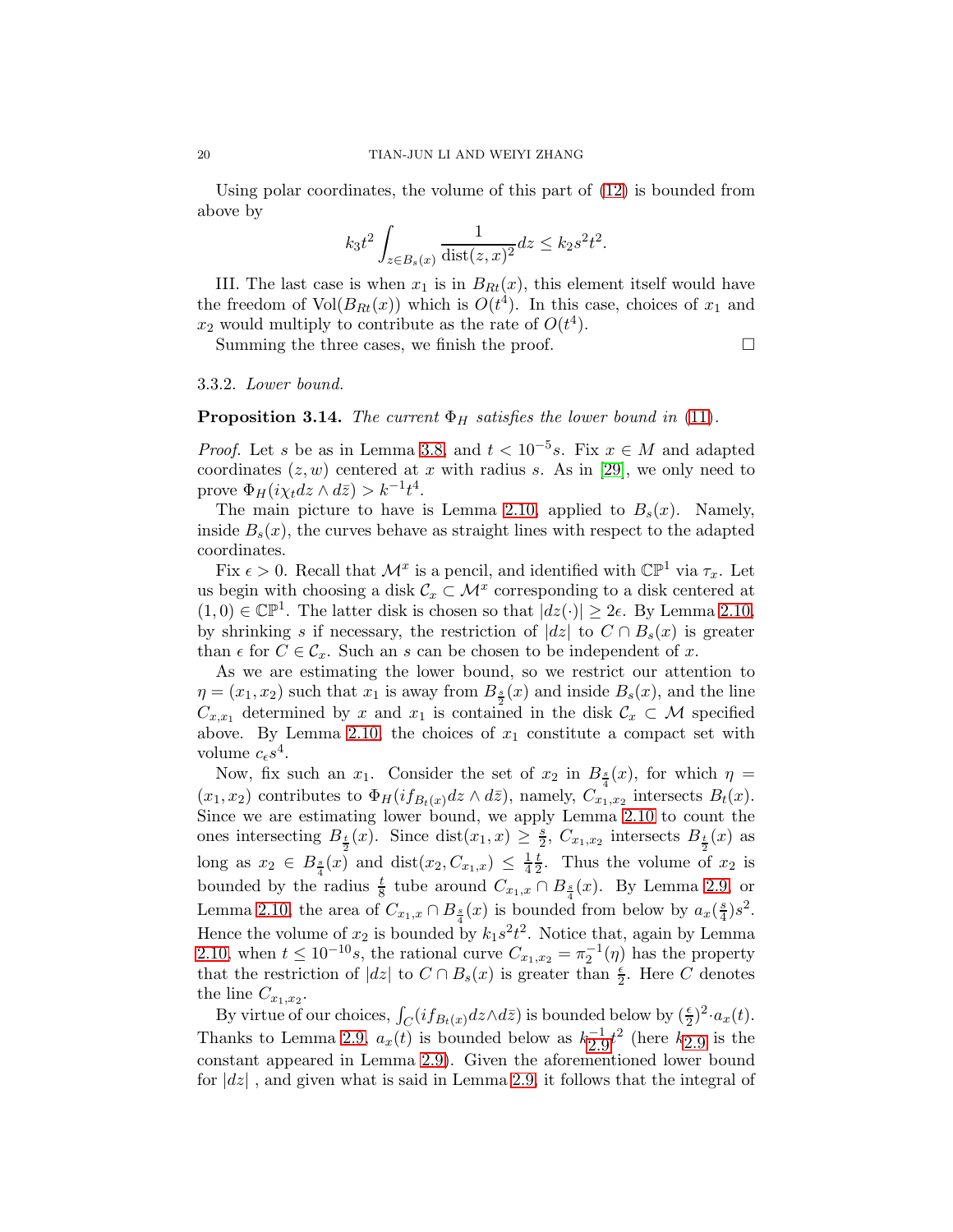$if_{B_t(x)}dz \wedge d\overline{z}$  over C must be greater than  $k_2^{-1}t^2$  by choosing  $t(< s)$  small enough. More precisely, this  $k_2^{-1}$  $k_2^{-1}$  $k_2^{-1}$  could be chosen as  $(\frac{\epsilon}{2})^2 k_2^{-1}$ .

Multiplying these three factors:  $c = c_{\epsilon} s^4$ ,  $k_1 s^2 t^2$  and  $k_2^{-1} t^2$  together, we get  $k^{-1}t^4 < \Phi_H(f_{B_t(x)}i\sigma \wedge \bar{\sigma})$  for some k. The constant k is further independent of  $x$  and  $t$ :

- The first constant  $c_{\epsilon}$  is a universal constant since M is compact;
- The second constant  $k_1$ , as in the argument, depends on the choices of  $x_1$  (and  $x$ ). But our  $x_1$  is chosen from a compact set, so  $k_1$  is universal as well;
- The last constant  $k_2$  depends on  $x_2$  (and  $x_1, x$ ), and the tubular neighborhood of  $C_{x,x_1}$  we have chosen is compact, so  $k_2$  is universal.

We note that the following theorem due to Gromov [\[9\]](#page-44-4) and Taubes [\[28\]](#page-45-3) is an immediate consequence of Propositions [3.13,](#page-18-1) [3.14](#page-19-0) and [2.12.](#page-10-2)

**Theorem 3.15.** Any tamed almost complex structure on  $\mathbb{CP}^2$  is almost Kähler.

## 4. Pencils in a big J−nef class

<span id="page-20-0"></span>Let M be a rational manifold and e a class in  $S^+_{K_J}$ . By Proposition [3.1,](#page-13-1)  $\mathcal{M}_e$  is non-empty. But if e is not the line class on the projective space, then  $\mathcal{M}_e$  always contains reducible subvarieties, and in fact, it could entirely consist of reducible varieties. To guarantee that there are smooth rational curves, we need to restrict to  $J$ –nef classes in  $S_{K_J}^+$  (see Remark [5.11\)](#page-37-0).

<span id="page-20-1"></span>4.1. J−nef classes. Let J be a fixed almost complex structure on M.

**Definition 4.1.** A homology class  $e \in H_2(M;\mathbb{Z})$  is said to be J-nef if it pairs non-negatively with any J−effective class.

4.1.1. Big J−nef and J−ample classes.

**Definition 4.2.** A J−nef class e is said to be big if  $e \cdot e$  is positive.

The vanishing locus  $Z(e)$  of a big J−nef class e is the union of irreducible subvarieties  $D_i$  such that  $e \cdot e_{D_i} = 0$ . Denote the complement of the vanishing locus of e by  $M(e)$ .

A big  $J-nef$  class e is said to be  $J-ample$  if  $M(e) = M$ .

The following lemma immediately follows from the positivity of intersections of distinct irreducible subvarieties.

**Lemma 4.3.** If e is represented by an irreducible  $J-holomorphic$  subvariety and  $e \cdot e > 0$ , then e is a big J-nef class.

 $\Box$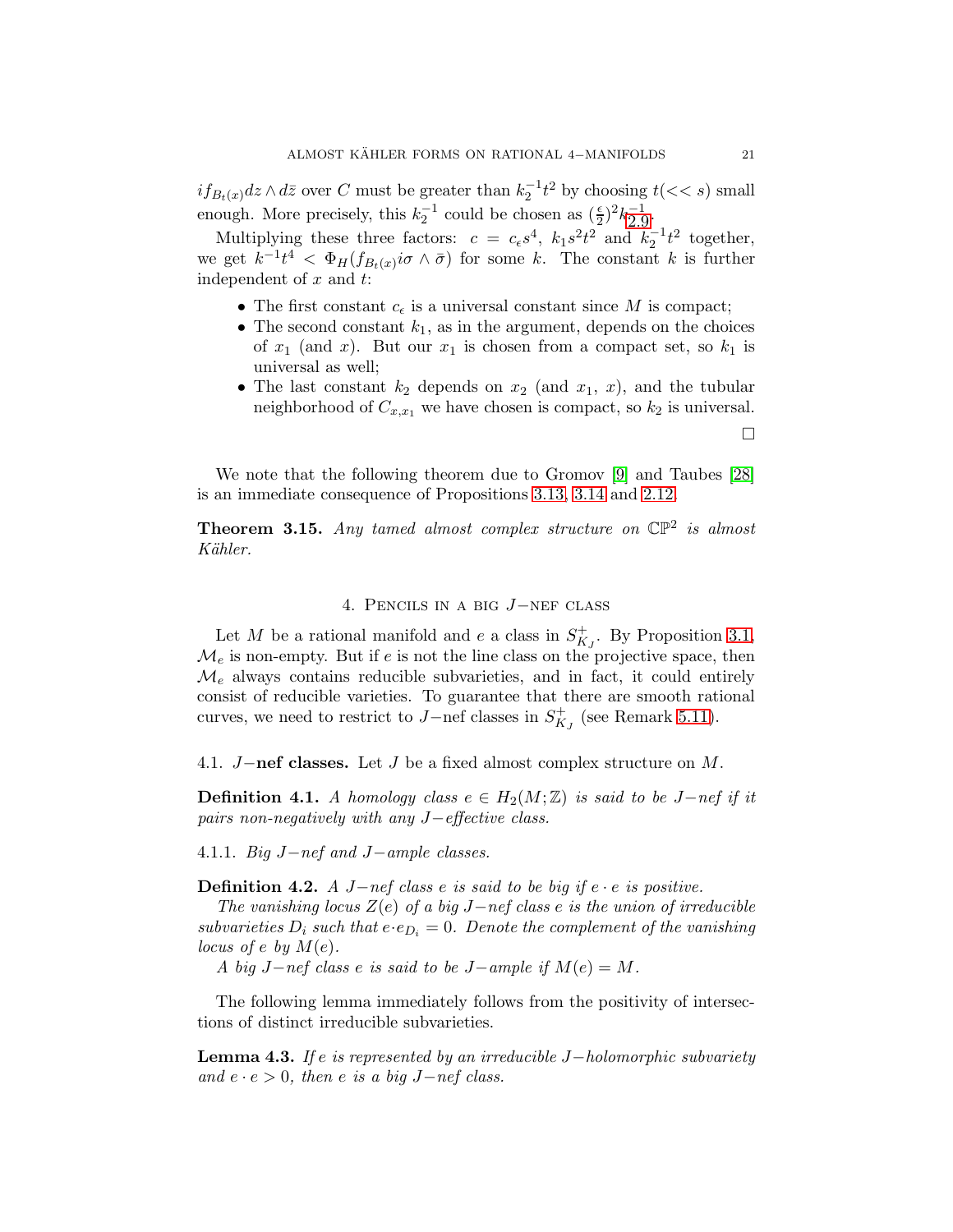4.1.2. List of main results. We now list main properties of J−nef classes in  $S_{K_J}$ . The first one is Theorem [2.14,](#page-12-1) proved in [\[19\]](#page-45-7). As mentioned in the introduction, for rational manifolds, it plays a fundamental role to remove a number of the genericity assumptions in [\[29\]](#page-45-6).

Together with Lemma [3.4,](#page-14-0) we have the following important consequence, also established in [\[19\]](#page-45-7).

<span id="page-21-0"></span>**Proposition 4.4.** Suppose  $e \in S_{KJ}$  is a J-nef class. If  $\Theta = \{(C_i, m_i), 1 \leq \Theta\}$  $i \leq n$   $\in \mathcal{M}_{red,e}$  is connected, then

(13) 
$$
\sum_{(C_i,m_i)\in\Theta} m_i l_{e_{C_i}} \leq l-1.
$$

In particular,

<span id="page-21-4"></span>(14) 
$$
\sum_{(C_i,m_i)\in\Theta} l_{e_{C_i}} \leq l-1.
$$

This is an analogue of Proposition 3.4 in [\[29\]](#page-45-6), but valid for an arbitrary tamed almost complex structure. It follows that, similar to Proposition 1.1 in [\[29\]](#page-45-6), J−nef classes have the following property:

<span id="page-21-1"></span>**Proposition 4.5.** Suppose e is a J−nef class in  $S_{KJ}$  with  $e \cdot e \geq 0$ . The  $map \pi_l : \mathcal{M}_{irr,e,l} \to M^{[l]}$  is onto the complement of a compact, measure zero subset. In particular, e is represented by a smooth rational curve.

Fix an orthonormal frame for  $T_{1,0}M|_x$  to identify the space of complex 1−dimensional subspaces with CP<sup>1</sup> . Consider the map

$$
\tau^{x,\Omega}: \mathcal{M}_e^{x,\Omega} \to \mathbb{CP}^1, \quad C \mapsto T_x C.
$$

The next result is very useful to understand this map.

<span id="page-21-2"></span>**Proposition 4.6.** For any  $J-nef$  class e in  $S^+_{K_J}$ , we can choose a  $J-nef$ class  $H_e$  in  $S_{K_J}^{\geq 0}$  such that  $H_e \cdot e = 1$  or 2, and  $H_e \cdot e = 2$  only if  $H_e$  is proportional to e.

For any  $\Theta = \{ (C_1, m_1), \cdots, (C_n, m_n) \} \in \mathcal{M}_{red,e}^x$  with  $x \in C_1$ , given  $\Omega \in M^{[l-2]}$ , let  $w_i$  be the cardinality of  $\Omega_i = \Omega \cap C_i$ .

<span id="page-21-5"></span>**Definition 4.7.** Fix a point  $x \in M(e)$ .  $\Omega \in M^{[l-2]}$  is called pretty generic with respect to e and x if

• x is distinct from any entry of  $\Omega$ ;

For each  $\Theta = \{(C_1, m_1), \cdots, (C_n, m_n)\} \in \mathcal{M}_{red,e}^x$  with  $x \in C_1$ ;

- x is not in  $C_i$  for any  $i \geq 2$ ;
- $\Omega_i \cap \Omega_j = \emptyset;$
- $1 + w_1 \ge m_1 e \cdot e_1 (\ge l_{e_1}),$  and  $w_i \ge m_i e \cdot e_i (\ge l_{e_i})$  for  $i \ge 2$ .

Let  $G_e^x$  be the set of pretty generic  $l-2$  tuples with respect to e and x.

<span id="page-21-3"></span>**Proposition 4.8.** Suppose e is a big J-nef class in  $S_{KJ}$  and  $x \in M(e)$ . Then the complement of  $G_e^x$  has complex codimension at least one in  $M^{[l-2]}$ .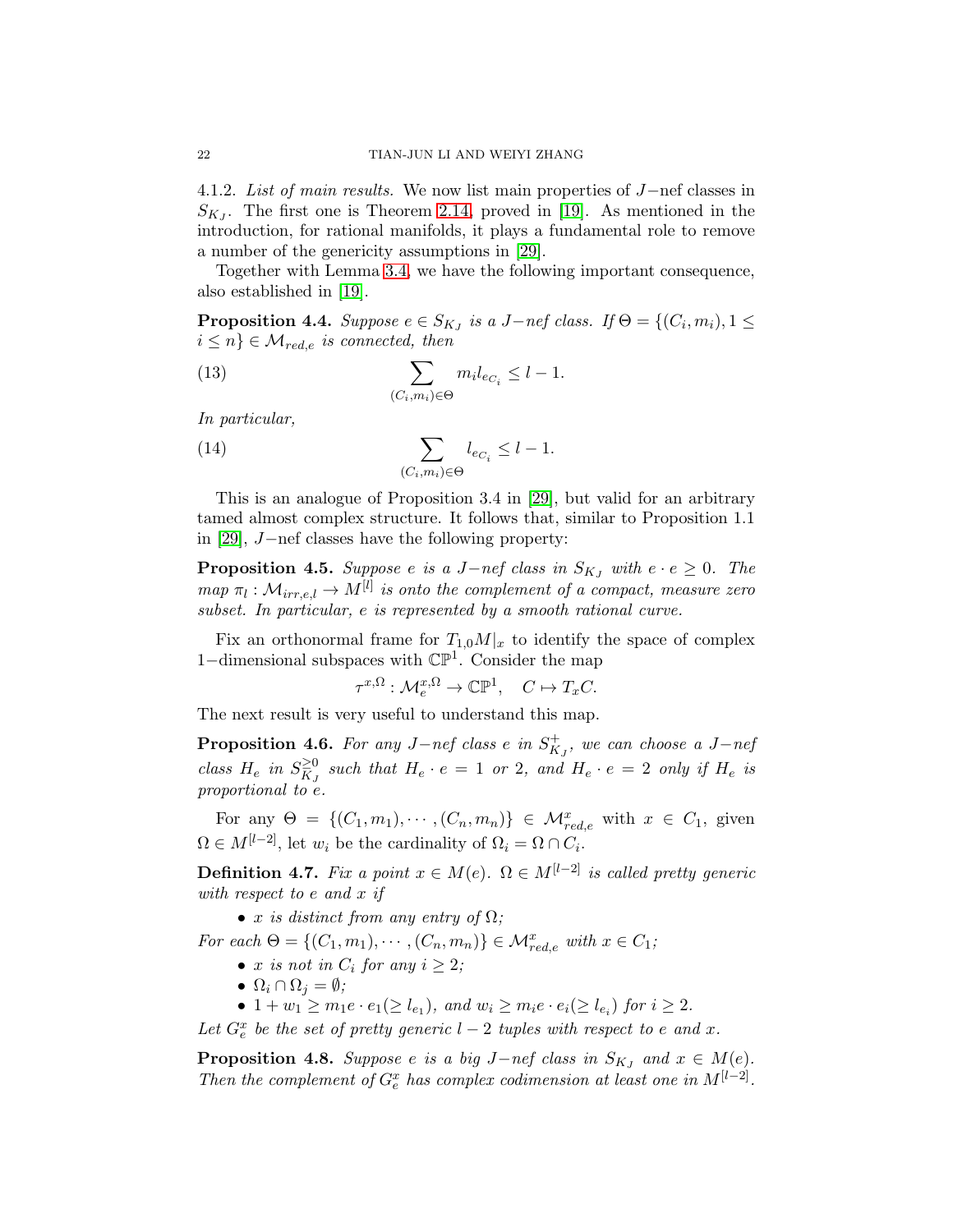Further, big J−nef classes have the following property. We would like to show that if we fix x and choose  $\Omega$  pretty generic, we always have smooth rational curves passing through x and  $\Omega$ . Moreover, a generic complex direction in  $T_xM$  would be tangent to these curves at x.

<span id="page-22-2"></span>**Proposition 4.9.** Suppose e is big  $J-nef$ . For  $x \in M(e)$  and  $\Omega \in G_e^x$ , The map  $\tau^{x,\Omega}$  is well defined and in fact it is a homeomorphism.

Moreover,  $\tau^{x,\Omega}$  is a diffeomorphism away from the reducible curves.

Hence, for every complex direction in  $T_xM = \mathbb{C}^2$ , there is a (possibly reducible) rational curve tangent to it and passing through  $\Omega$  and x. Moreover, except only finitely many directions, this rational curve is smooth.

Propositions [4.5,](#page-21-1) [4.6,](#page-21-2) [4.8,](#page-21-3) [4.9](#page-22-2) will be proved in the next four subsections respectively.

<span id="page-22-0"></span>4.2. Existence of smooth curves. In this subsection we prove Proposition [4.5.](#page-21-1) For this purpose, we need to estimate the dimension of the space of reducible curves.

4.2.1. Dimension of the moduli space of reducible curves. For

 $\Theta = \{ (C_1, m_1), \cdots, (C_n, m_n) \} \in \mathcal{M}_e,$ 

let  $\Xi_{\Theta} = (e_{C_1}, \cdots, e_{C_n})$ . Set  $\chi_e = {\Xi_{\Theta} | \Theta \in \mathcal{M}_{red,e}}$ . Proposition [2.4](#page-6-2) guarantees that  $\chi_e$  is a finite set. Given  $\Xi \in \chi_e$ , the subspace of reducible curves  $\mathcal{M}_{\Xi} \subset \mathcal{M}_{e,red}$  corresponding to  $\Xi$  is naturally identified with  $\times_{e' \in \Xi} \mathcal{M}_{e',irr}$ .

<span id="page-22-1"></span>**Proposition 4.10.** Suppose e is a J-nef class in  $S_{K_J}$ . Then  $\mathcal{M}_{red,e}$  =  $\cup_{\Xi \in \chi_e} \mathcal{M}_{\Xi}$  is a finite union of manifolds, each with complex dimension at  $most$   $l-1$ .

*Proof.* By Lemma [3.4](#page-14-0) and Theorem [2.14,](#page-12-1) for each  $\Xi \in \chi_e$ ,  $\mathcal{M}_{\Xi}$  is a manifold of complex dimension  $\sum_{(C,m)\in\Theta} l_{e_C}$ . Thus the assertion follows from Proposition [4.4.](#page-21-0)

Remark 4.11. In [\[19\]](#page-45-7) we completely determine the possible configuration with  $l = 1 + \sum_{i=1}^{n} l_{e_i}$ .

 $l = 1 + \sum_{i=1}^{n} \overline{l}_{e_i}$  if and only if each multiplicity is 1, and

Θ is one of the following configurations:

• If  $\Theta$  is empty then  $n = 2$ ,  $e_1 \cdot e_2 = 1$ ,  $e_i \cdot e_i \ge 0$ .

• If  $\Theta$  is not empty and there is no  $-1$  curves, then  $\Theta$  consists of a unique element  $(C_1, 1)$  with  $e_1 \cdot e_1 = 1 - n \leq -2$ , and  $\Theta_+$  consists of at least  $n-1 \geq 2$  elements,  $e_i = \cdots = e_n$  and  $e_i \cdot e_i = 0$  for  $i \geq 2$ . Moreover,  $e_1 \cdot e_2 = 1$ . In short, it is a comb like configuration.

• If  $\Theta$  contains a -1 curve, then either  $\Theta$  is a successive infinitely near blow-up of a smooth rational curve with non-negative self-intersection, Equivalently, it means that, starting from the second blow-up, we only blow up at a point in a component with negative self-intersection.

• or a successive infinitely near blow-up of a comb like configuration at points in  $C_1$ . Here infinitely near blow up means that all the blow ups, from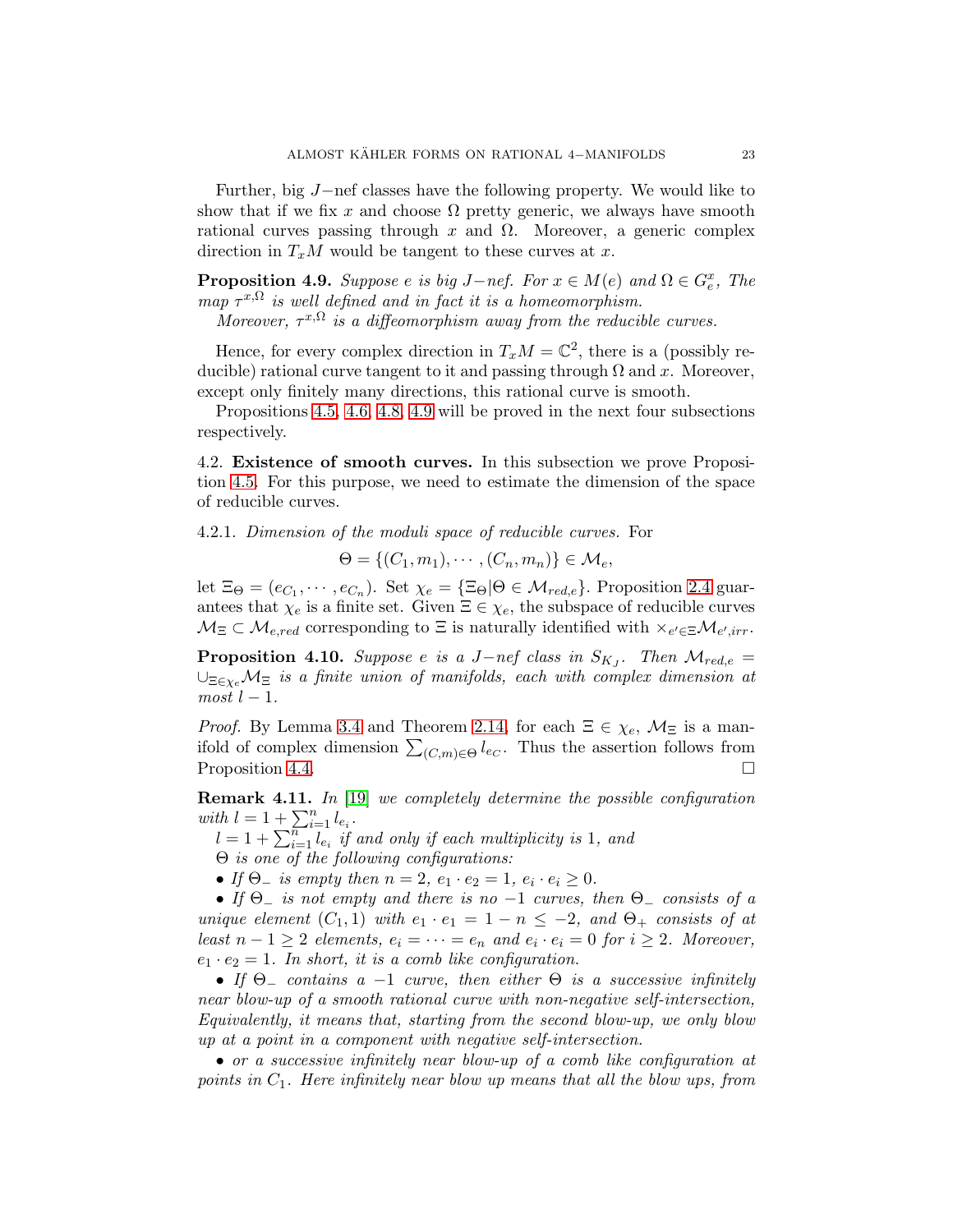the second one on, occur at some point not lying in the proper transform of the original configuration. Equivalently, it means that we successively blow up in the union of components of negative self-intersection.

4.2.2. Proof of Proposition [4.5.](#page-21-1) .

*Proof.* It follows from Proposition [3.3](#page-13-3) that  $\pi_{irr,l}$  is surjective. On the other hand, by Proposition [4.10,](#page-22-1) the image of  $\pi_{red,l}$  is of codimension at least 2. The assertion follows.

<span id="page-23-0"></span>4.3. Intersection properties. In this subsection we establish Proposition [4.6.](#page-21-2)

4.3.1. Intersection properties of  $K_J$ -spherical classes.

<span id="page-23-3"></span>Lemma 4.12. The following intersection properties hold:

- $S_{KJ}^+$  pairs positively with  $S_{KJ}^{\geq 0}$ .
- $S_{K_J}^+$  pairs non-negatively with  $\mathcal{E}_{K_J}$ .
- $\mathcal{E}_{K_J}$  pairs non-negatively with  $\mathcal{E}_{K_J}$ .

*Proof.* Since  $b^+ = 1$ , and  $S_{K_J}^{\geq 0}$  pairs positively with any J-tamed symplectic form  $\omega$ ,  $S_{K_J}^+$  pairs positively with  $S_{K_J}^{\geq 0}$  by light cone lemma.

Any element in  $\mathcal{E}_{K_J}$  is J'-effective for any tamed J' with  $K_{J'} = K_J$ by Proposition [3.1.](#page-13-1) For a generic tamed  $J'$ ,  $e \in S^+_{K_J}$  could be represented by smooth irreducible J−holomorphic curves. The second statement then follows from the positivity of intersections of distinct irreducible subvarieties.

The last item follows because any two elements  $e_1$  and  $e_2$  in  $\mathcal{E}_{K_J}$  have irreducible representations for a generic tamed  $J'$  with  $K_{J'} = K_J$ .

<span id="page-23-2"></span>**Lemma 4.13.** For any e in  $S^+_{K_J}$ , we can choose a class  $H_e$  in  $S^{ \geq 0}_{K_J}$  such that  $H_e \cdot e = 1$  or 2, and  $H_e \cdot e = 2$  only if  $H_e$  is proportional to e.

*Proof.* A rational manifold is either  $\mathbb{CP}^2 \# k \overline{\mathbb{CP}^2}$  or  $S^2 \times S^2$ .  $\bullet$   $S^2 \times S^2$ 

Denote the two factors classes by  $H_1$  and  $H_2$  such that  $K_J = -2H_1-2H_2$ . For the class  $aH_1 + bH_2$  of an irreducible curve, the adjunction formula implies

(15) 
$$
(aH_1 + bH_2)^2 + (-2H_1 - 2H_2)(aH_1 + bH_2) + 2
$$

$$
= 2ab - 2b - 2a + 2 = 2(1 - a)(1 - b) \ge 0.
$$

is clear that  $S_{K_J}$  is contained in the following two sequences of classes:

<span id="page-23-1"></span> $A_l = H_1 + lH_2, \quad B_l = lH_1 + H_2, \quad l \in \mathbb{Z}.$ 

The sequence  $A_l$  is in  $S^+_{K_J}$  if  $l > 0$ , and  $A_l \cdot A_l = 0$  if  $l = 0$ . The same is true for the sequence  $B_l$ .

For  $e = A_l$  with  $l > 0$ , choose  $H_e = B_0 = H_2$ , and for  $e = B_l$  with  $l > 0$ choose  $H_e = A_0 = H_1$ .

For  $\mathbb{CP}^2 \# k\overline{\mathbb{CP}^2}$  there exists a basis of spherical classes  $H, E_1, ..., E_k$  with  $H \cdot H = 1, E_i \cdot E_i = -1$  such that  $K_J = -3H + E_1 + \cdots + E_k$ .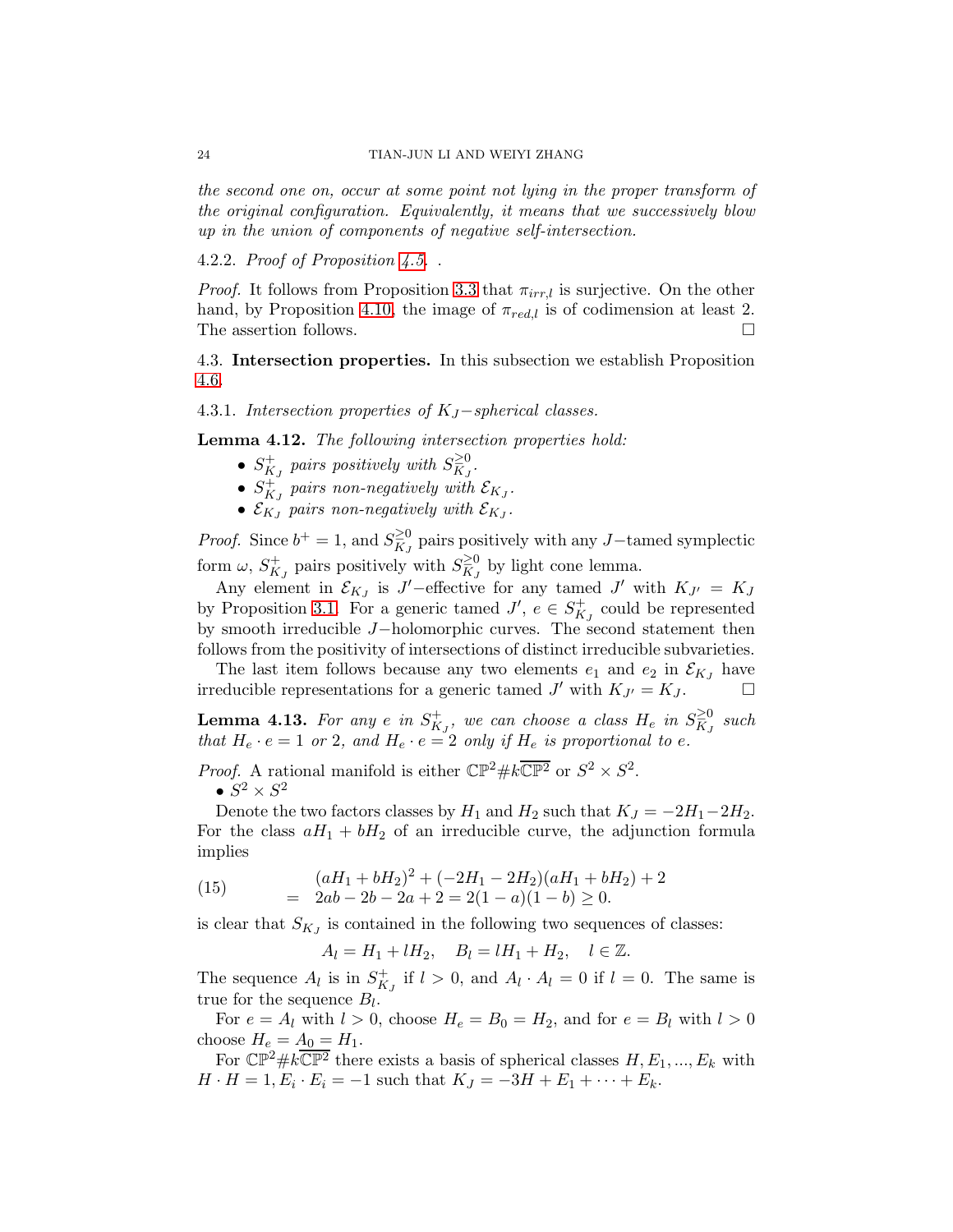$\bullet$   $\mathbb{CP}^2$ H and  $2H$  are the only classes in  $S_{K_J}$ .  $\bullet$  CP<sup>2</sup>#CP<sup>2</sup>

For  $\mathbb{CP}^2 \# \overline{\mathbb{CP}^2}$  and class  $\alpha H + \beta E$ , the adjunction formula is of the form

(16) 
$$
(\alpha - 1)(\alpha - 2) - \beta(\beta + 1) \ge 0
$$

 $S_{KJ}$  is a subset of the following sequence

$$
D_s = sH + (1 - s)E, \quad s \in \mathbb{Z}.
$$

Choose  $H_e = H - E$ .

•  $\mathbb{CP}^2 \# k \overline{\mathbb{CP}^2}$  with  $k \geq 2$ 

When  $k \geq 2$ , it is hard to explicitly describe the classes in  $S_{K_J}^{\geq 0}$ . We invoke the classification up to Cremona equivalence (see [\[13\]](#page-44-11)). As noted in [\[13\]](#page-44-11), any class is in  $S_{K_J}^{\geq 0}$  is Cremona equivalent to one of the following classes

$$
(1) 2H, H,
$$

(2)  $(n+1)H - nE_1, n \geq 1$ ,

(3)  $(n+1)H - nE_1 - E_2, n \ge 1.$ 

Case (1). If e is equivalent to 2H or H, we choose  $H_e = \frac{e}{\sqrt{e \cdot e}}$ . The class  $H_e$  is J−nef since it is proportional to the J−nef class  $e$ .

Case (2). If e is equivalent to  $(n+1)H - nE_1, n \geq 1$ , we choose  $H_e$  to be  $H - E_1$  under the same equivalence. Notice that  $H - E_1 \in S_{K_J}^0$  and  $H_e \cdot e = 1.$ 

Case (3). When the class e is equivalent to  $2H - E_1 - E_2$ , then we could also choose  $H_e = e$ .

Case (4) If e is equivalent to  $(n+1)H - nE_1 - E_2, n \ge 2$ , we again choose  $H_e$  to be  $H - E_1$  under the same equivalence. Notice that  $H_e \cdot e = 1$ .  $\Box$ 

4.3.2. *J*−nef classes on  $S^2$ −bundles over  $S^2$ . For  $S^2 \times S^2$ , the negative selfintersection classes must be of the form  $aH_1 + bH_2$  with  $ab < 0$ .

It follows from [\(15\)](#page-23-1) that class of any irreducible curve satisfies  $(1-a)(1−$  $b$ ) ≥ 0. Thus the only possible negative square irreducible J–curves are in the classes  $A_p$  with  $p < 0$  or  $B_p$  with  $p < 0$ .

Moreover, given  $J$ , there is at most one such curve by the positivity of intersections.

Case (i). There are irreducible J−curves with negative self-intersection.

Case (ii).  $A_p$  is J−effective for some  $p < 0$ .

Case (iii).  $B_p$  is J−effective for some  $p < 0$ .

The negative self-intersection classes must be of the form  $aH + bE$  with  $|a| < |b|$ . Then the only possible negative square irreducible J−curves are in the classes

$$
(1-s)H + sE_1, \quad s > 0.
$$

These classes are in  $S_{K_J}$ . Moreover, there is at most one such curve due to positivity of intersections.

In summary,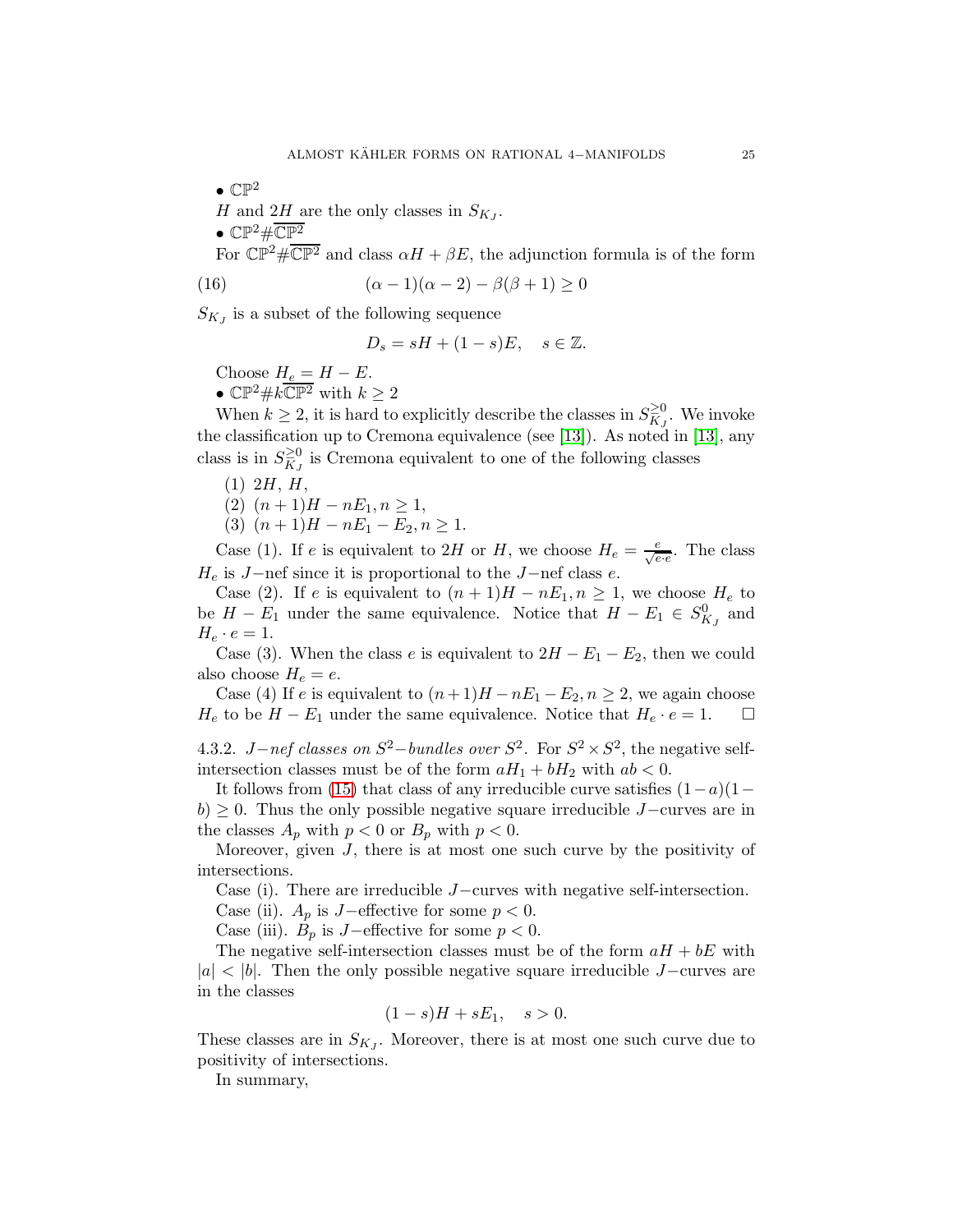<span id="page-25-0"></span>Lemma 4.14. For  $S^2 \times S^2$ ,

In case (i), both  $A_l$  and  $B_l$  are  $J-nef$  if  $l \geq 0$ , and  $J-ample$  if  $l > 0$ .

In case (ii),  $A_l$  is J−nef when  $l \ge -p$ , and J−ample if  $l \ge -p+1$ . B<sub>0</sub> is J−nef.

In case (iii),  $B_l$  is  $J-nef$  when  $l \ge -p$ , and ample if  $l \ge -p+1$ .  $A_0$  is  $J-nef.$ 

For  $\mathbb{CP}^2 \# \overline{\mathbb{CP}^2}$ ,  $H - E$  is  $J - nef$  for any  $J$ . If  $sH + (1 - s)E_1$  is  $J - effective$ for some  $s \leq 0$ , then  $D_l$  is  $J-nef$  for  $l \geq 1-s$ , and  $J-ample$  for  $l \geq 2-s$ .

Notice that for an  $S^2$ -bundle over  $S^2$ , there is always a J-ample class, and there is always a J−nef class with self-intersection 0.

4.3.3. A criterion for  $H - E_i$  to be  $J-nef$ . For  $\mathbb{CP}^2 \# k \overline{\mathbb{CP}^2}$  we need the following observation.

Lemma 4.15. Suppose there is an irreducible curve class pairing negatively with  $H - E_1$ , say  $e_C = aH - b_1E_1 - \ldots - b_nE_n$ . Then  $a \leq 0$ . The same is true for  $H - E_i$ .

*Proof.* To see this, observe that  $(H - E_1) \cdot e_C < 0$  means  $a < b_1$ . If  $a > 0$ then  $b_1 \geq 2$ . Now the K<sub>J</sub>-adjunction number

$$
e_C \cdot e_C + K_J \cdot e_C \le a^2 - b_1^2 - 3a + b_1 \le (b_1 - 1)^2 - 3(b_1 - 1) - b_1^2 + b_1 = -4b_1 + 4
$$
  
is less than -2, which is impossible.

4.3.4. Proof of Proposition [4.6.](#page-21-2)

*Proof.* Suppose e is  $J$ -nef. It suffices to show that we can further choose  $H_e$  in Lemma [4.13](#page-23-2) to be  $J$ -nef.

For  $S^2 \times S^2$ , if  $e = A_l$  with  $l > 0$ ,  $H_e = B_0 = H_2$  is J-nef. The second case is similar.

For  $\mathbb{CP}^2$ , H and 2H are J-nef for any tamed J. In both cases, we choose  $H_e$  to be H.

For  $\mathbb{CP}^2 \# k \overline{\mathbb{CP}^2}$ , cases (1) and (3) are clear. For cases (2) and (4) we will show that  $H_e = H - E_1$  is  $J$ -nef.

Suppose there is an irreducible curve class pairing negatively with  $H - E_1$ , say  $e_C = aH - b_1E_1 - \ldots - b_nE_n$ . By the lemma above,  $a \leq 0$ .

If  $e = (n+1)H - nE_1, n \ge 1$ , is J-nef, then  $H \cdot e_C \ge -n(H - E_1) \cdot e_C > 0$ . This implies that  $a > 0$ .

If  $e = (n+1)H - nE_1 - E_2, n \ge 2$  is J-nef, then

$$
(H-E_2)\cdot e_C \ge -n(H-E_1)\cdot e_C \ge n.
$$

This means  $a \geq b_2 + n$ . Since  $a \leq 0$ , we have  $b_2 < a \leq 0$ . Thus the  $K_J$ –adjunction number

$$
e_C \cdot e_C + K_J \cdot e_C \le a^2 - b_2^2 - 3a + b_2 \le -2n \le -4,
$$

which is impossible.  $\Box$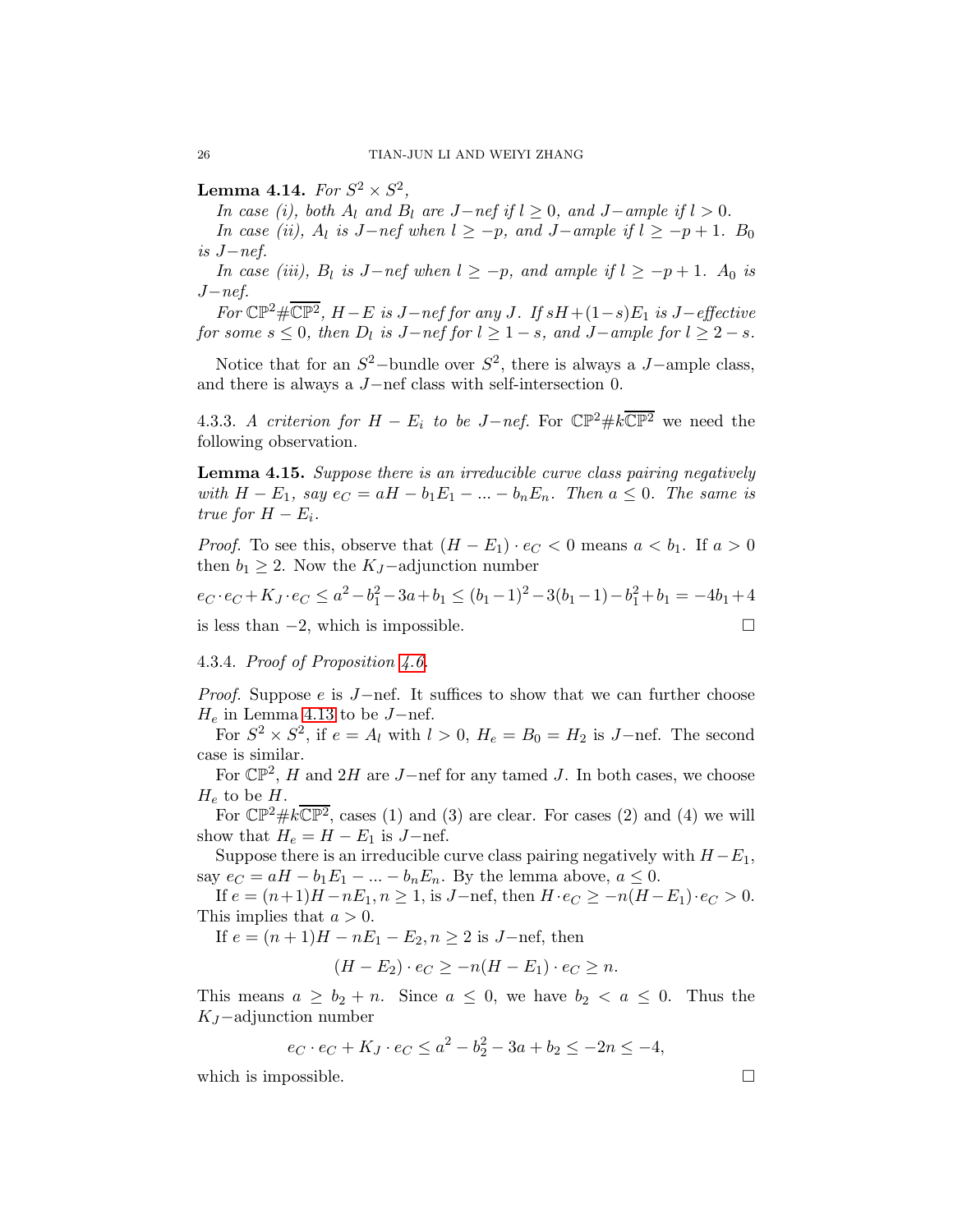<span id="page-26-0"></span>4.4. Vanishing locus and reducible curves. Suppose e is a big J−nef class in  $S_{K_J}$ , especially  $l = e^2 + 1 \geq 2$ . Recall the complement of the vanishing locus of e is denoted by  $M(e)$ . Fix  $x \in M(e)$ .

4.4.1. Reducible rational curves through a point in a big J−nef class. Consider  $\Theta = \{(C_1, m_1), \cdots, (C_n, m_n)\} \in \mathcal{M}_{red,e}^x$  and assume  $x \in C_1$ . Denote  $e_{C_i}$  by  $e_i$ .

Set  $\chi_e^x = {\Xi_{\Theta} | \Theta \in \mathcal{M}_{red,e}^x}$ . Given  $\Xi \in \chi_e^x$ , the subspace of reducible curves  $M_{\Xi}^x \subset M_{red,e}^x$  corresponding to  $\Xi$  is naturally identified with  $M_{irr,e_1}^x \times$  $\times_{i\geq 2} \mathcal{M}_{irr,e_i}.$ 

We estimate the dimension of  $\mathcal{M}^x_{red,e}$ .

<span id="page-26-1"></span>**Proposition 4.16.** Suppose e is a big J-nef class in  $S_{K_J}$ . For any  $x \in$  $M(e)$ ,  $\mathcal{M}_{red,e}^{x}$  is a union of manifolds with complex dimension at most  $l-2$ .

*Proof.* Given  $\Theta = \{(C_1, m_1), \cdots, (C_n, m_n)\} \in \mathcal{M}_{red,e}^x$ , let  $\Xi = \Xi_{\Theta}$ .

By Lemma [3.4](#page-14-0) and Theorem [2.14,](#page-12-1)  $\mathcal{M}_{\Xi}^{x}$  has complex dimension

$$
\dim_{\mathbb C} {\mathcal M}^x_{irr,e_1} + \sum_{i=2}^n l_{e_i}.
$$

First suppose that  $e_1 \cdot e_1 \geq 0$ . By Lemma [3.4,](#page-14-0)  $\mathcal{M}_{irr,e_1}^x$  has complex dimension  $l_{e_1}$  − 1. Thus we need to show

$$
l_{e_1} - 1 + \sum_{i=2}^{n} l_{e_i} \le l - 2,
$$

which is the same as [\(14\)](#page-21-4).

Now suppose that  $e_1 \cdot e_1 < 0$ . Then we need to show  $\sum_{i=2}^{n} l_{e_i} \leq l-2$ . We assume  $l_{e_j} = 0$  when  $j \leq k$ , and  $l_{e_j} > 0$  when  $j \geq k+1$ .

By Lemma 2.7 in [\[19\]](#page-45-7),  $\Theta$  is connected, so  $e_j \cdot (e - m_j e_j) \geq 1$  for each  $j \geq 2$ . Therefore l can be estimated as follows:

$$
l-1 = e \cdot e
$$

<span id="page-26-2"></span>
$$
= (\sum_{j=2}^{n} m_j e_j + m_1 e_1) \cdot e
$$
  
\n
$$
\geq \sum_{j=k+1}^{n} (m_j e_j \cdot (m_j e_j + (e - m_j e_j)) + m_1 e_1 \cdot e
$$
  
\n
$$
= \sum_{j=k+1}^{n} (m_j^2 e_j \cdot e_j + m_j e_j \cdot (e - m_j e_j)) + m_1 e_1 \cdot e
$$
  
\n
$$
\geq \sum_{j=k+1}^{n} m_j l_{e_j} + m_1 e_1 \cdot e
$$
  
\n
$$
= \sum_{j=1}^{n} m_j l_{e_j} + m_1 e_1 \cdot e.
$$

Recall that we assume  $x \in C_1$  and  $x \in M(e)$ , therefore  $e \cdot e_1 > 0$ . Hence in this case, we have also shown that  $\mathcal{M}_{\Xi}^{x}$  has complex dimension at most  $l-2$ .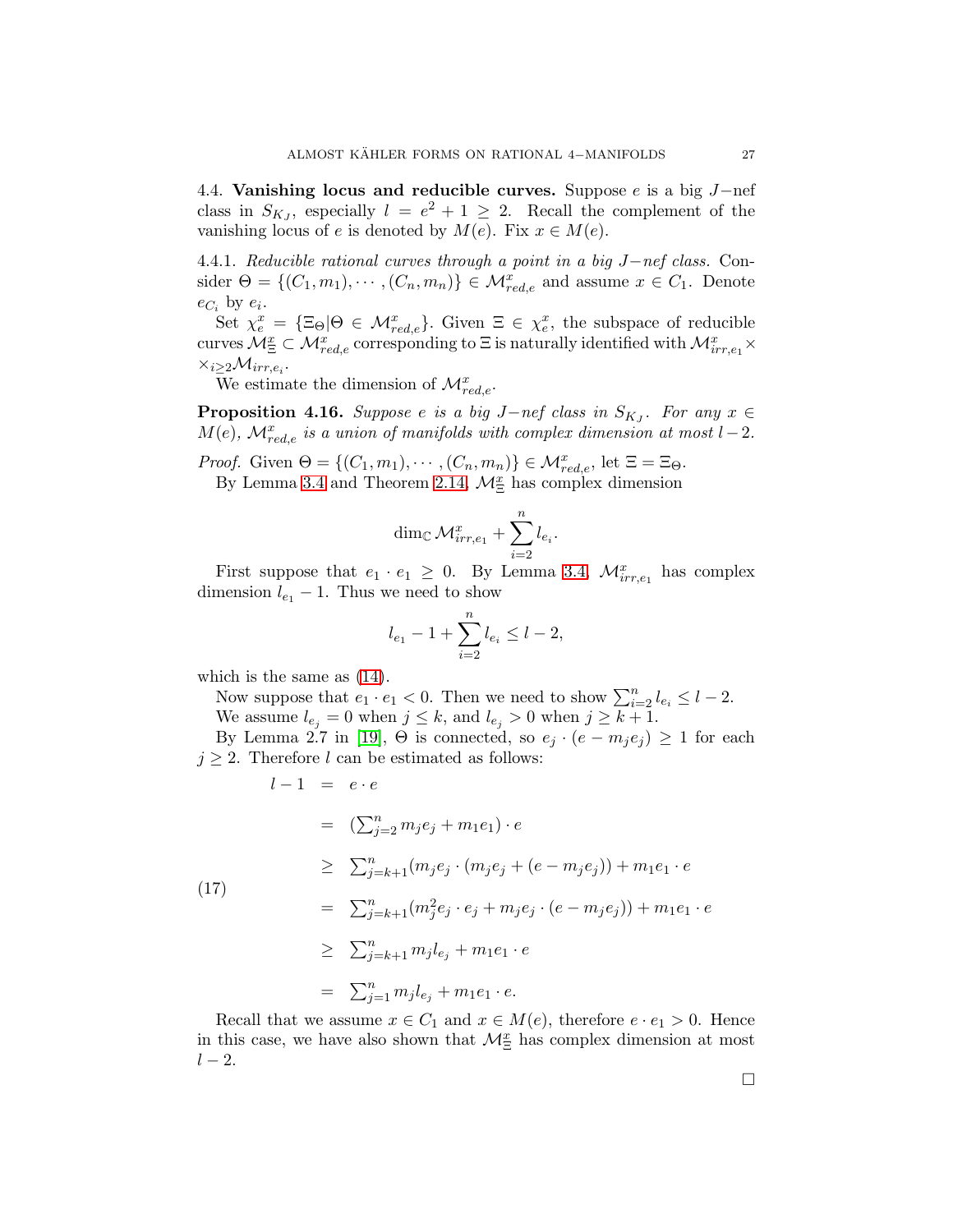This can be viewed as a version of Lemma 4.7 in [\[29\]](#page-45-6).

Now consider the subset  $\mathcal{M}_{red,e}^{x}(x \text{ nodal})$  of  $\mathcal{M}_{red,e}$  where  $x \in C_1$  and  $x \in C_i$  for some  $i \geq 2$ .

<span id="page-27-0"></span>**Lemma 4.17.** Suppose e is a big J-nef class in  $S_{K_J}$ . For any  $x \in M(e)$ ,  $\mathcal{M}^x_{red,e}(x\text{ nodal})$  is a union of manifolds with complex dimension at most  $l-3$ .

Proof. The proof is similar to that of Proposition [4.16.](#page-26-1)

Given  $\Theta = \{(C_1, m_1), \cdots, (C_n, m_n)\}\in \mathcal{M}^x_{red,e}(x \text{ nodal}), \text{ let } \Xi = \Xi_{\Theta}.$ Assume without loss of generality that  $x \in C_2$ .

By Lemma [3.4](#page-14-0) and Theorem [2.14,](#page-12-1)  $\mathcal{M}_{\Xi}^x(x \in C_2)$  has complex dimension

$$
\dim_{\mathbb{C}}\mathcal{M}_{irr,e_1}^x + \dim_{\mathbb{C}}\mathcal{M}_{irr,e_2}^x + \sum_{i=3}^n l_{e_i}.
$$

We need to divide into four cases: I.  $e_1 \cdot e_1 \geq 0, e_2 \cdot e_2 \geq 0$ . II.  $e_1 \cdot e_1$  $0, e_2 \cdot e_2 < 0$ . III.  $e_1 \cdot e_1 \geq 0, e_2 \cdot e_2 < 0$ . IV.  $e_1 \cdot e_1 < 0, e_2 \cdot e_2 \geq 0$ . In Case I,

$$
\dim \mathcal{M}_{\Xi}^{x}(x \in C_2) = l_{e_1} - 1 + l_{e_2} - 1 + \sum_{i=3}^{n} l_{e_i} \le l - 3
$$

by Lemma [3.4](#page-14-0) and [\(14\)](#page-21-4).

In Case II, we also assume  $l_{e_j} = 0$  when  $j \leq k$ , and  $l_{e_j} > 0$  when  $j \geq k+1$ . By Lemma 2.7 in [\[19\]](#page-45-7),  $\Theta$  is connected, so  $e_j \cdot (e - m_j e_j) \ge 1$  for each  $j \ge 3$ . Therefore l can be estimated as follows:

$$
l - 1 = e \cdot e
$$
  
\n
$$
= (\sum_{j=3}^{n} m_j e_j + m_1 e_1 + m_2 e_2) \cdot e
$$
  
\n
$$
\geq \sum_{j=k+1}^{n} (m_j e_j \cdot (m_j e_j + (e - m_j e_j)) + m_1 e_1 \cdot e + m_2 e_2 \cdot e)
$$
  
\n
$$
= \sum_{j=k+1}^{n} (m_j^2 e_j \cdot e_j + m_j e_j \cdot (e - m_j e_j)) + m_1 e_1 \cdot e + m_2 e_2 \cdot e
$$
  
\n
$$
\geq \sum_{j=k+1}^{n} m_j l_{e_j} + m_1 e_1 \cdot e + m_2 e_2 \cdot e
$$
  
\n
$$
= \sum_{j=1}^{n} m_j l_{e_j} + m_1 e_1 \cdot e + m_2 e_2 \cdot e.
$$

Recall that we assume  $x \in C_1 \cap C_2$  and  $x \in M(e)$ , therefore  $e \cdot e_1 > 0$ ,  $e \cdot e_2 > 0$ . Hence in this case, we have also shown that  $\mathcal{M}_{\Xi}^x$  has complex dimension at most  $l - 3$ .

Cases III and IV are similar, we only prove Case IV. In this case, we need to show  $\sum_{i=2}^{n} l_{e_i} \leq l-2$ , which is exactly the second case of Proposition  $4.16.$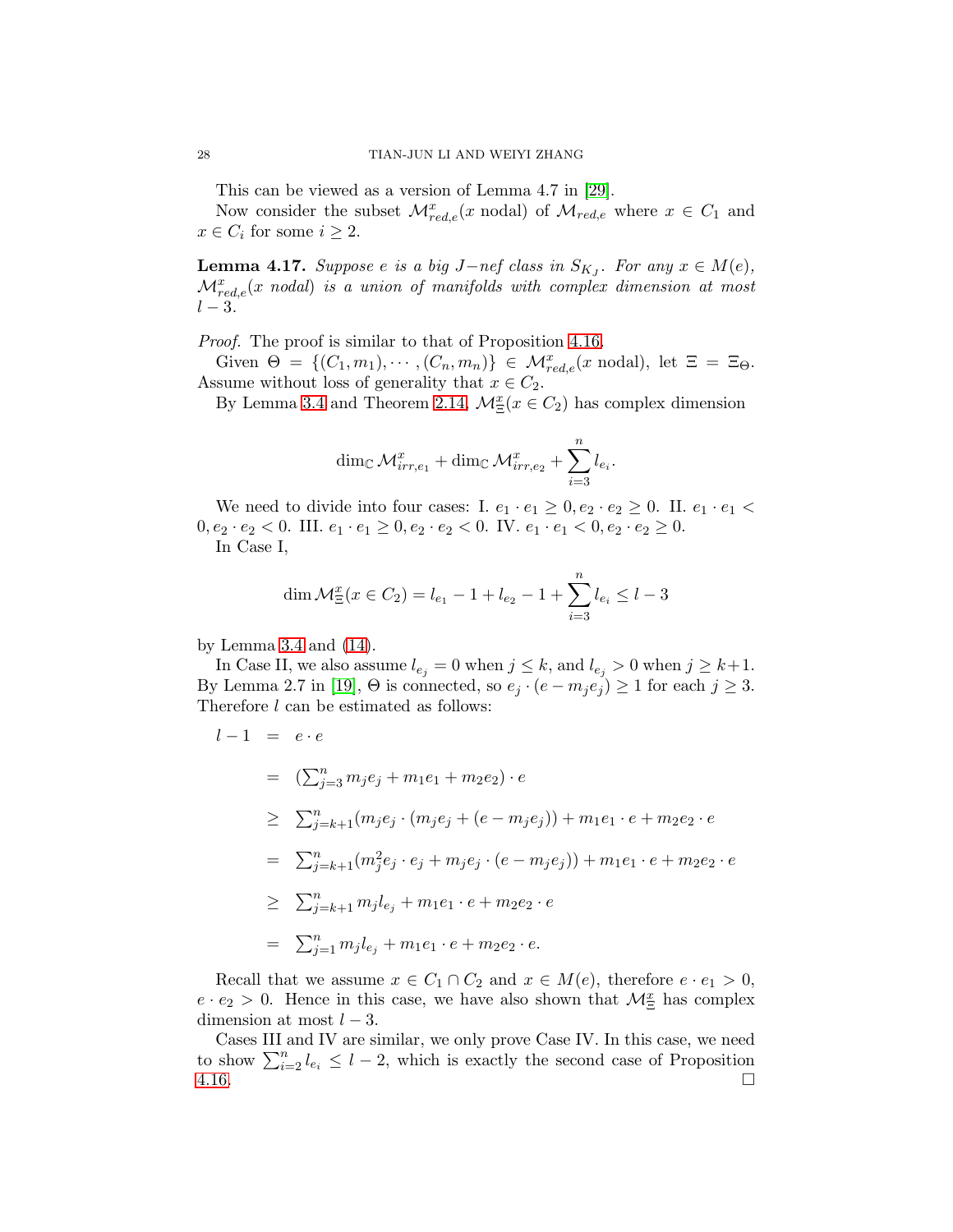4.4.2. Pretty generic  $l-2$  tuple.

<span id="page-28-0"></span>**Lemma 4.18.** For any  $x \in M(e)$  and  $\Omega \in G_e^x$ , any two elements in  $\mathcal{M}_e^{x,\Omega}$ intersect only at the  $l - 1$  points x,  $\Omega$ . So it is like a pencil in algebraic geometry. Moreover,

- Given z distinct from x and  $\Omega$ ,  $\mathcal{M}^{z,x,\Omega}$  consists of unique curve.
- There is a unique curve in e passing through the  $l-1$  points  $x, \Omega$ and a given direction at one of these points.
- $\mathcal{M}_{red}^{x,\Omega}$  is a finite set. Moreover, these reducible curves cannot be tangent to each others at x.
- We can define the map  $\tau^{x,\Omega}: \mathcal{M}^{x,\Omega} \to \mathbb{CP}^1$ ,  $C \mapsto T_xC$ .

*Proof.* Suppose  $\Theta$ ,  $\Theta'$  are two elements in  $\mathcal{M}^{z,x,\Omega}$ . If  $\Theta$ ,  $\Theta'$  have no common components, then the the first bullet follows from local positivity of intersection. Hence we assume they have common components.

We rewrite two subvarieties  $\Theta, \Theta' \in \mathcal{M}_e$ , allowing  $m_i = 0$  in the notation, such that they have the same set of irreducible components formally, i.e.  $\Theta =$  $\{(C_i, m_i)\}\$ and  $\Theta' = \{(C_i, m'_i)\}\$ . Then for each  $C_i$ , if  $m_i \leq m'_i$ , we change the components to  $(C_i, 0)$  and  $(C_i, m'_i - m_i)$ . Apply this process to all i and discard finally all components with multiplicity 0 and denote them by  $\Theta_0$ ,  $\Theta'_0$ and still use  $(C_i, m_i)$  and  $(C_i, m'_i)$  to denote their components. Notice they are homologous, formally have homology class  $e - \sum m_{k_i} [C_{k_i}] - \sum m'_{l_j} [C_{l_j}]$ with pairwise different  $C_{k_i}$  and  $C_{l_j}$ . For each  $C_{k_i}$ , we know that there should be originally at least  $m'_{k_i}e \cdot e_{k_i}$  points on it. Notice  $\sum m_i e \cdot e_i = \sum m'_i e \cdot e_i =$  $e^2 = l - 1$ , and none of  $x, \Omega$  are nodal points of  $\Theta$  and  $\Theta'$ . Hence either  $e \cdot e_{k_i} = 0$ , or  $e \cdot e_{k_i} = 1$  and  $m'_{k_i} - m_{k_i} = 1$ . And the latter case could happen at most once. Similarly for  $C'_{l_j}$ . Therefore we know there are at least  $e \cdot e_{\Theta_0}$ intersections (among  $x, \Omega$ ) of  $\Theta_0, \Theta'_0$ .

Notice  $e \cdot e_{\Theta_0} > e_{\Theta_0}^2$  since original  $\Theta, \Theta'$  have at least one common component. Hence there are more intersections than the homology intersection number  $e_{\Theta_0}^2$  of our new subvariety  $\Theta_0$  and  $\Theta'_0$ . Then our claim follows from the local positivity of intersection.

The second bullet follows by the same argument.

For the third bullet, first notice  $\chi_{red,e}^{x,\Omega}$  is a finite set by Proposition [2.4.](#page-6-2) Hence we could fix the type  $\Xi = (e_i) \in \chi_{red,e}^{x,\Omega}$ . Apply the same process, the removed components should have the same multiplicities since  $l - 1 =$  $\sum m_i e \cdot e_{C_i}$ . And if  $\Theta \neq \Theta_0$ , the above argument claims contradiction. Hence, it implies there are no common components of  $\Theta$ ,  $\Theta'$ . Especially, it implies there are no spheres of negative self-intersection as components. Hence, it is the situation that Corollary 2 in [\[27\]](#page-45-10) applies, which says that  $\mathcal{M}_{red}^{x,\Omega}$  is isolated in the compact space  $\mathcal{M}^{x,\Omega}$ . Hence  $\mathcal{M}_{red}^{x,\Omega}$  is a finite set.

Since x is not a nodal point of any  $\Theta$ , and thanks to the second bullet, the map  $\tau^{x,\Omega}$  is well-defined.

4.4.3. Proof of Proposition [4.8.](#page-21-3)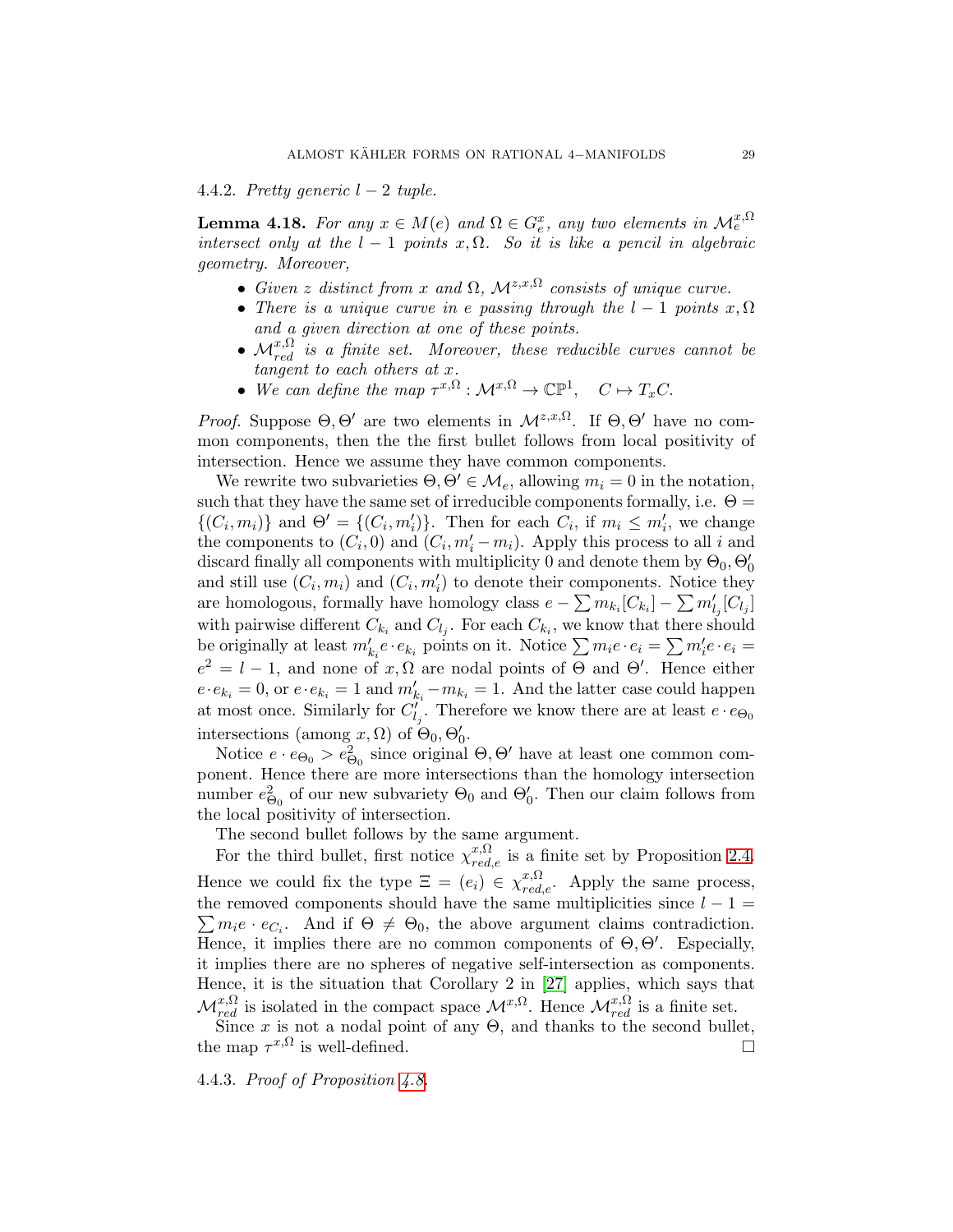*Proof.* The complement of  $G_e^x$  is the union of the four sets  $V_i$ ,  $i = 1, 2, 3, 4$ :  $V_i$  is the set of points in  $M^{[l-2]}$  violating the *i*-th item of Definition [4.7,](#page-21-5) but not the previous items.

It is easy to see that  $V_1$  has complex codimension 2.

To estimate the dimensions of  $V_2$ ,  $V_3$ ,  $V_4$ , consider the map

$$
\pi_{red,l-2}^x : \mathcal{M}_{red,e,l-2}^x \to M^{[l-2]}
$$

.

We first deal with  $V_2$ . For each  $\Xi = (e_i) \in \chi_e^x$ , let  $V_2(\Xi)$  be the image of the map  $\pi_{red,l-2}^x$  restricted to  $\mathcal{M}_{\Xi,l-2}^x(x \text{ nodal})$ . Here  $\mathcal{M}_{\Xi,l-2}^x(x \text{ nodal}) \subset$  $\mathcal{M}_{\Xi, l-2}^x$  consists of  $\Theta = \{(C_i, m_i)\} \times \Omega \in \mathcal{M}_{\Xi}^x \times M^{[l-2]}$  with  $x \in C_1$ , and  $x \notin \Omega$ .

Clearly,  $V_2$  is the union of  $V_2(\Xi)$  over  $\Xi = (e_i) \in \chi_e^x$ . By Lemma [4.17,](#page-27-0)

$$
\dim_{\mathbb{C}} \mathcal{M}_{\Xi, l-2}^x(x \text{ nodal}) \le (l-3) + (l-2) = 2(l-2) - 1.
$$

Thus  $V_2$  has complex codimension at least 1 in  $M^{[l-2]}$ .

For the set  $V_3$ , it is similarly the union of  $V_3(\Xi)$  over  $\Xi = (e_i) \in \chi_e^x$ , where  $V_3(\Xi)$  is the image of the map  $\pi_{red,l-2}^x$  restricted to  $\mathcal{M}_{\Xi,l-2}^x(\Omega)$  nodal). Here  $\mathcal{M}_{\Xi,l-2}^x(\Omega \text{ nodal}) \subset \mathcal{M}_{\Xi,l-2}^x \text{ consists of } \Theta = \{(C_i, m_i)\} \times \Omega \in \mathcal{M}_{\Xi}^x \times M^{[l-2]}$ with  $x \in C_1$ , and

• x is not in  $C_i$  for any  $i \geq 2$ ,

• there exists  $i \neq j$  and  $y \in M$  such that  $y \in \Omega \cap C_i$  and  $y \in \Omega \cap C_j$ , i.e.  $y \in \Omega$  is a nodal point of  $\Theta$ .

By Proposition [4.16,](#page-26-1)  $\dim_{\mathbb{C}} \mathcal{M}_{\Xi}^x \leq l-2$ . Given  $\{(C_i, m_i)\}\times \Omega \in \mathcal{M}_{\Xi, l-2}^x(\Omega \text{ nodal}),$ there is a nodal point y in  $\Omega$ . Observe that such a nodal point is in the intersection of  $C_i$  and  $C_j$ , so it has 0 dimensional freedom. Hence

$$
\dim_{\mathbb{C}} \mathcal{M}_{\Xi, l-2}^x(\Omega \text{ nodal}) \le (l-2) + (l-3) = 2(l-2) - 1.
$$

Thus  $V_3$  has complex codimension at least 1.

Finally, we deal with  $V_4$ . For each  $\Xi = (e_i) \in \chi_e^x$ , define  $\mathcal{M}_{\Xi, l-2}^x(\Omega_i)$  non-generic)  $\subset$ Ξ,l−2  $\mathcal{M}_{\Xi,l-2}^x$  consisting of  $\Theta = \{(C_i, m_i)\} \times \{\Omega_i\} \in \mathcal{M}_{\Xi}^x \times M^{[l-2]}$  with  $x \in C_1$ , and

- x is not in  $C_i$  for any  $i \geq 2$ ,
- $\bullet \ \Omega_i \subset C_i,$
- $\Omega_i \in M^{[|\Omega_i|]}, \Omega_i \cap \Omega_j = \emptyset$ , and  $\sum |\Omega_i| = l 2$ ,
- 1 +  $|\Omega_1|$  <  $l_{e_1}$  or  $|\Omega_i|$  <  $l_{e_i}$  for  $i \ge 2$ .

Clearly, under  $\pi_{red,l-2}^x$ , the union of the image of  $\mathcal{M}_{\Xi,l-2}^x(\Omega_i)$  non-generic) over  $\Xi = (e_i) \in \chi_e^x$  is the rest part of the complement of  $G_e^x$ .

By the estimate [\(17\)](#page-26-2),  $\dim_{\mathbb{C}} \mathcal{M}_{\Xi}^x \leq l-2$  if  $x \in M(e)$ . If  $\dim_{\mathbb{C}} \mathcal{M}_{\Xi}^x < l-2$ , then already

$$
\dim_{\mathbb{C}} \mathcal{M}_{\Xi, l-2}^x \le (l-3) + (l-2) = 2(l-2) - 1.
$$

So we assume that  $\dim_{\mathbb{C}} \mathcal{M}_{\Xi}^x = l - 2$ . In this case,  $\sum_i l_{e_i} = l - 1$ . And for any  $\{(C_i, m_i)\}\times \{\Omega_i\} \in \overline{\mathcal{M}}_{\Xi, l-2}^x(\Omega_i \text{ non-generic}), \text{ either } 1+|\Omega_1| < l_{e_1},$ or  $|\Omega_j| < l_{e_j}$  for  $j \geq 2$ .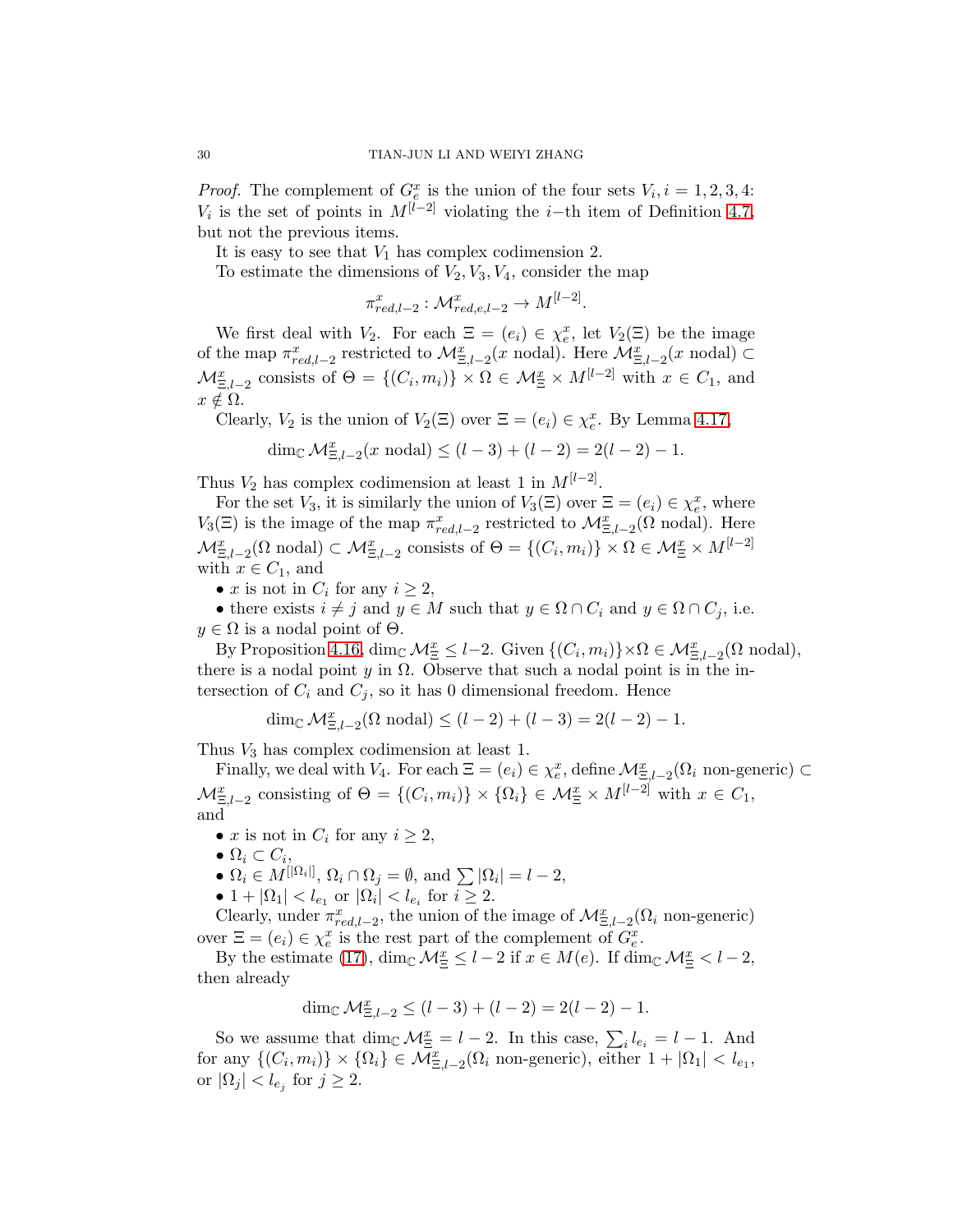Observe that  $\pi_{red,l-2}^x$  restricted to  $\mathcal{M}_{\Xi,l-2}^x$  is of the form:

$$
\times \pi_{e_i, |\Omega_i|}: \mathcal{M}^{x, \Omega_1}_{e_1} \times_{i \geq 2} \mathcal{M}^{\Omega_i}_{e_i} \to \times_i M^{[|\Omega_i|]}.
$$

The source  $\mathcal{M}_{\Xi,l-2}^x$  has total complex dimension  $2(l-2)$ . But when some  $|\Omega_i| < l_{e_i}$  (or  $1 + |\Omega_1| < l_{e_1}$ ),  $\pi_{e_i, |\Omega_i|}$  drops dimension since

$$
\dim_{\mathbb{C}} \mathcal{M}_{e_i, l_{e_i} - p} = l_{e_i} + l_{e_i} - p > \dim_{\mathbb{C}} M^{l_{e_i} - p} = 2(l_{e_i} - p).
$$

<span id="page-30-0"></span>4.5. Abundance of pencils. In this subsection we establish Proposition [4.9.](#page-22-2)

4.5.1.  $\mathcal{M}_e^{x,\Omega}$  is homeomorphic to  $S^2$ .

<span id="page-30-1"></span>**Proposition 4.19.** Let e be a big J−nef class in  $S_{K_J}$ . Fix a point  $x \in M(e)$ and choose  $\Omega \in G_e^x$ . Then  $\mathcal{M}_e^{x,\Omega}$  is homeomorphic to  $S^2$ .

*Proof.* By Lemma [4.6,](#page-21-2) there is another  $J$ –nef class  $H_e$  in  $S_{K_J}$  such that  $H_e$ .  $e = 1$  or 2. We prove that  $\mathcal{M}_e^{x, \Omega}$  is homeomorphic to a smooth representative of  $H_e$ .

Let us first assume that  $H_e \cdot e = 1$ .

By the first item of Proposition [4.5,](#page-21-1) we can choose a smooth rational curve S representative of  $H_e$  such that it does not pass through any entry of  $\Omega$  and x. This is possible since  $H_e$  is J−nef and the space of reducible  $H_e$ −curves is of codimension at least 1 by Proposition [4.10.](#page-22-1) Moreover, the space of irreducible  $H_e$ –curves containing x or any entry of  $\Omega$  is of codimension 1 by Proposition [3.4.](#page-14-0)

Given any  $z \in S$ , z is distinct from x or any entry of  $\Omega$ . By the first bullet of Lemma [4.18,](#page-28-0) there is a unique (although possibly reducible) rational curve  $C_{x,z,\Omega}$  in class e passing through x, z and  $\Omega$ . Thus we obtain a map  $h: z \mapsto C_{x,z,\Omega}$  from S to  $\mathcal{M}_e^{x,\Omega}$ .

The map h is surjective since  $H_e \cdot e \neq 0$ . Since S is also J-holomorphic and  $H_e \cdot e = 1$  any curve in  $\mathcal{M}_e^{x,\Omega}$  intersects with S at a unique point by the positivity of intersection. Therefore  $h$  is also one-to-one.

Now let us show that h is a homeomorphism, namely both h and  $h^{-1}$  are continuous. Since  $S = S^2$  is Hausdorff and  $\mathcal{M}_e^{x,\Omega}$  is compact, if we can show that  $h^{-1}: \mathcal{M}_e^{x,\Omega} \to S$  is continuous, it follows that h is also continuous. To show  $h^{-1}$  is continuous, consider a sequence  $C_i \in \mathcal{M}_e^{x,\Omega}$  approaching to its Gromov-Hausdorff limit C. Let the intersection of  $C_i$  (resp. C) with S be  $p_i$  (resp. p). Then  $p_i$  has to approach p by the first item of the definition of topology on  $\mathcal{M}_{e}$ . Therefore h is a homeomorphism.

The case that  $H_e \cdot e = 2$  is similar. We choose the smooth rational curve S representative of  $H_e$  such that it passes x but not any entry of  $\Omega$ . This is achieved by Proposition [4.16](#page-26-1) and Proposition [3.4](#page-14-0) applied to the J−nef class  $H_e$ . Here we also need to use the fact that in this case  $H_e$  is proportional to e and hence x is also in  $M(H_e)$ .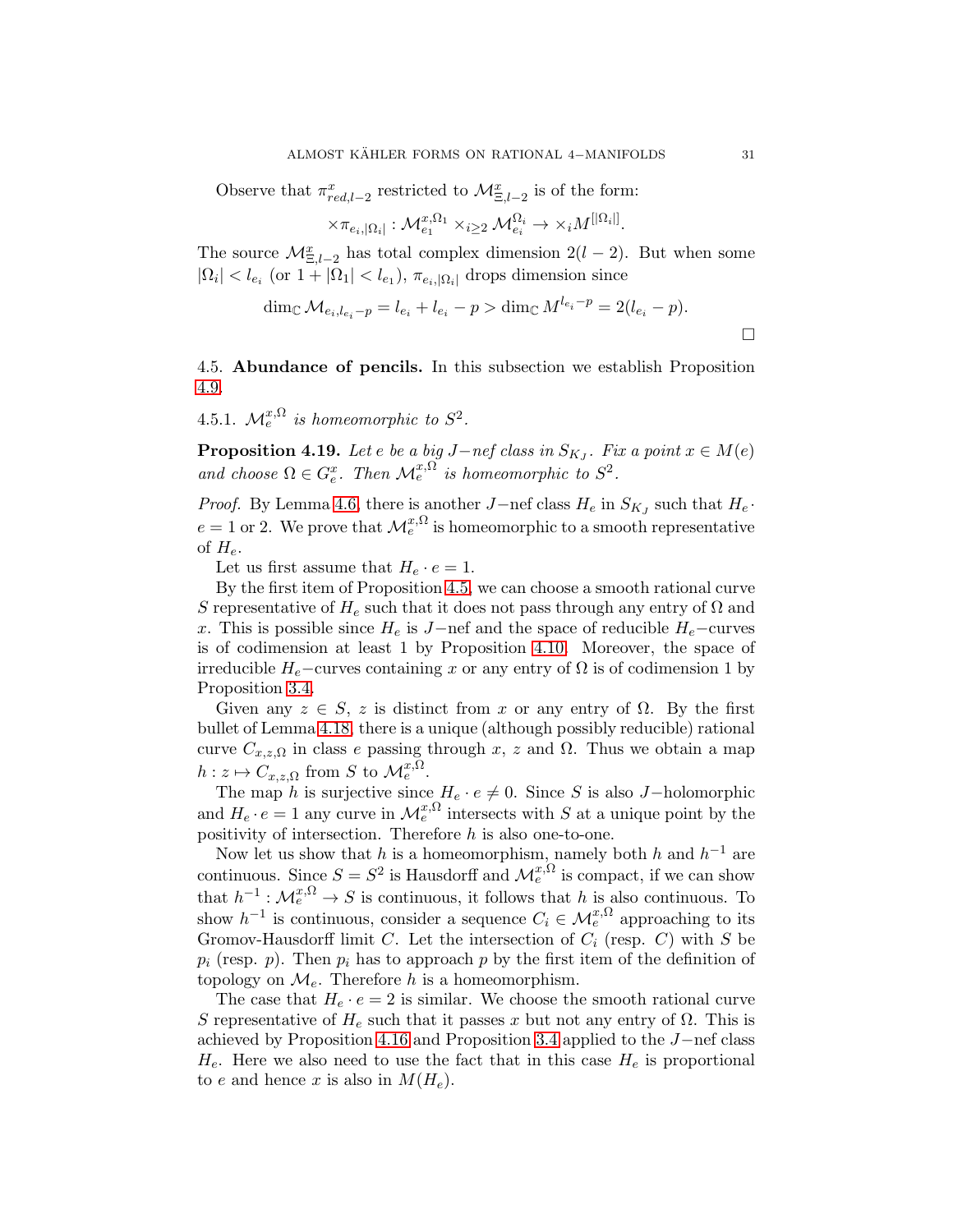#### 32 TIAN-JUN LI AND WEIYI ZHANG

Then we vary z in S. If  $z \neq x$ , we choose the rational curve  $C_{x,z,\Omega}$  in class e passing through x, z and  $\Omega$ . If  $z = x$ , we choose the rational curve  $C_{x,x,\Omega}$  in class e passing through x,  $\Omega$  and tangent to S at x. The sphere  $C_{x,z,\Omega} \in \mathcal{M}_e^{x,\Omega}$  is unique by the second bullet of Lemma [4.18.](#page-28-0) We thus again obtain a map  $h: z \mapsto C_{x,z,\Omega}$  from  $S^2$  to  $\mathcal{M}_e^{x,\Omega}$ . This map is clearly surjective. Since S is J-holomorphic with  $x \in S$  and  $H_e \cdot e = 2$ , any curve in  $\mathcal{M}_e^{x,\Omega}$ either intersects with  $S$  at a unique point other than  $x$  or is tangent to  $S$  at x by the positivity of intersection. Therefore  $h$  is also one-to-one. Now we show that this map is a homeomorphism. As before, we only need to show that  $h^{-1}: \mathcal{M}_e^{x,\Omega} \to S$  is continuous. Again, consider a sequence  $C_i \in \mathcal{M}_e^{x,\Omega}$ approaching to its Gromov-Hausdorff limit C. Let the intersection of  $C_i$ (resp. C) with S be  $p_i$  and x (resp. p and x). If  $C_i$  (or C) tangent to S, let  $p_i$  (or p) be x. Then  $p_i$  has to approach p by the first item of the definition of topology on  $\mathcal{M}_e$ . Therefore h is a homeomorphism.

## 4.5.2. Proof of Proposition [4.9.](#page-22-2)

*Proof.* Fix an orthonormal frame for  $T_{1,0}M|_x$  to identify the space of complex 1–dimensional subspaces with  $\mathbb{CP}^1$ . Consider the map

 $\tau^{x,\Omega}: \mathcal{M}_e^{x,\Omega} \to \mathbb{CP}^1$ ,  $C \mapsto T_x C$ .

By Proposition [4.19,](#page-30-1)  $\tau^{x,\Omega}$  is a map from  $S^2$  to  $S^2$ . An injective continuous map from  $S^2$  to  $S^2$  has to be a homeomorphism.

By the second assertion of Lemma [3.5,](#page-14-1) these curves cannot be tangent to each other at  $x$  if one of them is irreducible. Moreover, by the third bullet of Lemma [4.18](#page-28-0) there are finitely many reducible curves in this family. In fact, we have shown that  $|\mathcal{M}_{red}^{x,\Omega}|$  is bounded by  $|\chi_{red,e}|$ , which only depends on e and J. We also know that these reducible curves cannot be tangent to each others. To summarize, the map is injective.

## <span id="page-31-0"></span>5. Spherical Taubes currents from big J−nef classes

<span id="page-31-1"></span>5.1. Weak Taubes currents. We begin with introducing the notion of spherical current from a big J−nef class.

<span id="page-31-2"></span>5.1.1. Spherical currents. We continue to assume J is a tamed almost complex structure. Suppose e is a big J-nef sphere class in  $S_{K_J}$ . Then  $l_e = l_e \geq$ 2. Fix  $x \in M$ . Let us first choose a constant  $r_0$ . Let A be the measure zero set of non-pretty-generic points with respect to x when  $x \in M$  if  $M(e) = M$ or x belongs to a compact subset  $K \subset M(e)$  if  $M(e) \subsetneq M$ . Choose a small open neighborhood  $\mathcal{OB}(\mathcal{A})$  with Vol $(\mathcal{OB}(\mathcal{A})) < 10^{-5l}$ Vol $(M)$ . By Proposition [4.9](#page-22-2) and the third item of Lemma [4.18,](#page-28-0)  $\mathcal{M}_{red}^{x,\Omega}$  are finite points in  $\mathcal{M}^{x,\Omega} = S^2$  if  $\Omega \in G_e^x$ . Then we choose  $r_0$  small enough such that  $\mathcal{M}_{irr}^{x,\Omega} \cap \mathcal{M}_{irr}^{r_0} \neq \emptyset$  if  $\Omega$  is chosen from the complement of  $\mathcal{OB}(\mathcal{A})$ .

Lemma [3.8](#page-15-2) is still valid in this situation with M replaced by  $\mathcal{M}_{irr}^{r_0}$ , which is Lemma 4.12 in [\[29\]](#page-45-6). We choose the constant  $k_{r_0}$  as in Lemma 4.12 of [29]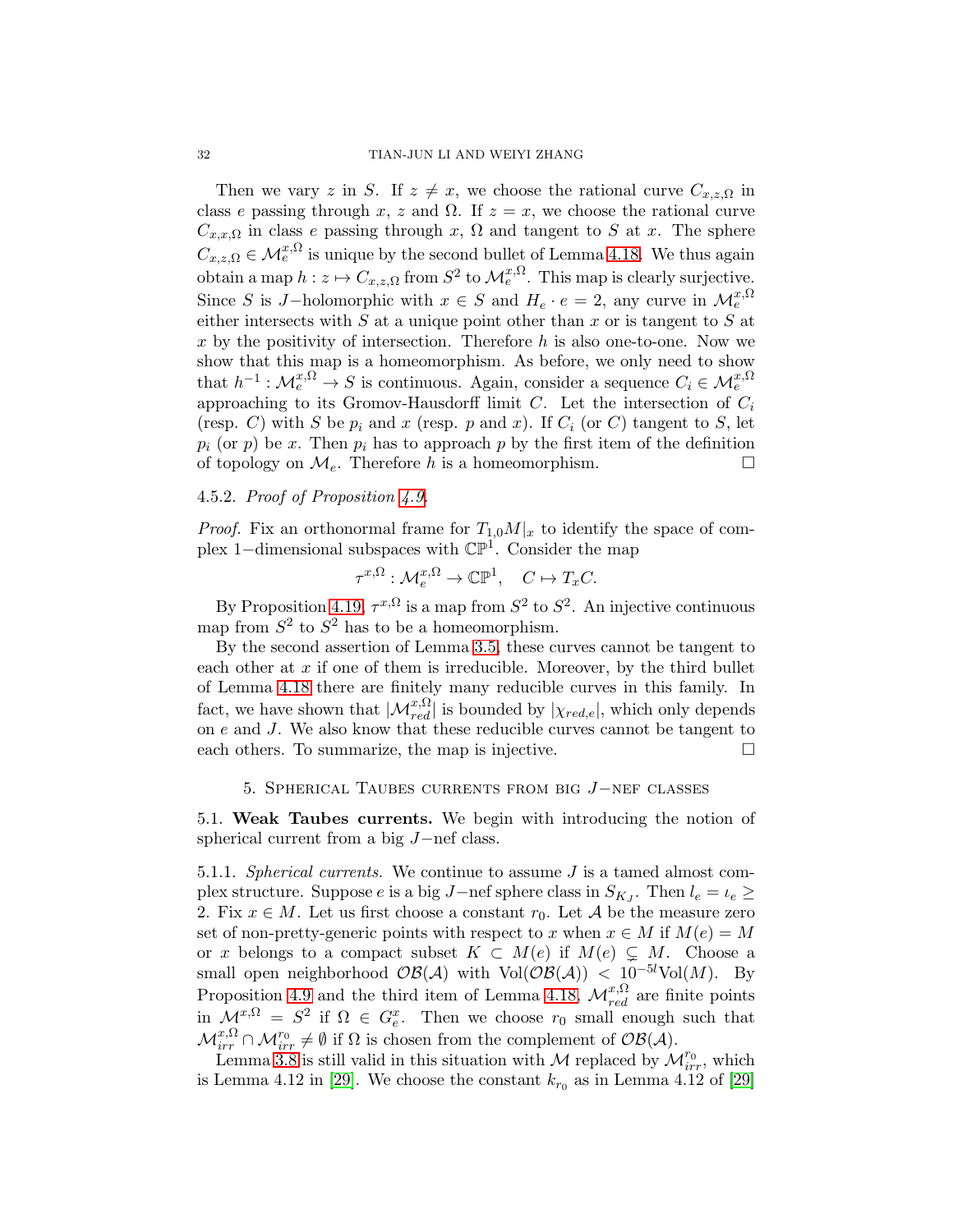(or  $s'_{r_0} = k_{r_0}^{-1}$  as in Lemma [3.8\)](#page-15-2) and  $s = k_{r_0}^{-4}$ . Let  $B_s(x)$  be the ball of radius s centered at x.

We define a current  $\Phi_e$  in the following manner. Recall

$$
\mathcal{M}_{irr,l} = \{ (C, x_1, \cdots, x_l) | C \in \mathcal{M}_{irr}, x_i \in M \} \subset \mathcal{M} \times M^{[l]}.
$$

Use  $\pi_l$  to denote the projection map  $\mathcal{M}_{irr,l} \to M^{[l]}$ . The portion of marked moduli space we choose is  $\mathcal{M}_{irr,l}^{r_0,r}$ , consisting of the set of marked curves with distance at least  $r_0$  to  $\mathcal{M}_{red}$  and  $d(x_i, x_j) \geq r$  for any  $i \neq j$ . Here we suppose  $r < \frac{s}{10}$ .

We first define  $\phi_{\eta}(v) = \int_C v$ . Here  $\eta \in \pi_l(\mathcal{M}_{irr,l}^{r_0,r})$ , C is the unique rational curve in  $\pi_l^{-1}(\eta)$  and v is a 2-form on M. Then we have the following spherical current

$$
\Phi_e(v) = \int_{\eta \in \pi_l(\mathcal{M}_{irr,l}^{r_0,r})} \phi_{\eta}(v).
$$

The spherical current  $\Phi_e$  defined clearly satisfies Proposition 1.2 in [\[29\]](#page-45-6). Especially, it is a non-trivial, closed, non-negative J−invariant current on M.

5.1.2. Estimates of the pencil  $\mathcal{M}^{x_1,\Omega}$ . Fix  $x_1$  and  $\Omega \in G_e^{x_1}$ . We write  $\Omega =$  $(x_3, \dots, x_l)$ . By Proposition [4.9,](#page-22-2)  $\mathcal{M}^{x_1, \Omega}$  is a pencil. Moreover, by removing an open neighborhood of these finite directions corresponding to reducible curves, we can suppose the remaining directions correspond to the the curves with distance at least  $r_0$  from  $\mathcal{M}_{red}$ .

We now assume  $x_1$  and any entry of  $\Omega$  are chosen from  $M \setminus B_s(x)$  (but  $\Omega$ ) not necessarily belongs to  $G_e^x$ ). When the curve  $C_{x,x_1,\Omega}$  is in  $\mathcal{M}^{x_1,\Omega,r_0}$ , with  $x_1$  and  $\Omega$  chosen from the compact set above (i.e.  $d(x_i, x_j) \ge r$ ,  $d(x_i, x) \ge s$ and  $C_{x,x_1,\Omega} \in \mathcal{M}^{x_1,\Omega,r_0}$ , there is a number  $T > 0$  such that for any  $z \in$  $\overline{B_T(x)}$ , the sphere  $C_{z,x_1,\Omega}$  is smooth and in  $\mathcal{M}^{\frac{r_0}{2r}}_{irr}$ . In other words, the part of  $\mathcal{M}^{x_1,\Omega}$  intersecting  $\overline{B_T(x)}$  is a pencil of smooth curves. Clearly, this is also true for any  $t \leq T$ . Let us denote this set by  $\mathcal{M}^{x_1,\Omega;B_t(x)}$ . Notice the first defining condition of  $\mathcal{M}_{irr,l}^{r_0,r}$  guarantees  $dist(x, M(e)) \ge r_0$  if  $M(e) \ne \emptyset$ .

Given a smooth curve  $C$  in this pencil with normal bundle  $N$ , the tangent space to  $\mathcal{M}_{irr}^{x_1,\Omega}$  at  $C$  can be identified with the vector space ker $_{C,x_1,\Omega}\subset \Gamma(N)$ that consists of the sections in the kernel of  $D<sub>C</sub>$  that vanish at  $x<sub>1</sub>$  and  $\Omega$ .

On this two dimensional space, there are several norms. Let  $\nu \in \text{ker}_{C,x_1,\Omega}$ .

- The  $L^2$  norm  $||\nu||_2$ ;
- The sup norm  $\sup_{C} |\nu|$ ;
- For  $z \neq x_1$  or any entry of  $\Omega$ , the pointwise norm  $|\nu(z)|$ ;
- By choosing  $x_1$ ,  $\Omega$  as above, we could still define  $\tau^{x_1,\Omega}$  or  $\tau^{\Omega,x_1}$ by taking the complex direction  $T_{x_1}C$  (or  $T_{x_3}C$ ). Let u denote the direction  $T_{x_1}C$  in  $\mathbb{CP}^1$ ,  $\tau^{x_1,\Omega}_* : T_C\mathcal{M}^{x_1,\Omega} \to T_u\mathbb{CP}^1$  is an isomorphism. We thus could speak of the pointwise norm of  $\tau_*^{x_1,\Omega}$  as a vector in  $T_u\mathbb{CP}^1$ .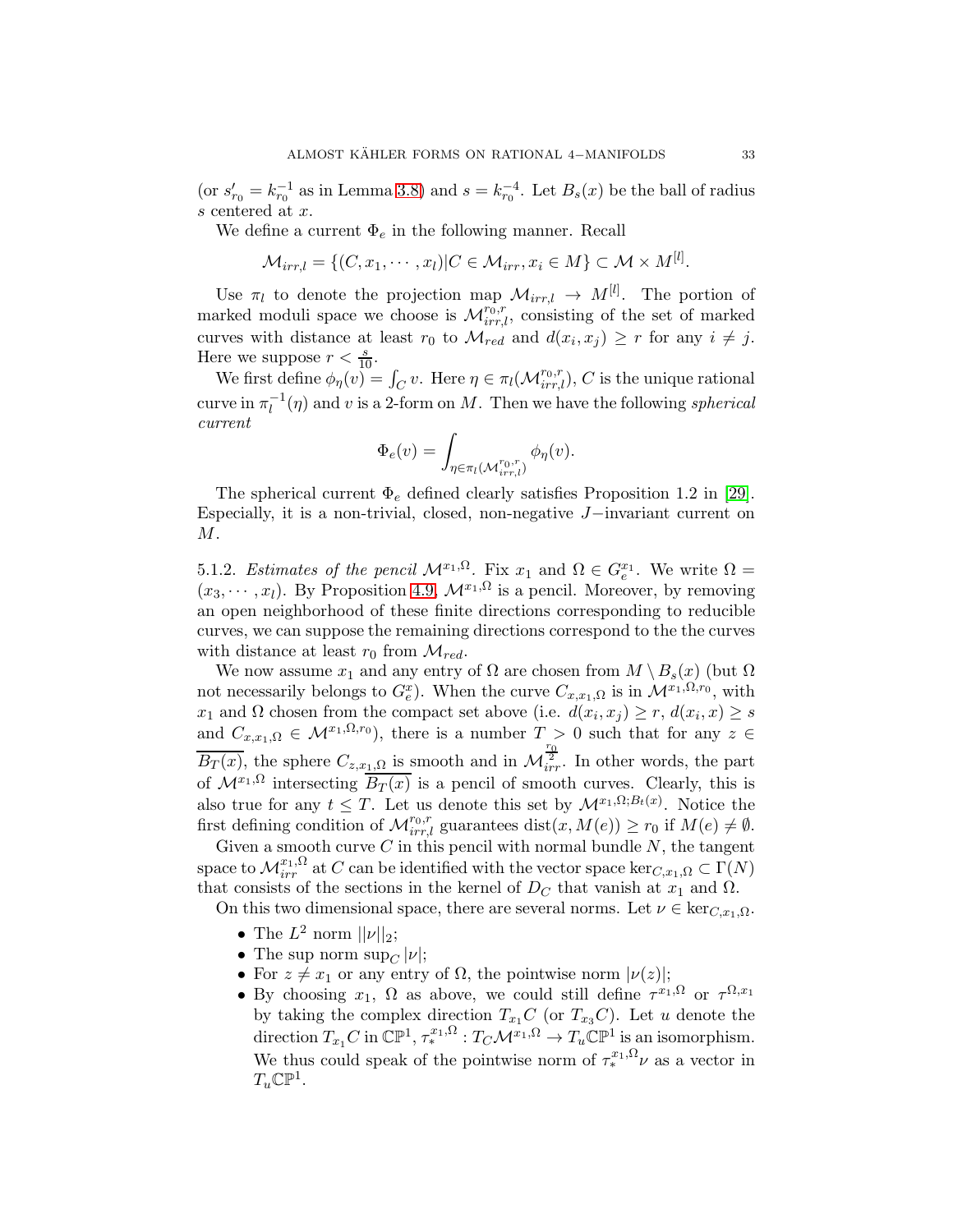For a fixed curve C, these norms are equivalent. Since  $\mathcal{M}^{r_0,r}_{irr,l}$  is compact, if we have compact families of choices of  $x_1, \Omega, z$ , we have uniform constants as in Lemma [3.10.](#page-16-0)

<span id="page-33-0"></span>**Lemma 5.1.** Let x,  $x_1$ ,  $\Omega$  and C be as stated as above. There is a constant  $k_{5,1} > 1$  $k_{5,1} > 1$  $k_{5,1} > 1$ , depending only on  $r_0$ , r, s and T, ensuring the following inequalities for  $\nu \in \text{ker}_{C,x_1,\Omega}$ :

- (1)  $\sup_C |\nu| \leq k_{5,1} |\nu(z)|$  $\sup_C |\nu| \leq k_{5,1} |\nu(z)|$  $\sup_C |\nu| \leq k_{5,1} |\nu(z)|$  if  $x_1$  and any entry of  $\Omega$  are not in  $B_s(x)$  and  $z \in B_{\frac{s}{2}}(x);$ 2
- (2)  $\sup_C |\nu| \leq k_{5,1} |\tau_*^{x_1,\Omega} \nu| \text{ if } x_1 \in \overline{B_s(x)} \text{, and } \sup_C |\nu| \leq k_{5,1} |\tau_*^{\Omega,x_1} \nu| \text{ if }$  $\sup_C |\nu| \leq k_{5,1} |\tau_*^{x_1,\Omega} \nu| \text{ if } x_1 \in \overline{B_s(x)} \text{, and } \sup_C |\nu| \leq k_{5,1} |\tau_*^{\Omega,x_1} \nu| \text{ if }$  $\sup_C |\nu| \leq k_{5,1} |\tau_*^{x_1,\Omega} \nu| \text{ if } x_1 \in \overline{B_s(x)} \text{, and } \sup_C |\nu| \leq k_{5,1} |\tau_*^{\Omega,x_1} \nu| \text{ if }$  $x_3 \in B_s(x)$ .

*Proof.* The constant in (1) can be chosen to be independent of x,  $x_1$ ,  $\Omega$ , z, and C since  $M, M \setminus B_s(x), M \setminus B_r(x_i), \overline{B_{\frac{s}{2}}(x)}$  and  $\mathcal{M}^{x_1, \Omega; B_T(x)}$  are compact.

The constant in (2) is uniform because  $(x_1, \Omega)$  is chosen from a compact set in  $M^{[l-1]}$ . .

Similarly, Lemmas [3.11](#page-16-1) and [3.12](#page-17-1) are also valid with apparent modification in the statement.

Let  $T^{x_1,\Omega;B_t(x)}$  denote the set of points  $x_2$  in M that lies in a curve in  $\mathcal{M}^{x_1,\Omega}$  and intersecting  $\overline{B_t(x)}$ .

<span id="page-33-1"></span>**Lemma 5.2.** Suppose  $x_1$  and each entry of  $\Omega$  are not in  $B_s(x)$ . There are constants k and  $\kappa$  depending on s with the following significance: For  $t < \kappa^{-3}$ , the volume of  $T^{x_1,\Omega;B_t(x)}$  is bounded from above by  $kt^2$ .

*Proof.* The proof is similar to that of Lemma [3.11.](#page-16-1) Let  $C = C_{x,x_1,\Omega}$ . Since  $dist(x_1, x) \geq s$  and  $dist(\Omega, x) \geq s$ ,  $|\nu(x)|$  is a norm on the 2-dimensional vector space ker<sub>C,x<sub>1</sub>,Ω. Now  $\mathcal{M}^{x_1,\Omega;B_t(x)}$  is a 2-dimensional smooth compact</sub> manifold. As argued in Lemma [3.11,](#page-16-1)

$$
dist(x_2, C) \le 2K\kappa_{5.1}\kappa t.
$$

Then the volume of  $T^{x_1,\Omega;B_t(x)}$  is bounded from above by  $kt^2$ . — П

<span id="page-33-2"></span>**Lemma 5.3.** Suppose  $w = x_3$  is in  $\overline{B_s(x)} \setminus B_{Rt}(x)$ . There is a constant k depending on  $s$  and  $R$  with the following significance:

The volume of points  $x_2$  in M lying in a curve in  $\mathcal{M}^{x_1,\Omega,r_0}$  and intersecting  $B_t(x)$  is bounded from above by  $k\frac{t^2}{d^2}$  $\frac{t^2}{d^2}$ , where  $d = dist(w, x)$ .

Proof. The proof is identical to that of Lemma [3.12,](#page-17-1) with the discussion on the map  $\tau^{\Omega,x_1}$  (notice  $w = x_3$  is the first entry of the superscript) and Lemma [5.1\(](#page-33-0)2) in place of Lemma [3.10\(](#page-16-0)2).  $\square$ 

5.1.3. Upper bound for a big J−nef class. Now we denote the center of B in definition [2.11](#page-10-0) by x where x is any point in  $M$  and denote the ball by  $B_t(x)$ .

<span id="page-33-3"></span>**Proposition 5.4.** Let e be a big J-nef class in  $S_{K_J}$ . The current  $\Phi_e$ satisfies the upper bound in [\(11\)](#page-10-1).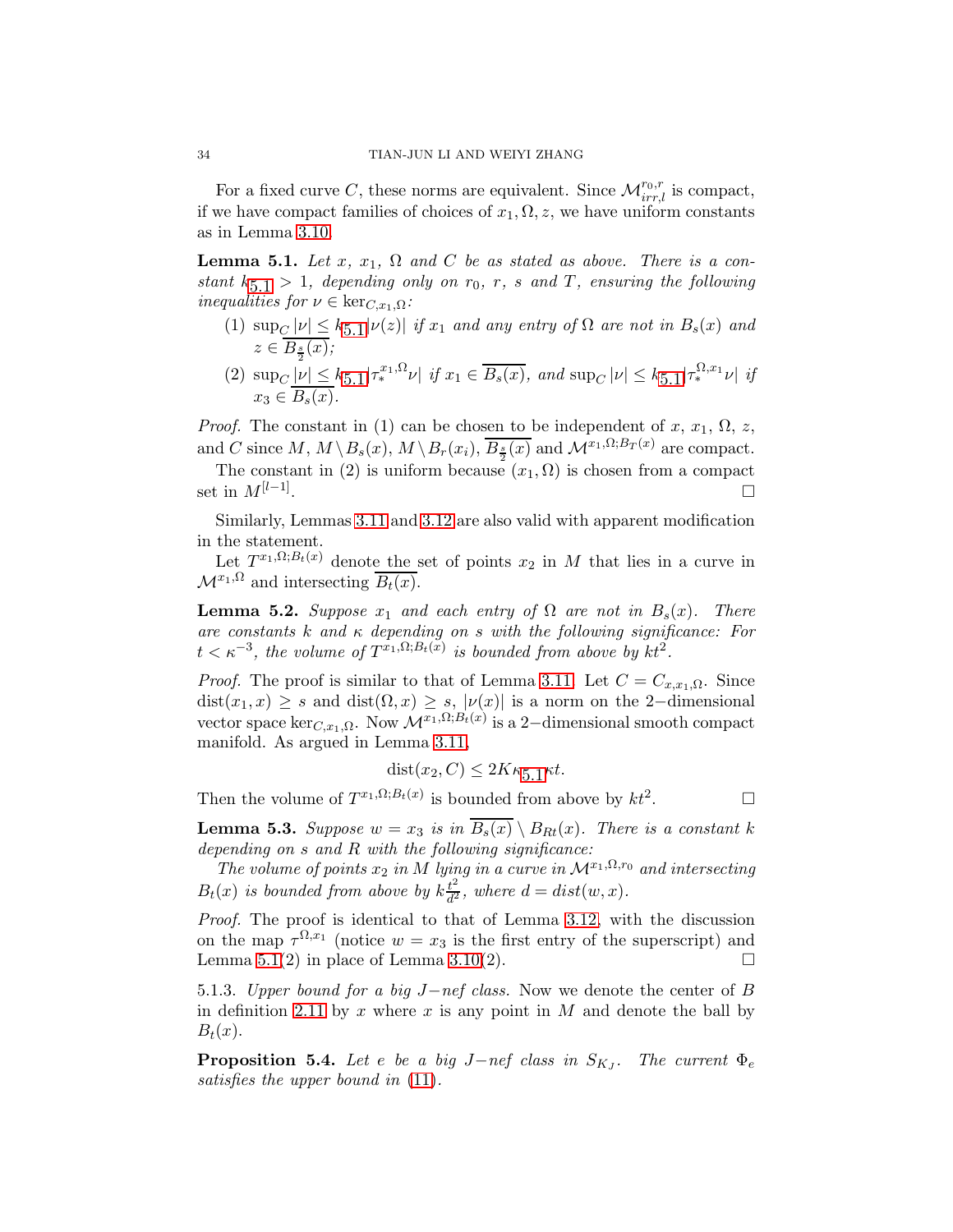Proof. Choose s as in the beginning of this section.

Fix  $x \in M$  and adapted coordinates  $(z, w)$  centered at x with radius s. Let  $0 < t < 10^{-5} s$ .

As in [\[29\]](#page-45-6), we only need to prove  $\Phi_e(i\chi_t dz \wedge d\bar{z}) < kt^4$ . Let us denote and group the l points by  $x_1$  and  $x_2$  and  $\Omega = (x_3, \dots, x_l)$ . Moreover,  $\Phi_e(i\chi_t dz \wedge d\bar{z})$  is no greater than

$$
k_0 \int_{\eta = (x_1, x_2, \Omega) \in \pi_l(\mathcal{M}_{irr,l}^{r_0, r})} (\int_{C_{\eta}} \chi_t \omega)
$$

Notice that  $\int_{C_{\eta}} \chi_t \omega = 0$  if  $C_{\eta} \cap B_t(x) = \emptyset$ . If  $C_{\eta} \cap B_t(x) \neq \emptyset$ , then  $C_n \cap B_t(x)$  is contained in a ball of radius of 2t centered at some point in  $B_t(x)$ . By Lemma [2.9,](#page-8-3) the integrand  $\int_{C_\eta} \chi_t \omega$  is bounded by  $H \cdot [\omega] k t^2$ .

<span id="page-34-0"></span>Thus it suffices to prove that the volume of the set

(18) 
$$
\{\eta = (x_1, x_2, \Omega) \in \pi_l(\mathcal{M}_{irr,l}^{r_0, r}), C_\eta \cap B_t(x) \neq \emptyset\}
$$

is  $O(t^2)$ .

We choose  $\Omega$ ,  $x_1$  and  $x_2$  in turns.

We have three cases depending on the positions of  $\Omega$  and  $x_1$ .

I. The first case is that  $x_1$  and each element of  $\Omega$  are all away from  $B_s(x)$ . Since our moduli space for integration is  $\mathcal{M}_{irr,l}^{r_0,r}$ , and  $x_1 \in M \setminus B_s(x)$ ,  $\Omega \in \{(x_3, \dots, x_l)| x_i \in M \setminus B_s(x)\}.$  The corresponding upper bounds for these two factors are  $Vol(M)$  and  $Vol(M)^{l-2}$  respectively.

For those  $\Omega$  and  $x_1$  contributing to the integration,  $\mathcal{M}_{\lambda}^{\Omega,x_1,x'} \subset \mathcal{M}_{irr}^{r_0}$  for some  $x' \in B_t(x)$ . Thus by choosing  $t < T$ , for any  $z \in B_t(x)$ , the unique smooth rational curve  $C_{\Omega,x_1,z} \in \mathcal{M}_{irr}^{\frac{r_0}{2}}$ .

Now we estimate the possible choices of  $x_2$ . By the above picture, the part of  $\mathcal{M}^{\Omega,x_1;B_t(x)}$  is a pencil. By Lemma [5.2,](#page-33-1) the volume of  $x_2$  is bounded from above by  $k_1 t^2$ . This constant  $k_1$  could be chosen uniformly since the possible set of  $\Omega$  and  $x_1$  is a closed, then compact, subset of  $M^{[l-1]}$ . The factors  $\text{Vol}(M)^{l-2}$ ,  $\text{Vol}(M)$  and  $k_1t^2$ , multiply to an upper bound of  $O(t^2)$  for the volume of the subset in [\(18\)](#page-34-0) with  $x_1$  and each element of  $\Omega$  in  $M \ B_s(x)$ .

II. The second case is when  $x_1$  or some entry of  $\Omega$ , say w, satisfies  $Rt$  <  $dist(w, x) < s$ , where  $R = 10<sup>5</sup>$ . The proof is almost identical to part II of Proposition [3.13](#page-18-1) but invoking Lemma [5.3](#page-33-2) instead.

III. The last case is when any entry of  $\Omega$  or  $x_1$  is in  $B_{Rt}(x)$ . This is exactly the last case of Proposition [3.13.](#page-18-1)

Summing the three cases, we finish the proof.  $\Box$ 

5.1.4. Taubes current from a J−ample class.

<span id="page-34-1"></span>**Proposition 5.5.** Let e be a J−ample class e in  $S_{KJ}$ . Then the current  $\Phi_e$ is a Taubes current, i.e. it satisfies [\(11\)](#page-10-1). Consequently, there is an almost Kähler form in the same class.

*Proof.* Thanks to Proposition [5.4,](#page-33-3) we only prove the lower bound  $k^{-1}t^4$  <  $\Phi_e(f_{B_t(x)}i\sigma \wedge \bar{\sigma})$  here. As in [\[29\]](#page-45-6), we prove  $k^{-1}t^4 < \Phi_e(if_{B_t(x)}dz \wedge d\bar{z})$ . Let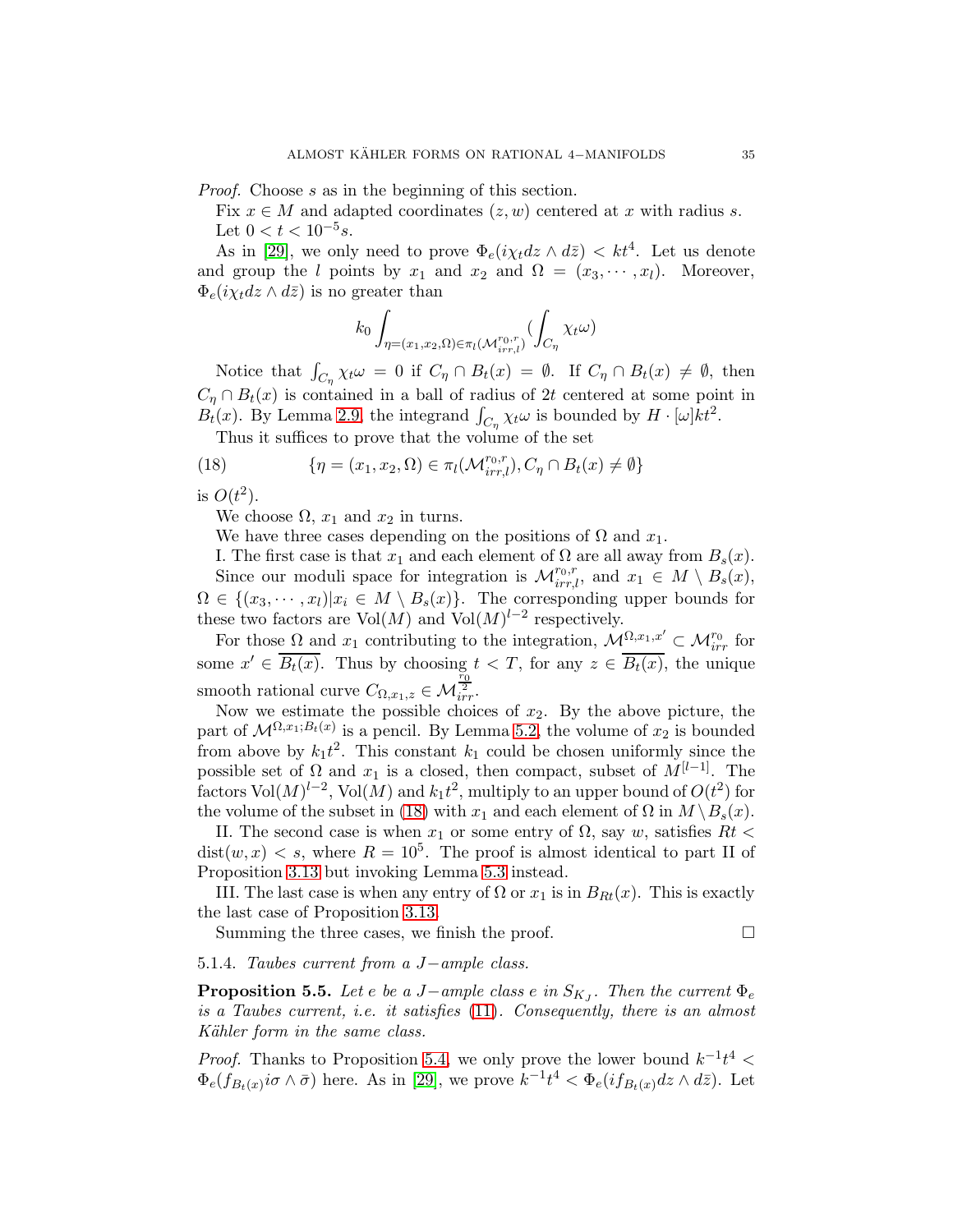us denote the l points by  $x_1, x_2$  and  $\Omega = (x_3, \dots, x_l)$ . If  $l = 2$ , we only have  $x_1$  and  $x_2$ . Let  $0 < t < 10^{-5}$ s.

The main picture to have is Lemma [2.10,](#page-9-2) applied to  $B_s(x)$ . Namely, inside  $B_s(x)$ , the curves behave as straight lines with respect to the adapted coordinates.

Since we are estimating the lower bound, in addition to choosing  $\Omega$  outside a small open neighborhood  $\mathcal{OB}(\mathcal{A})$  of the measure zero set  $\mathcal{A}$ , we also know that each entry of  $\Omega$  is away from  $B_{\frac{s}{2}}(x)$  and each entry of  $\Omega$  is at least of distance r from each others. This set of  $\Omega$  is compact in  $M^{[l-2]}$ . To summarize, by choosing s small, all such  $\Omega$  constitute a compact set of volume no smaller than

$$
(\text{Vol}(M) - (l-2) \max_{x \in M} \text{Vol}(B_{\frac{s}{2}}(x)))^{l-2} - \text{Vol}(\mathcal{OB}(\mathcal{A})) > \left(\frac{\text{Vol}(M)}{2}\right)^{l-2}.
$$

Before making choices of  $x_1$  and  $x_2$ , we digress to choose a compact submanifold  $\mathcal{C}_{x,\Omega} \subset \mathcal{M}_{irr}^{x,\Omega}$ .

By Proposition [4.9](#page-22-2) and Lemma [4.18,](#page-28-0) for a pretty generic  $\Omega$ , except for finitely many complex directions in  $T_xM$ , there is a smooth rational curve passing through this direction and  $\Omega$ . Recall that  $\mathcal{M}^{x,\Omega}$  is a pencil, and identified with  $\mathbb{CP}^1$  via  $\tau^{x,\Omega}$ . Then the set  $\mathcal{C}_{x,\Omega}$  is characterized by the following two properties:

- Its image under  $\tau^{x,\Omega}$  is contained in a disk  $|dz|(\cdot) \geq 2\epsilon$  in  $\mathbb{CP}^1$ ;
- Any curve  $C \in \mathcal{C}_{x,\Omega}$  has distance at least r from  $\mathcal{M}_{red,e}$ .

It is a (nonempty) compact submanifold of  $\mathcal{M}_{irr}^{x,\Omega,r_0}$  (of real dimension two). Recall we choose  $r_0$  small enough such that  $\mathcal{M}_{irr}^{x,\Omega,r_0} = \mathcal{M}_{irr}^{x,\Omega} \cap \mathcal{M}_{irr}^{r_0} \neq$  $\emptyset$ . Moreover, for *C* chosen from  $\mathcal{C}_{x,\Omega}$ , the restriction of  $|dz|$  to *C* ∩  $B_s(x)$  is greater than  $\epsilon$  when s is chosen sufficiently small.

Now, let us choose  $x_1$ . Again, we choose  $x_1 \in B_s(x)$  away from  $B_{\frac{s}{2}}(x)$ and  $B_{\frac{s}{2}}(x_i)$  where  $x_i$ 's are entries of  $\Omega$ . Additionally, we choose  $x_1$  such that the rational curve  $C_{x_1,x,\Omega}$  determined by x,  $\Omega$  and  $x_1$  is contained in the compact submanifold  $\mathcal{C}_{x,\Omega} \subset \mathcal{M}_{irr}^{x,\Omega}$  specified above. By Lemma [4.18,](#page-28-0) the choices of  $x_1$  constitute a compact set with nonzero volume, say  $c_{\Omega} s^4$ .

Now, with  $x_1$  fixed, we consider the set of  $x_2$  in  $B_{\frac{s}{4}}(x)$ , for which  $\eta =$  $(x_1, x_2, \Omega)$  contributes to  $\Phi_e(i f_{B_t(x)} dz \wedge d\bar{z})$ , namely  $C_{x_1, x_2, \Omega}$  intersects  $B_t(x)$ . This part of argument is identical to the corresponding part in Proposition [3.14](#page-19-0) with  $C_{x_1,x_2,\Omega}$  and  $\pi_l$  appearing in place of  $C_{x_1,x_2}$  and  $\pi_2$ . We have the lower bound  $k_1 s^2 t^2$ .

Let  $C = C_{x_1,x_2,\Omega}$ , then  $\int_C (i f_{B_t(x)} dz \wedge d\bar{z}) \geq k_2^{-1} t^2$  by Lemma [2.9](#page-8-3) as in Proposition [3.14.](#page-19-0)

Multiplying these four factors:  $(\frac{\text{Vol}(M)}{2})^{l-2}$ ,  $c_{\Omega}s^4$ ,  $k_1s^2t^2$  and  $k_2^{-1}t^2$  together, we get  $k^{-1}t^4 < \Phi_e(if_{B_t(x)}dz \wedge d\bar{z})$ . These constants  $c_{\Omega}, k_1, k_2$  are independent of  $t$  as one can check from the proof. The constant  $k$  could be chosen universal by the same reasoning in Proposition [3.14.](#page-19-0)

The last statement follows from Proposition [2.12.](#page-10-2)  $\Box$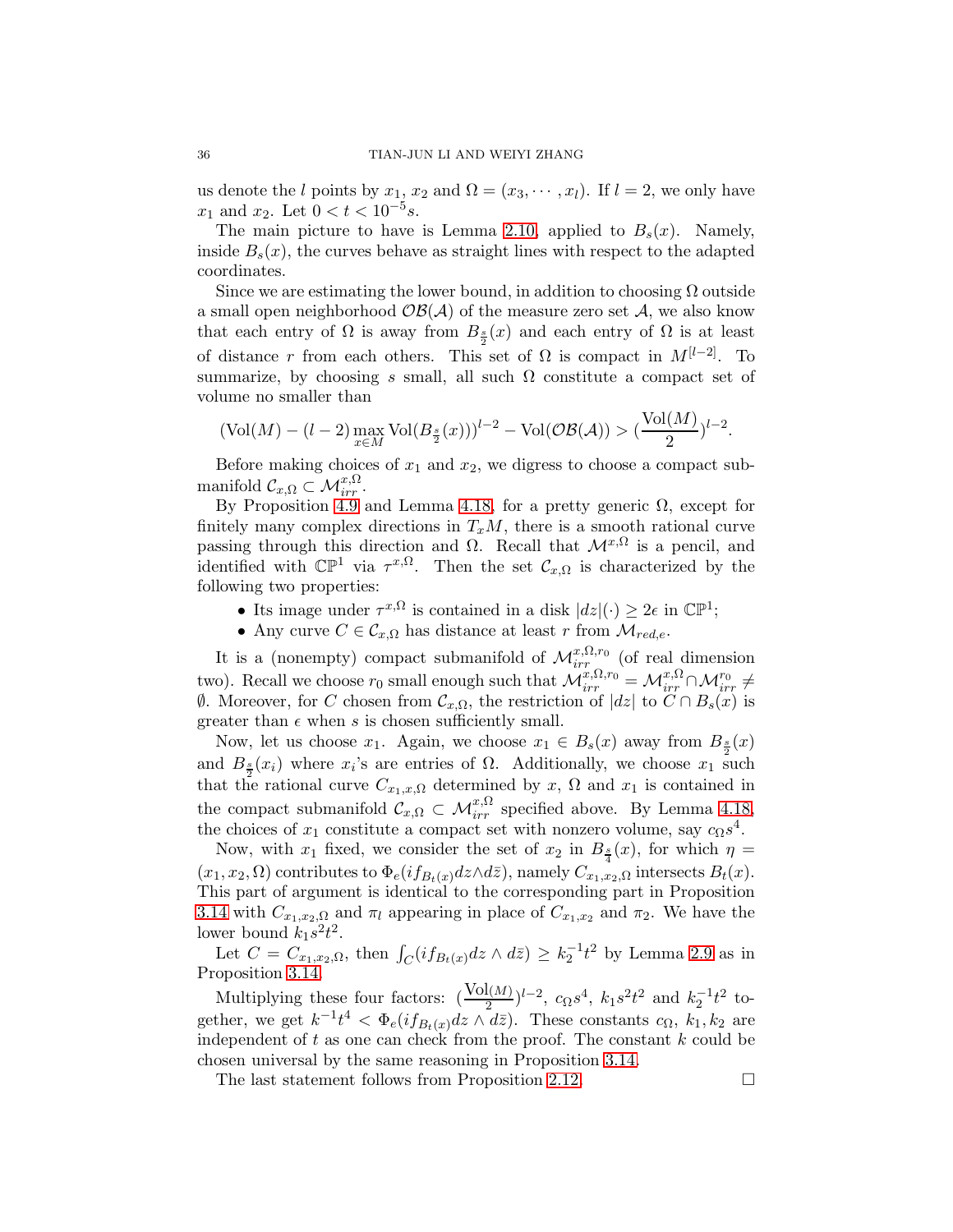5.1.5. Weak Taubes current from a big J−nef class. If e is big J−nef but not J−ample,  $\Phi_e$  is not a Taubes current, since no irreducible curves in class e pass through points in the vanishing locus  $Z(e)$ . Nonetheless, the following observation will be very useful.

<span id="page-36-1"></span>**Proposition 5.6.** Let e be a big J−nef class. Then the current  $\Phi_e$  is nonnegative, and over any (4−dimensional) compact submanifold K of the complement  $M(e)$ , it satisfies [\(11\)](#page-10-1) for a constant  $k > 1$  depending only on K.

*Proof.*  $\Phi_e$  is a non-negative current by definition, and the upper bound is from Proposition [5.4.](#page-33-3) We only need to prove that it is bounded from below by  $k^{-1}t^4$  on any compact submanifold  $K \subset M(e)$ . The proof is almost identical to the proof of Proposition [5.5.](#page-34-1) Notice that all the relevant results in Section 4 are established for  $x \in M(e)$ . Hence the proof goes almost verba-tim as that of Proposition [5.5](#page-34-1) when  $x$  is chosen from a compact submanifold  $K \subset M(e)$ , and  $\Omega$ ,  $x_1$  chosen from  $K'^{[l-2]}$ ,  $K'$  (instead of from  $M^{[l-2]}$  and M) respectively. Here  $K'$  is another (4-dimensional) compact submanifold of  $M(e)$  such that  $K \subsetneq K'$ , which satisfies  $B_s(p) \subset K'$  if  $p \in K$ .

We call a current in Proposition [5.6](#page-36-1) a *weak Taubes current*. By summing up weak Taubes currents with disjoint zero locus, we obtain Taubes currents.

<span id="page-36-2"></span>**Proposition 5.7.** Let  $e_i$  be big J-nef classes in  $S_{K_J}$  and denote  $Z_i$  the zero locus of  $e_i$ . If  $\cap Z_i = \emptyset$ , then there is a Taubes current in the class  $e = \sum_i a_i e_i$ , with  $a_i > 0$ . In turn, we obtain an almost Kähler form in the class e.

### <span id="page-36-0"></span>5.2. Tamed versus compatible.

## 5.2.1. Proof of Theorem [1.2.](#page-1-2)

*Proof.* Given any J on  $S^2$ -bundle over  $S^2$  it follows from Lemma [4.14](#page-25-0) that there is always a J−ample class. Now the conclusion follows from Proposi-tion [5.5.](#page-34-1)  $\Box$ 

5.2.2. Tameness and foliation. Now we have shown that every tamed J on an  $S^2$ -bundle over  $S^2$  is almost Kähler, a related question is when J is tamed.

Suppose M is an  $S^2$ -bundle over  $S^2$  and J is an almost complex structure on M, not necessarily tamed. Then there is a  $J$ -nef class in  $S_{K_J}^0$ . If J is tamed, by Proposition [3.3,](#page-13-3) e is J−effective, and moreover, there is a J−holomorphic foliation by smooth rational curves. We would like to know whether the converse is also true.

Question 5.8. For an  $S^2$ -bundle over  $S^2$ , suppose there is a J-holomorphic foliation by smooth rational curves. Is J tamed?

Note that if we assume further that  $J$  is fibred, Gompf's construction in [\[8\]](#page-44-12) produces a tamed symplectic form.

Here is an analogous question for  $\mathbb{CP}^2$ .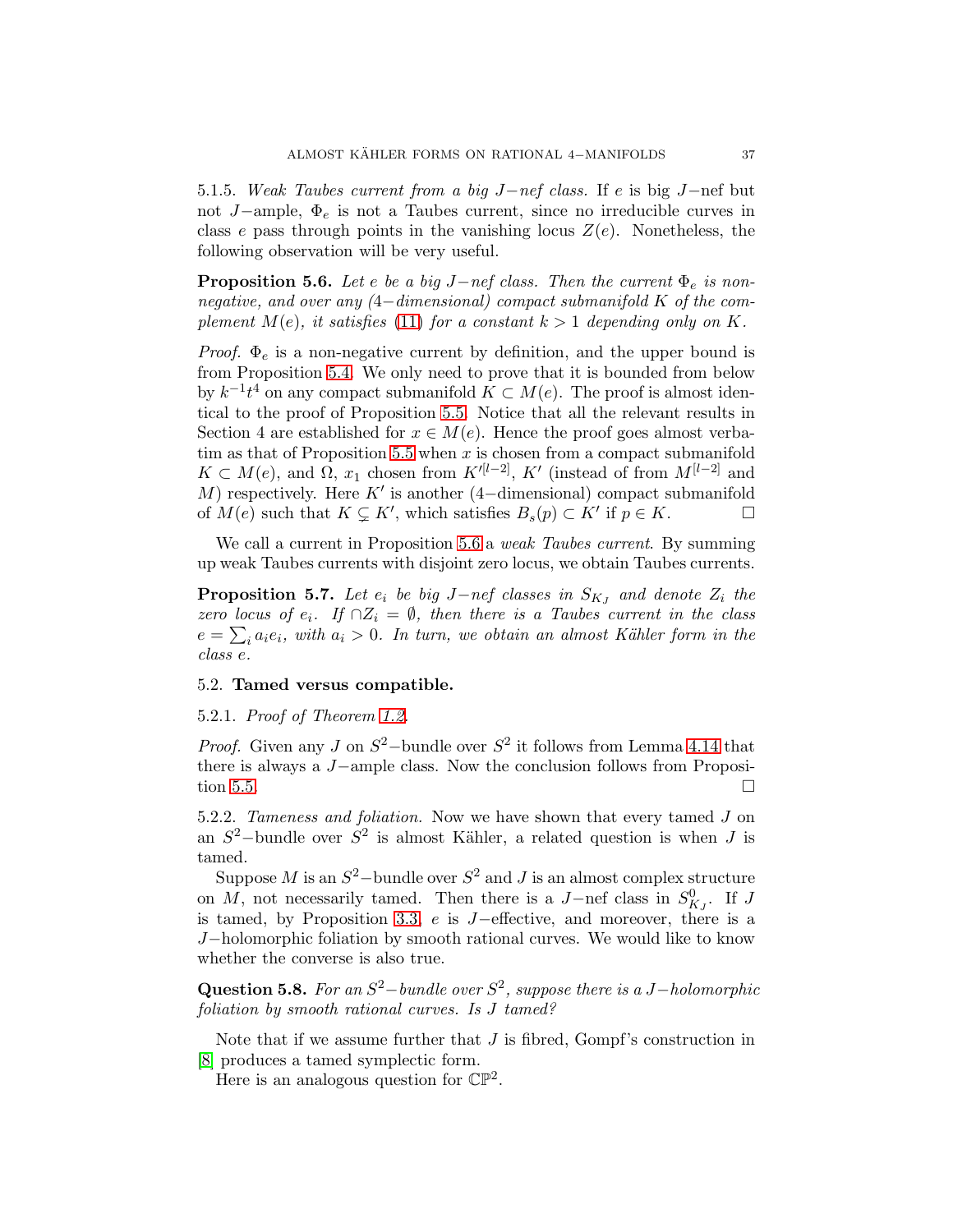**Question 5.9.** For  $\mathbb{CP}^2$ , *J* is tamed if and only if there is a pencil of smooth rational curves?

5.2.3.  $\mathbb{CP}^2 \# k \overline{\mathbb{CP}^2}$  with  $k \geq 2$ . From now on we sometimes denote  $\mathbb{CP}^2 \# k \overline{\mathbb{CP}^2}$ by  $M_k$ . For  $M_k$  with  $k \geq 2$ , there are no J-ample classes in  $S_{K_j}$ . So we apply Proposition [5.7](#page-36-2) to construct Taubes currents.

Let  $H, E_i$  be an orthogonal basis of  $H_2(M_k; \mathbb{Z})$  with  $H^2 = 1, E_i^2 = -1$ . Such a basis is called a standard basis.

Given any tamed almost complex structure  $J$ , there is a standard basis such that  $K_J = -3H + \sum E_i$ , called a standard basis adapted to J. This follows from the uniqueness of symplectic canonical classes, up to diffeomorphisms. Notice that  $E_i \in \mathcal{E}_{K_J}$  and  $H \in S^+_{K_J}$ . Hence H is J-effective. And it pairs positively with any J−tamed symplectic form.

Suppose  $J$  is tamed and there is a configuration of k disjoint  $-1$  curves  $C_i$ . Notice that we have a standard basis  $(H, E_1, \dots, E_i)$  adapted to J, with  $E_i = [C_i]$  and H the unique square 1 class with  $H \cdot K_J < 0$  and  $H \cdot E_i = 0, i = 1, \dots, k.$ 

<span id="page-37-1"></span>**Lemma 5.10.** Suppose  $J$  is tamed and there is a configuration of  $k$  disjoint  $-1$  curves  $C_i$ . Then the classes H, 2H, nH  $-(n-1)E_i$ , nH  $-(n-1)E_i - E_j$ and  $H - E_i$  in  $S_{K_J}$  are J-nef.

*Proof.* Let C be an irreducible curve distinct from any  $C_i$ , and suppose  $[C] = aH - \sum_i b_i E_i$ . Since  $C_i$  is irreducible,  $b_i \geq 0$  by the positivity of intersection. Since any J-tamed  $\omega$  is positive on H,  $a > 0$ .

Clearly  $H$ , 2H are J−nef since  $a > 0$ .

Since C is an irreducible curve,  $g_J(e_C) \geq 0$ , so we have

(19)  
\n
$$
-2 \le 2g_J(e_C) - 2
$$
\n
$$
= K_J \cdot C + C^2
$$
\n
$$
= -3a + \sum_i b_i + a^2 - \sum_i b_i^2
$$
\n
$$
= (a - b_1)(a + b_1 - 1)
$$
\n
$$
-2a
$$
\n
$$
- \sum_{i \ge 2} (b_i^2 - b_i).
$$

The second term is at most  $-2$ . The third term is non-positive. Therefore  $a \geq b_1$ . In fact, the same argument shows that  $a \geq b_i$  for any *i*.

It follows that C cannot pair negatively with  $nH - (n-1)E_i$ ,  $H - E_i$ . If C pairs negatively with  $nH - (n-1)E_i - E_j$ , then

$$
na - (n-1)b_i - b_j < 0,
$$

which implies that either  $a < b_i$  or  $a < b_j$ . But this is impossible so  $nH (n-1)E_i - E_j$  is also J-nef.

<span id="page-37-0"></span>Remark 5.11. Under the assumption of Lemma [5.10,](#page-37-1) it is not true that any class in  $S_{KJ}^{\geq 0}$  is J-nef. Consider the holomorphic blow up of 3 points on a line l in  $\mathbb{CP}^2$  and let  $C_1, C_2, C_3$  be the exceptional curves. Then the class  $2H - E_1 - E_2 - E_3$  in  $S_{K_J}$  is not J-nef since it pairs negatively with the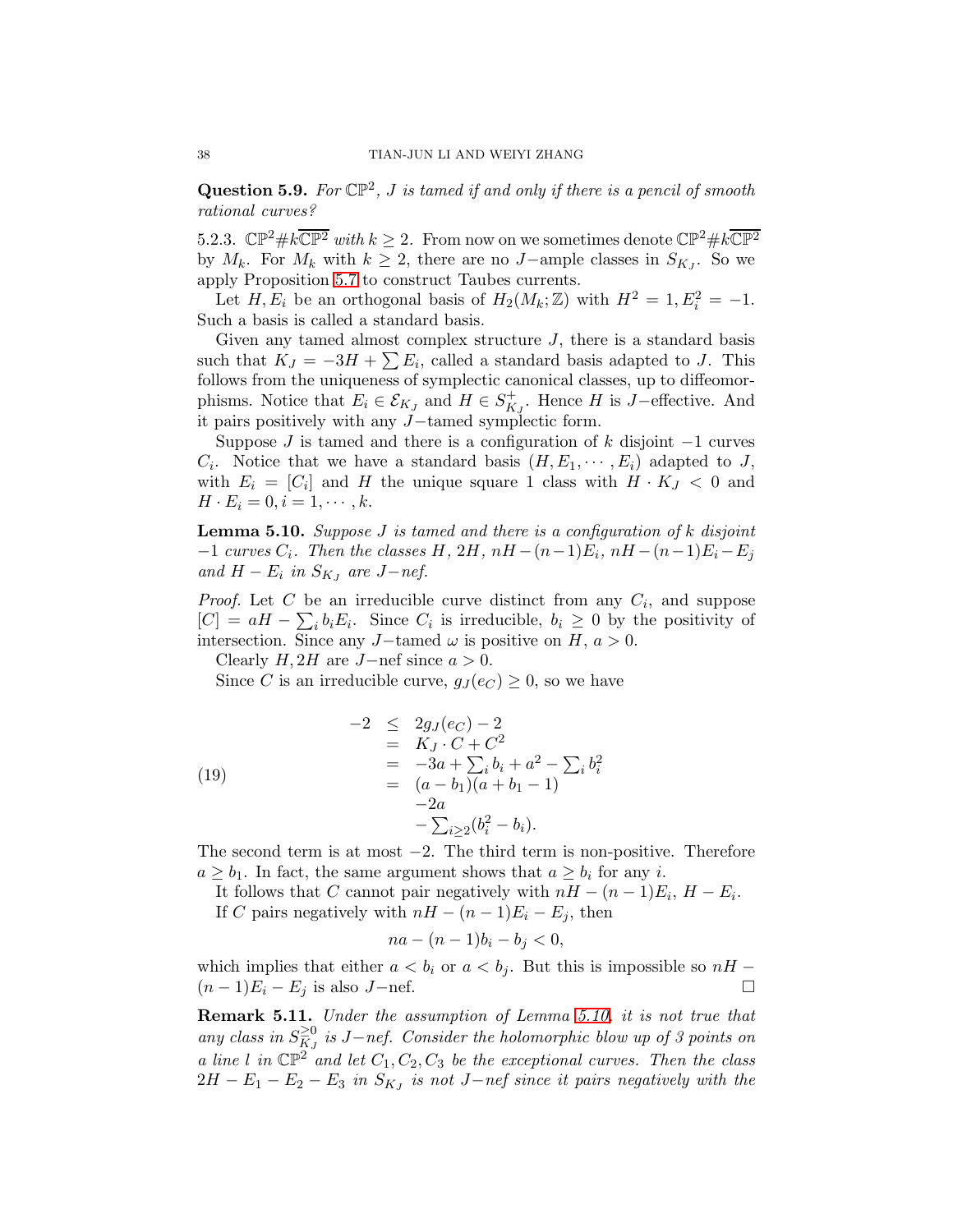class of the proper transform  $l'$  of the line l, which is  $H - E_1 - E_2 - E_3$ . In particular, there are no smooth rational curves in the class  $2H-E_1-E_2-E_3$ .

Remark 5.12. Notice that, under the assumption of Lemma [5.10,](#page-37-1) there is at least one  $J-nef$  class in  $S^0_{K_J}$ . It is natural to wonder whether this is true for any tamed almost complex structure. If so, by Proposition [4.5,](#page-21-1) every tamed rational 4−manifold has a rational curve 'foliation', with only finitely many reducible leafs.

We are ready to prove Theorem [1.3.](#page-1-3)

*Proof.* Observe that, for each i,  $2H - E_i$  is a  $K_J$ -spherical class with square 3, and it is J−nef by Lemma [5.10.](#page-37-1)

Let  $Z_i = Z(2H - E_i)$  be the zero locus of  $2H - E_i$ . If  $C \neq C_i$  is an irreducible curve in  $Z_1$ , then  $b_1 = 2a > a$ . This is impossible by the proof of Lemma [5.10.](#page-37-1) Therefore

$$
Z_i = \{C_1, \cdots, C_{i-1}, C_{i+1}, \cdots\}.
$$

Clearly,  $\bigcap_{1 \leq i \leq k} Z_i = \emptyset$ .

Therefore there is an almost Kähler form in the class  $\sum_{i=1}^{k} (2H - E_i)$  by Proposition [5.7.](#page-36-2) In particular, J is almost Kähler.  $\Box$ 

<span id="page-38-1"></span>Corollary 5.13. If J is in  $\mathcal{J}_{top}$  or  $\mathcal{J}_{good}$ , then J is almost Kähler.

*Proof.* For any tamed J, by Proposition [3.3,](#page-13-3) each E in  $\mathcal{E}_{K_J}$  is represented by a J−holomorphic subvariety  $\Theta$ . We claim that E pairs non-negatively with any irreducible subvariety C whose class is not  $E$ . This is clear if C has nonnegative self-intersection. Suppose C has negative self-intersection. Then by our assumption on  $J, C$  is either a  $-1$  curve or or the anti-canonical curve. The  $-1$  curve case follows from Lemma [4.12](#page-23-3) (3), and the anti-canonical curve case follows from the adjunction formula.

The following result is proved in [\[19\]](#page-45-7) as Proposition 4.25:

**Proposition 5.14.** Suppose *J* is tamed,  $e \in S_{KJ}$  and  $\Theta = \{(C_i, m_i)\} \in \mathcal{M}_e$ . If  $e \cdot e_{C_i} \geq 0$ , then  $\Theta$  is connected and each component  $C_i$  is a smooth rational curve.

Our  $\Theta$  satisfies the condition, so  $\Theta$  is connected and each component is a smooth rational curve. Since  $\Theta$  is connected, if it is reducible, it must contain an irreducible component F with self-intersection at most  $-2$ . But by our assumption on J there are no smooth rational curves of self-intersection less than  $-1$ .

We have shown that each E in  $\mathcal{E}_{KJ}$  is represented by a -1 curve. In particular, given a standard basis  ${E_i}$  adapted to J, there are k disjoint  $-1$  curves in the k classes  $E_i$ . Now apply Theorem [1.3.](#page-1-3)

<span id="page-38-0"></span>**Corollary 5.15.** Suppose  $h_l = lH - \sum_{i=1}^k E_i$  with  $l^2 > \max\{k, 9\}$ . If J is an almost complex structure on  $M_k$  tamed by a symplectic form in the class  $h_l$ , then J is almost Kähler. Moreover, there is an almost Kähler form in the class  $h_l$ .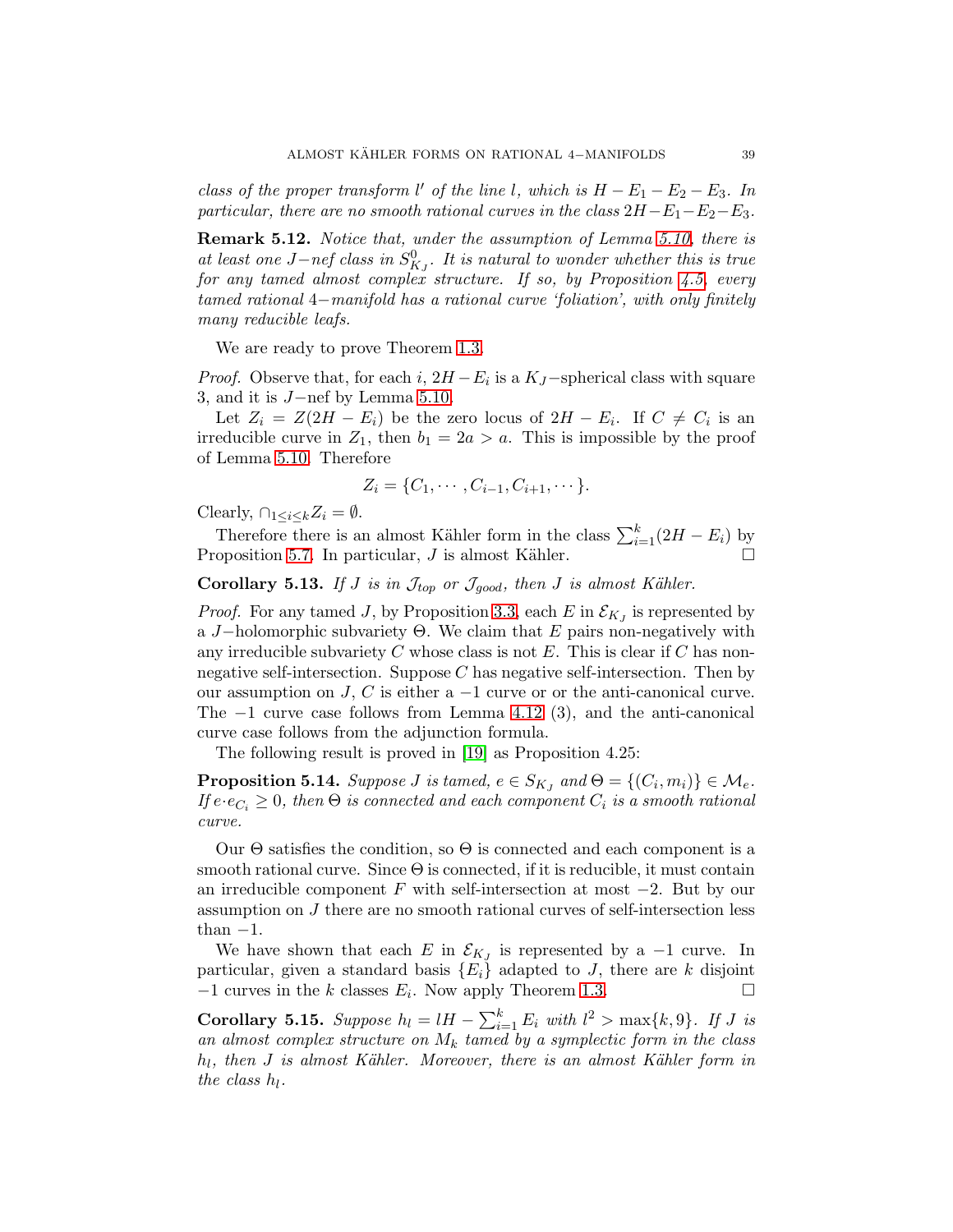*Proof.* Since the  $h_l$  area of  $E_i$  is 1, a subvariety representing  $E_i$  is irreducible, and hence it is smooth. Thus  $J$  is almost Kähler by Theorem [1.3.](#page-1-3)

Since  $h_l$  is in the J−tamed cone  $\mathcal{K}_J^t$  and J is almost Kähler, the last claim follows from the equality [\(23\)](#page-41-1) between  $\mathcal{K}_{J}^{t}$  and the almost Kähler cone.  $\Box$ 

We call a tamed almost complex structure  $J$  del Pezzo if it is tamed by a symplectic form in the class  $-K_J$ . By Corollary [5.15,](#page-38-0) del Pezzo J is almost Kähler.

Remark 5.16. It is observed by Pinsonnault [\[24\]](#page-45-12) that for any tamed J on  $M_k$ , there exists at least one (smooth) –1 curve.

<span id="page-39-0"></span>5.3. Almost Kähler cone. We first introduce an open convex cone associated to J.

**Definition 5.17.** For a tamed almost complex structure  $J$  on  $M_k$  (resp.  $S^2 \times S^2$ ), the open convex cone  $S_J$  is defined to be the interior of the convex cone generated by big J $-$ nef classes in  $S_{KJ}$  if it is of dimension  $k+1$  (resp. 2). Otherwise, it is defined as ∅.

For an almost Kähler  $J$ , we have the following

<span id="page-39-1"></span>**Lemma 5.18.** If J is almost Kähler, then  $S_J$  is contained in  $\mathcal{K}^c_J(M)$ .

*Proof.* Let  $S_J \neq \emptyset$ . Suppose u is the class of an almost Kähler form. Observe that given any class  $e \in S_J$ ,  $e - tu$  is in  $S_J$  for t small. Thus  $e - tu = \sum a_i e_i$ with  $a_i > 0$  and  $e_i$  big J-nef. Hence  $e = (e - tu) + tu \in \mathcal{K}^c_J(M)$  by Propositions [5.6](#page-36-1) and [2.12.](#page-10-2)

5.3.1.  $S^2$ -bundles over  $S^2$ .

Proof of Theorem [1.5.](#page-3-2) By Lemma [5.18](#page-39-1) it suffices to show that

 $S_J = \mathcal{P}_J$ 

We establish this by describing explicitly the curve cone  $A_J$ . We have mentioned that there is always a foliation by smooth rational curves. One boundary of the curve cone is generated by the class of such a foliation. The other boundary is generated by a transversal class.

We start with  $S^2 \times S^2$ .

Given any J, denote the class of a foliation by  $H_2$ . The curve cone  $A_J$  is generated by  $H_2$  and a transversal class  $H_1 - lH_2$  for some  $l \geq 0$ .

The  $\geq$  0–dual of  $A_J$  is generated by  $A = H_1 + lH_2$  and  $B = H_2$ .

If  $l = 0$ , then  $A = H_1$  and it is approximated by the sequence of big J−nef classes in  $S_{K_J}$ ,  $pH_1 + H_2$ . B is approximated by the sequence of big J−nef classes in  $S_{K_J}$ ,  $H_1 + qH_2$ . Therefore

$$
S_J = \mathcal{P}_J = \{aA + bB | a > 0, b > 0\} = \{xH_1 + yH_2 | x > 0, y > 0\}.
$$

If  $l > 0$ , then A itself is a big J-nef class in  $S_{K_J}$ , and B is approximated by the sequence of big  $J$ –nef classes in  $S_{K_J}$ ,  $H_1 + qH_2$ ,  $q \ge l$ . Therefore

$$
S_J = \mathcal{P}_J = \{aA + bB | a > 0, b > 0\} = \{xH_1 + yH_2 | y > lx > 0\}.
$$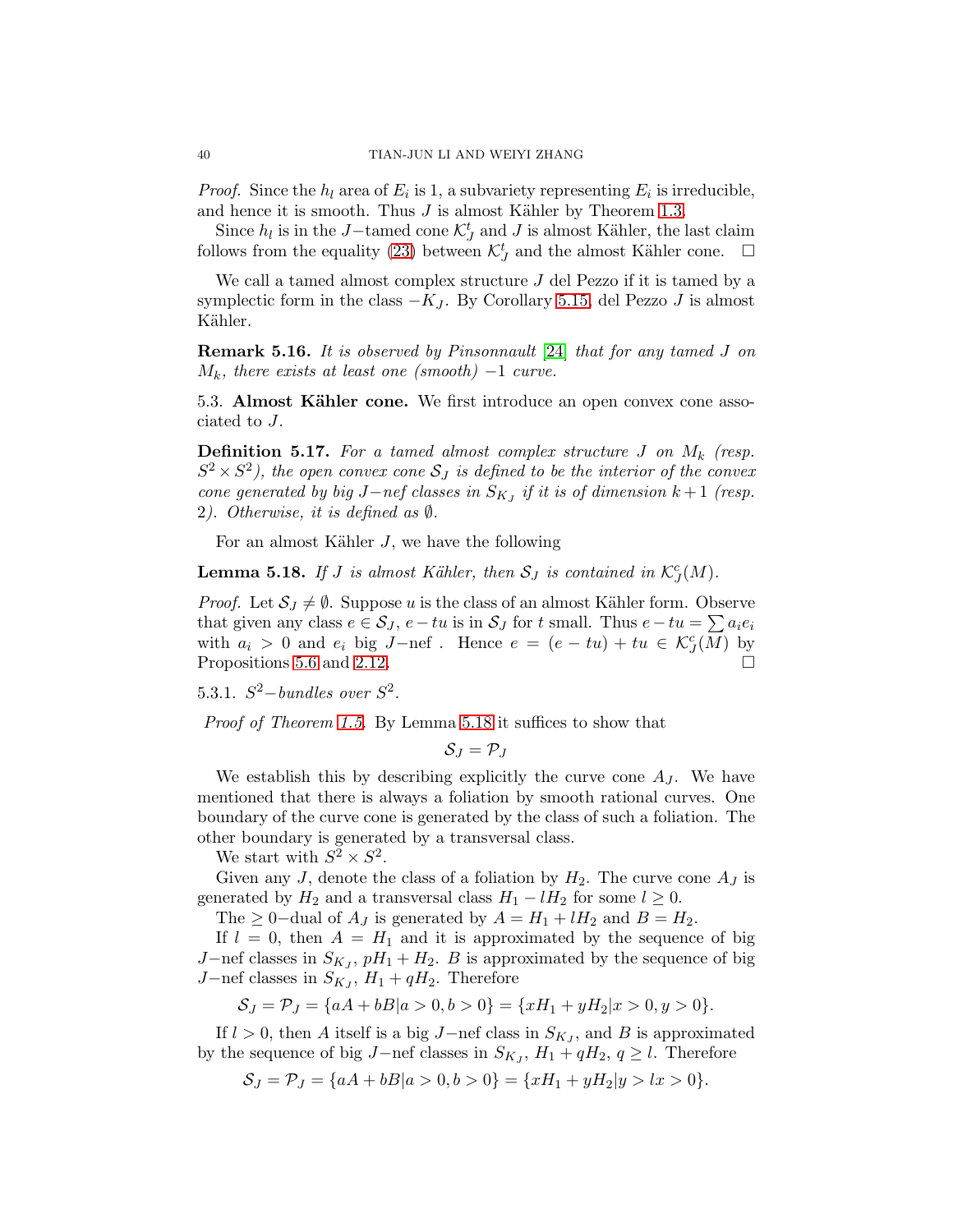For  $M = \mathbb{CP}^2 \# \overline{\mathbb{CP}^2}$ , the proof is similar.

Given any J, the unique class of foliation is  $H - E$ . The curve cone  $A_J$  is generated by  $H - E$  and a transversal class  $D_{-l} = -lH + (l+1)E$  for some l.

The  $\geq 0$ -dual of  $A_J$  is generated by  $B = H - E$  and  $A = (l + 1)H - lE$ .

For each l, the class A is a big J−nef class in  $S_{K_J}$ , and B is approximated by the sequence of big  $J$ –nef classes in  $S_{K_J}$ ,  $(p+1)H - pE$ ,  $p \ge l$ . Thus

$$
S_J = \mathcal{P}_J = \{aA + bB | a > 0, b > 0\} = \{xH - yE | \frac{l+1}{l}y > x > y > 0\}.
$$

5.3.2.  $\mathbb{CP}^2 \# k \overline{\mathbb{CP}^2}$ . In this case we will again apply Lemma [5.18](#page-39-1) to probe the almost Kähler cone.

In fact, for  $J \in \mathcal{J}_{top}$ , Question [1.4](#page-3-3) takes a particular simple form, which we now explain. Among all  $J \in \mathcal{J}^t$ , J in the top stratum  $\mathcal{J}_{top}$  has the maximal  $P_J$ . In fact, when  $b^+(M) = 1$  and  $J \in \mathcal{J}_{top}$ ,  $P_J$  is equal to the K<sub>J</sub>-symplectic cone  $\mathcal{C}_{K_J}$  introduced in [\[16\]](#page-45-13):

(20) 
$$
\mathcal{C}_{K_J} = \{ e \in H^2(M; \mathbb{R}) | e = [\omega] \text{ for some } \omega \text{ with } K_\omega = K_J \}.
$$

Here  $K_{\omega}$  is the symplectic canonical class of  $\omega$ . Thus the almost Kähler Nakai-Moishezon criterion for  $J \in \mathcal{J}_{top}$  is the same as

$$
\mathcal{K}_{J}^c(M)=\mathcal{C}_{K_J}.
$$

Although we cannot verify the almost Kähler Nakai-Moishezon criterion for  $J \in \mathcal{J}_{top}$  when  $k \geq 10$ , we have the following partial result.

<span id="page-40-0"></span>**Theorem 5.19.** Suppose M is a rational manifold. If  $J \in \mathcal{J}_{top}$ , then  $\mathcal{K}_J^c(M) \supset \mathcal{C}_{K_J} \cap \{e|e \cdot K_J < 0\}.$ 

To establish Theorem [5.19](#page-40-0) we introduce several open convex cones associated to  $K_J$ .

Definition 5.20. For a tamed almost complex structure J, the open convex cone  $S^+_{K_J}$  is the interior of the convex cone generated by classes in  $S^+_{K_J}$ . It is called the positive  $K_J$ -sphere cone.

Notice that  $S_{K_J}^+$  contains  $S_{J'}$  for any tamed  $J'$  with  $K_{J'} = K_J$ .

According to [\[16\]](#page-45-13), the KJ-symplectic cone  $\mathcal{C}_{KJ}$  has the following characterization,

<span id="page-40-3"></span>(21) 
$$
\mathcal{C}_{K_J} = \{ e \in \mathcal{P} | e \cdot E > 0 \text{ for any } E \in \mathcal{E}_{M,K_J} \}.
$$

Finally, introduce the open subcone of  $\mathcal{C}_{K_J}$ ,

<span id="page-40-2"></span>(22) 
$$
P_{K_J} := \{ e \in \mathcal{C}_{K_J} | e \cdot (-K_J) > 0 \}
$$

<span id="page-40-1"></span>**Proposition 5.21.** For any J on  $\mathbb{CP}^2 \# k \overline{\mathbb{CP}^2}$ , the positive K-sphere cone  $\mathcal{S}_{K_J}^+$  coincides with  $P_{K_J}.$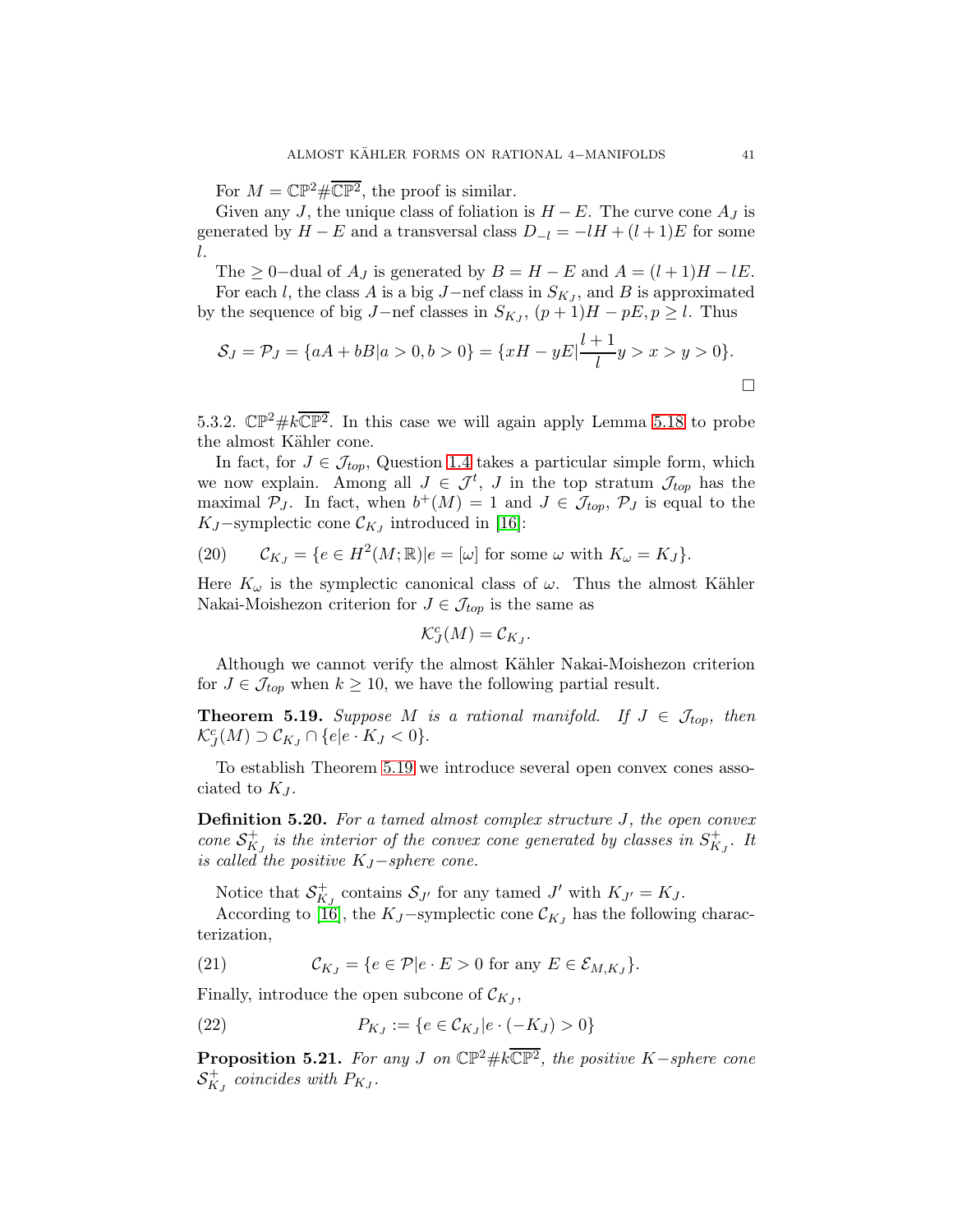We will defer the proof of Proposition [5.21](#page-40-1) to the next subsection, where we need to review  $P$ -cell in [\[7\]](#page-44-13) and  $K$ -symplectic cone in [\[16\]](#page-45-13).

<span id="page-41-2"></span>**Lemma 5.22.** If J is in  $\mathcal{J}_{top}$  or  $\mathcal{J}_{good}$ , then  $\mathcal{S}_J = \mathcal{S}_{K_J}^+$ .

*Proof.* When J is in  $\mathcal{J}_{top}$  or  $\mathcal{J}_{good}$ , by Lemma [5.10](#page-37-1) and the proof of Corollary [5.13,](#page-38-1) any class in  $S^+_{K_J}$  is J-nef.

 $\Box$ 

Proof of Theorem [5.19](#page-40-0) and Theorem [1.6.](#page-3-1) Both claims follow from Lemmas [5.18,](#page-39-1) [5.22,](#page-41-2) Proposition [5.21,](#page-40-1) and [\(22\)](#page-40-2).

It can be easily shown that if J is del Pezzo then  $J \in \mathcal{J}_{top}$ , thus we have

<span id="page-41-3"></span>**Corollary 5.23.** If J is del Pezzo, then  $\mathcal{K}_{J}^{c}(M) = \mathcal{C}_{KJ}$ . In other words, the almost Kähler cone either does not contain  $-K_J$ , or is equal to  $\mathcal{C}_{K_J}$ .

This result also follows from the J−inflation approach in [\[31\]](#page-45-14). The J−inflation along a smooth J−holomorphic subvariety, which is due to Mc-Duff [\[22\]](#page-45-15) and extended by Buse [\[3\]](#page-44-14), can be effectively applied to probe the J−tamed cone of a tamed almost complex structure J,

$$
\mathcal{K}_J^t = \{ [\omega] \in H^2(M; \mathbb{R}) | \omega \text{ tames } J \}.
$$

Clearly,  $\mathcal{K}_{J}^{c} \subset \mathcal{K}_{J}^{t}$ . When  $b^{+} = 1$ , it was shown in [\[18\]](#page-45-4) that if J is almost Kähler, then

<span id="page-41-1"></span>.

$$
(\text{23}) \qquad \qquad \mathcal{K}_J^c = \mathcal{K}_J^t
$$

The equality [\(23\)](#page-41-1) combined with the calculation of the tamed cone in [\[31\]](#page-45-14) gives an alternative proof of Corollary [5.23.](#page-41-3) In fact, in [\[31\]](#page-45-14) we use this approach to establish the almost K¨ahler Nakai-Moishezon criterion for minimal ruled manifolds and all rational manifolds with  $b^- \leq 8$ .

<span id="page-41-0"></span>5.4. K−sphere cone and K−symplectic cone. In this subsection we establish Proposition [5.21.](#page-40-1)

5.4.1. P−cells. Suppose M is an oriented closed manifold with odd intersection form,  $b^+ = 1$ ,  $b^- = n$  and no torsion in  $H^2(M; \mathbb{Z})$ . A basis  $(x, \alpha_1, \dots, \alpha_n)$  for  $H^2(M; \mathbb{Z})$  is called standard if  $x^2 = 1$ , and  $\alpha_i^2 = -1$  for each  $i = 1, \dots, n$ . Let

$$
\begin{array}{ll} \mathcal{P} & = \{e \in H^2(M;\mathbb{R}) | e \cdot e > 0\} \\ \mathcal{B} & = \{e \in H^2(M;\mathbb{R}) | e \cdot e = 0\} \\ \overline{\mathcal{P}} & = \{e \in H^2(M;\mathbb{R}) | e \cdot e \ge 0\} .\end{array}
$$

For each class  $x \in H^2(M; \mathbb{Z})$  with  $x^2 < 0$ , we define  $x^{\perp} \in H^2(M; \mathbb{R})$  to be the orthogonal subspace to  $x$  with respect to the cup product, and we call  $(x^{\perp}) \cap \mathcal{P}$  the wall in  $\mathcal{P}$  defined by x. Let  $\mathcal{W}_1$  be the set of walls in  $\mathcal{P}$  defined by integral classes with square  $-1$ . A chamber for  $\mathcal{W}_1$  is the closure in  $\mathcal P$  of a connected component of  $\mathcal{P} - \cup_{W \in \mathcal{W}_1} W$ .

Any point  $x \in \mathcal{P}$  with square 1 at which n mutually perpendicular walls of  $W_1$  meet is called a corner. Any corner is an integral class (see Lemma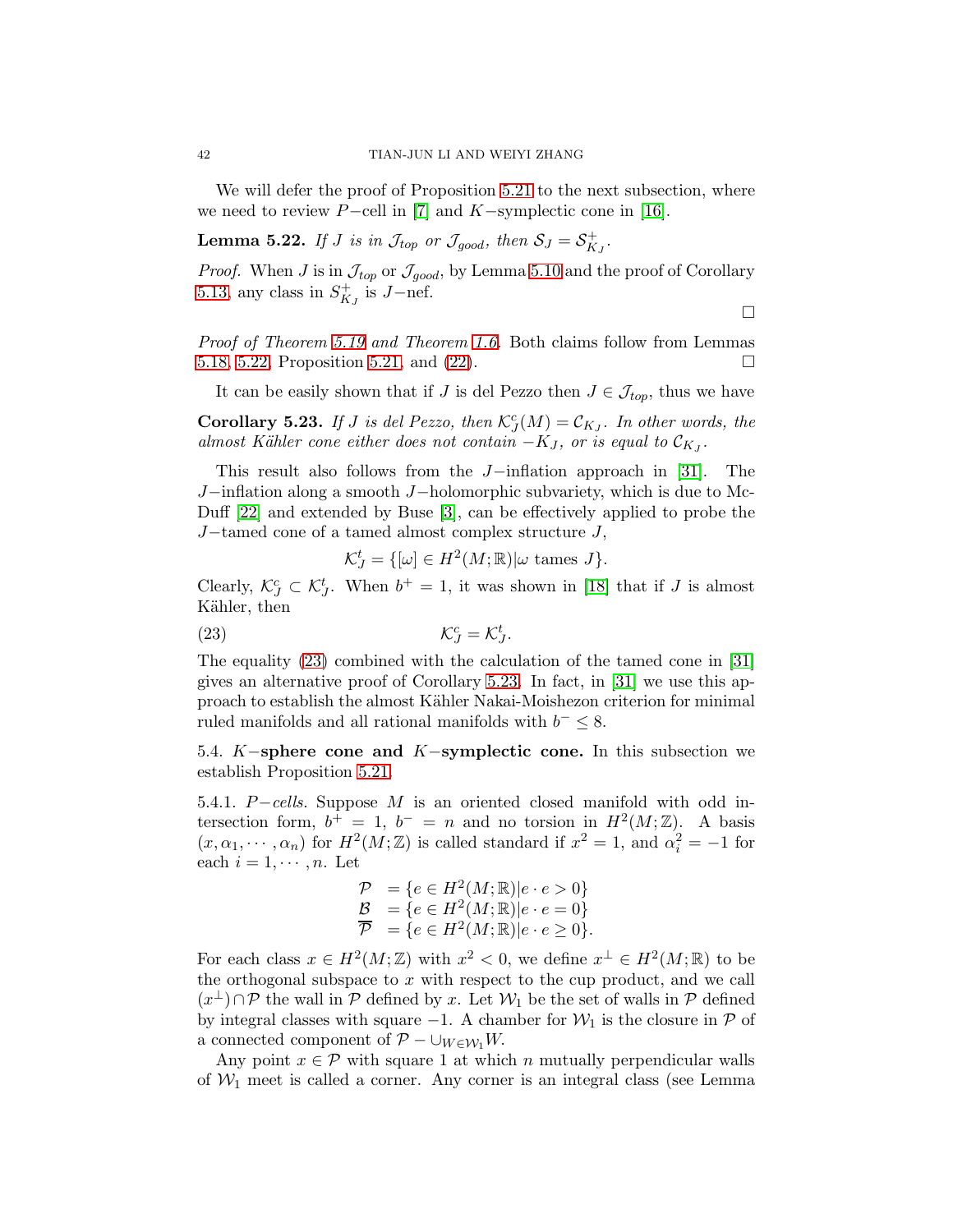2.2 in [\[7\]](#page-44-13)). Suppose C is a chamber for  $W_1$ . If x is a corner in C, a standard basis  $(x, \alpha_1, \dots, \alpha_n)$  for  $H^2(M; \mathbb{Z})$  is called a standard basis adapted to C if  $\alpha_i \cdot C \geq 0$  for each *i*. The canonical class of the pair  $(x, C)$  is defined to be  $\kappa(x, C) = 3x - \sum_i \alpha_i$ . Suppose C is a chamber for  $\mathcal{W}_1$  and x is a corner in  $C$ , we define

$$
P(x, C) = C \cap \{e \in \mathcal{P} | \kappa(x, C) \cdot e \ge 0\}.
$$

Any subset of P of the form  $P(x, C)$  is called a P−cell.

5.4.2.  $\mathcal{C}_K$  and  $P_K$ . We are back to the situation that  $M = M_k$  and J is a tamed almost complex structure. Denote  $K_J$  by  $K$ .

By Lemma 2.4 in [\[13\]](#page-44-11),  $\overline{P}_K$ , the closure of  $P_K$ , is a P−cell and  $\kappa(P_K)$  =  $-K$ .

<span id="page-42-0"></span>**Lemma 5.24.** 1.  $P_K$  is an open convex polytope in  $P$ . Each wall of  $P_K$  is either a wall of a class in  $\mathcal{E}_{M,K}$ , or the wall of K if  $k \geq 9$ .

2. The face  $F_{E_k}$  of  $P_{M_k,K}$  corresponding to  $E_k$  is naturally identified with  $P_{M_{k-1},K}$ .

*Proof.* Statement 1 is due to Friedman and Morgan. It states that  $P_K$  does not have round boundary, i.e. boundary contributed by  $\mathcal{B}$ , although  $\mathcal{C}_K$ always has a round boundary when  $k > 9$ . It is easy to see that when  $k \leq 8$ ,  $P_K$  is just a chamber. In other words, each wall of it is a wall of a class in  $\mathcal{E}_{M,K}$ . When  $k > 9$ , the class K does contribute a wall to  $P_K$ .

For 2,  $E_k$  is orthogonal to all classes in  $\mathcal{E}_{M_{k-1},K}$ . In fact

$$
\mathcal{E}_{M_{k-1},K} = \{e \in \mathcal{E}_{M_k,K}|e \cdot E_k = 0\}.
$$

Suppose u is in the interior of the face  $F_{E_k}$ . Then u is positive on  $\mathcal{E}_{M_{k-1},K} \subset \mathcal{E}_{M_k,K}$ . If we consider the expansion of u with respect to the standard basis, then u has no  $E_k$  coefficient. Hence  $F_{E_k} \subset P_{M_{k-1},K}$ .

Conversely, if  $u \in P_{M_{k-1}, K}$ , then u is orthogonal to  $E_k$ , and u is positive on  $\mathcal{E}_{M_{k-1},K}$ . Moreover, for any class  $e \in \mathcal{E}_{M_k,K}$  with nonzero  $E_k$  coefficient,  $u \cdot e = u(e + (e \cdot E_k)E_k)$ . Notice that  $u^2 > 0$  and

$$
(e + (e \cdot E_k)E_k)^2 = -1 + (e \cdot E_k)^2 \ge 0.
$$

Further, since  $e \cdot E_k > 0$ , u and  $e + (e \cdot E_k)E_k$  pairs positively with any symplectic form. By the light cone lemma, we have  $u \cdot e > 0$ . This proves that  $P_{M_{k-1},K} \subset F_{E_k}$ . . В последните последните последните последните последните последните последните последните последните последн<br>В последните последните последните последните последните последните последните последните последните последнит

5.4.3. Proof of Proposition [5.21.](#page-40-1)

Proof. First of all,

$$
\mathcal{S}_K^+ \subset P_K.
$$

This follows from [\(21\)](#page-40-3), [\(22\)](#page-40-2), the positive pairing between  $S_K^+$  and  $\mathcal{E}_K$  by Lemma [4.12](#page-23-3) (2), and the positive pairing between  $S_K^+$  and K by the adjunction formula.

So now we start to prove  $P_K \subset \mathcal{S}_K^+$ .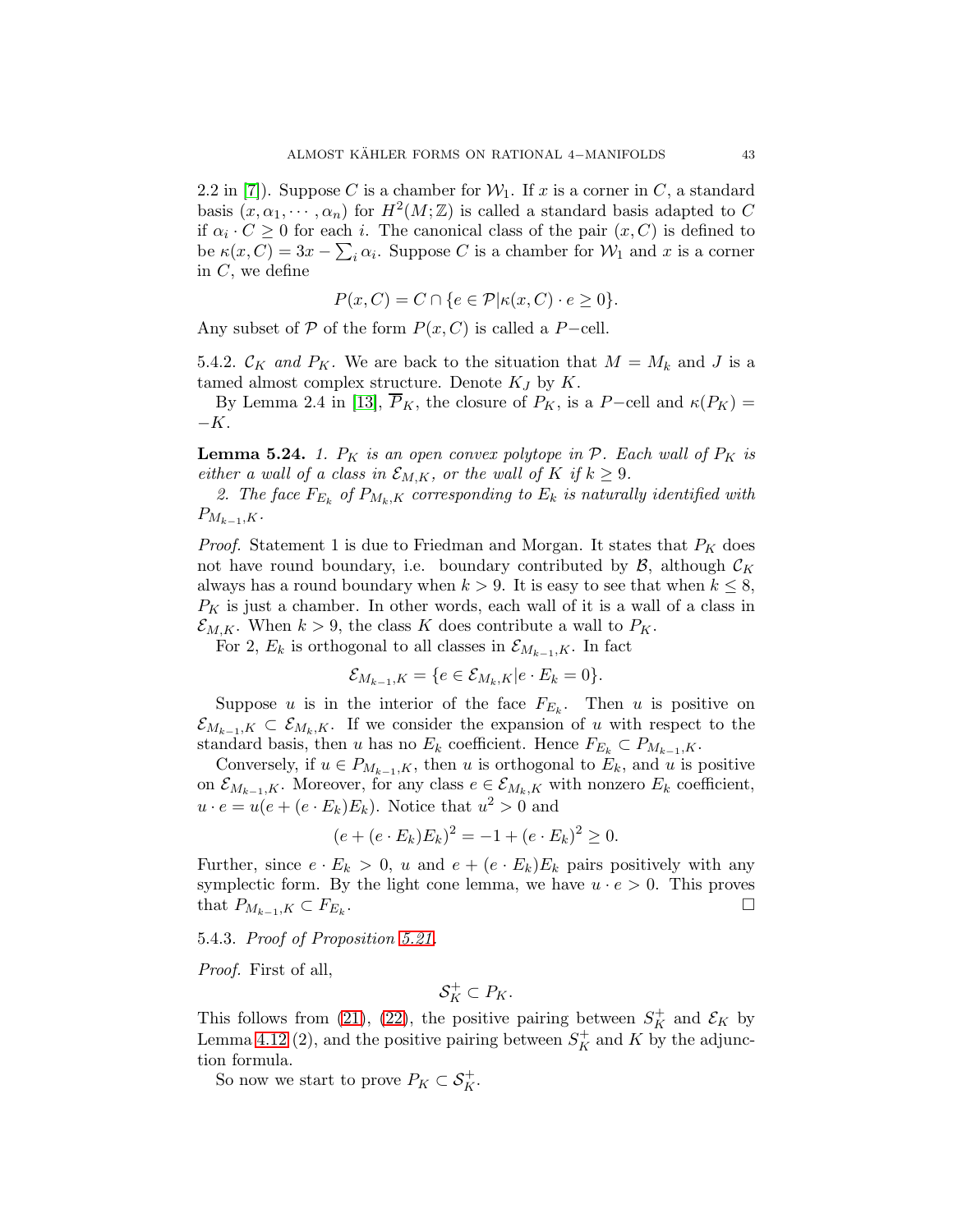For  $k = 1$ , it is clear and is essentially contained in the proof of Theorem [1.5.](#page-3-2)

For  $2 \leq k \leq 8$ , we do induction. Suppose we have done the case when  $k < l \leq 8$ , we want to argue that for  $M_l = \mathbb{CP}^2 \# l\overline{\mathbb{CP}^2}, \, \mathcal{S}_K^+ = P_K.$ 

In this case, by Lemma [5.24](#page-42-0) (1),  $P_K$  is an open polytope with each face of the boundary a wall of a class in  $\mathcal{E}_{M_l,K}$ . Hence e could be written as a finite combination  $\sum_{i=1}^{q} a_i e_i$  with  $e_i$  in a boundary face and  $a_i > 0$ . Notice each boundary face  $F_{E'_i}$  (with  $E'_i \in \mathcal{E}_{M_l,K}$ ) of  $P_{M_l,K}$  corresponds to  $P_{M_{l-1},K}$  by Lemma [5.24](#page-42-0) (2). Then by induction assumption, each  $e_i \in \mathcal{S}_{M_{l-1},K}^+$ . Hence  $e \in \mathcal{S}_K^+$  as well by definition.

When  $k \geq 9$ , we still do induction. However, in this situation,  $P_K$  does have a wall contributed by the class  $-K$ .

Consider a class of the form  $V_a = aH - \sum_{i=1}^{l} E_i$ . Given  $e \in P_K$ , we can find  $a < 3$  such that  $e \cdot (aH - \sum E_i) = 0$ . This is because  $V_3 = -K$  pairs positively with e, and when  $a = 0$ ,  $V_0$  pairs negatively with e.

Notice that  $V_a \cdot V_3 < V_3 \cdot V_3 \leq 0$ , so the hypersurface of  $V_a$  does not intersect the wall of  $-K$ . Choose a generic line L in this hypersurface such that  $e \in L$  and L intersects the polytope inside the interior of the boundary faces  $F_1, F_2$  at  $e_1$  and  $e_2$ .

Then  $e = a_1 e_1 + a_2 e_2$  with  $a_i > 0$ . Each class  $e_i$  lies in the interior of the face  $F_i$ , which corresponds to  $P_{M_{l-1},K}$  by Lemma [5.24](#page-42-0) (2). By induction assumption,  $e_i \in \mathcal{S}_K^+$ . This finishes the proof.  $\Box$ 

<span id="page-43-0"></span>5.5. Remark on the connection with Kodaira embedding. Finally we would like to provide a heuristic comparison of the genus zero subvarietycurrent-form construction with the Kodaira embedding theorem.

Unlike linear systems in algebraic geometry, the moduli spaces of pseudoholomorphic subvarieties generally have no natural linear structure. In algebraic geometry, we obtain a linear system of divisors from the vector space of sections of a holomorphic line bundle. For almost complex structures, there is no such direct global correspondence. In general, only locally there are some traces of linearity. Via the implicit function theorem, Taubes in [\[29\]](#page-45-6) uses the linear structure on the kernel of the normal operator  $D<sub>C</sub>$  to linearize the moduli space near a subvariety  $C$ . Another instance is that, inside a very small ball, subvarieties behave like lines in the standard  $\mathbb{C}^2$ (Lemma [2.10\)](#page-9-2).

However, it strikes us again and again that the moduli spaces of genus zero pseudo-holomorphic subvarieties possess local as well as semi-global linearity properties. Notably, in Proposition [4.9](#page-22-2) we show that there are plenty of pencils of genus zero subvarieties in a big J−nef class e. To find a pencil, we usually fix  $e \cdot e$  points suitably, then look at the local or global moduli space passing through these points. We are thus led to the following global question.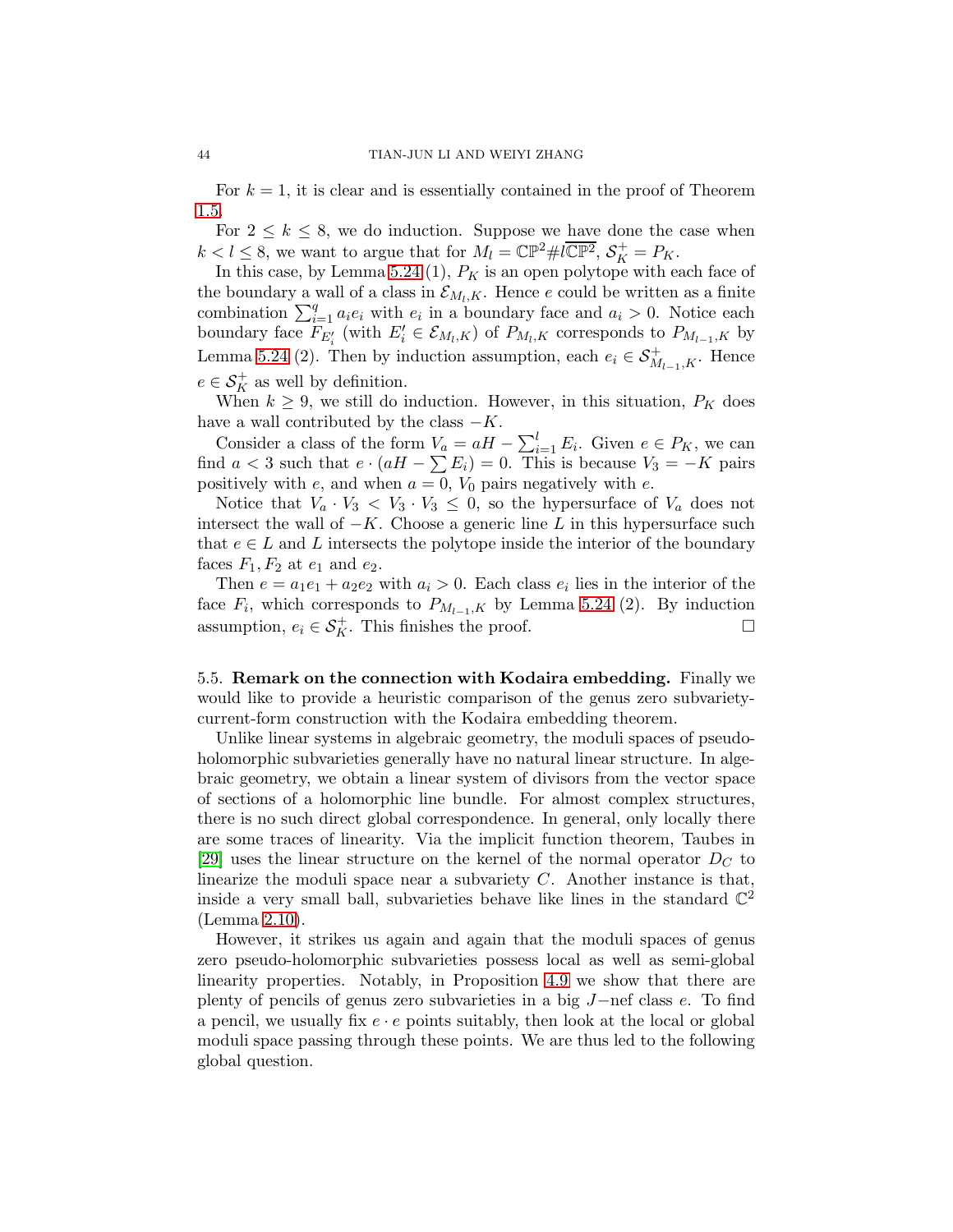<span id="page-44-15"></span>Question 5.25. Suppose J is a tamed almost complex structure on a rational manifold, and e is represented by a smooth J−holomorphic genus zero subvariety. Does  $\mathcal{M}_e$  have the structure of a complex projective space of dimension  $e \cdot e + 1$ ?

In fact, this has a positive answer when  $e \cdot e \leq 0$ , and when e is the line class of  $\mathbb{CP}^2$ . If we can answer positively Question [5.25](#page-44-15) in general, it is tempting to further link the construction of an almost Kähler form via genus zero subvarieties on a rational manifold to the construction of a Kähler form on a Hodge manifold via Kodaira embedding. Given a J−ample class  $e$  in  $S_{K_J}$ , when J is integrable and hence Kähler, holomorphic sections of L provide a holomorphic embedding  $\tau_L : M \to \mathbb{CP}^N$ , where L is line bundle corresponding to the class e and  $N = h^0(L) - 1 = e \cdot e + 1$ . The pullback  $\tau_L^* \omega_{FS}$  of the standard Fubini-Study form gives us a Kähler form in the class e. When J is not integrable, one could heuristically think that the family of J−tamed forms with dominating J−invariant part in the construction come from a family of embeddings  $\tau_e(\epsilon) : M \to \mathcal{M}_e = \mathbb{CP}^N$ , which are close to being holomorphic.

#### <span id="page-44-0"></span>**REFERENCES**

- <span id="page-44-8"></span>[1] J. Barraud, Nodal symplectic spheres in  $\mathbb{CP}^2$  with positive self-intersection, Internat. Math. Res. Notices 1999, no. 9, 495–508.
- <span id="page-44-3"></span>[2] R. L. Bryant, Submanifolds and special structures on the octonians, J. Differential Geom. 17 (1982), no. 2, 185–232.
- <span id="page-44-14"></span>[3] O. Buse, Negative inflation and stability in symplectomorphism groups of ruled surfaces, Journal of Symplectic Geometry, Vol. 9, No. 2, 1–14, 2011.
- <span id="page-44-1"></span>[4] S. K. Donaldson, Two-forms on four-manifolds and elliptic equations, Inspired by S. S. Chern, 153–172, Nankai Tracts Math., 11, World Sci. Publ., Hackensack, NJ, 2006.
- [5] T. Draghici, T.J. Li, W. Zhang, Symplectic forms and cohomology decomposition of almost complex 4-manifolds, Int. Math. Res. Not. IMRN 2010, no. 1, 1–17.
- <span id="page-44-5"></span>[6] T. Draghici, T.J. Li, W. Zhang, On the anti-invariant cohomology of almost complex 4-manifolds, Q. J. Math. 64 (2013), no. 1, 83–111.
- <span id="page-44-13"></span>[7] R. Friedman, J. Morgan, On the diffeomorphism types of certain algebraic surfaces. I, J. Diff. Geom. 27(1988), 297–369.
- <span id="page-44-12"></span>[8] R.E. Gompf, Locally holomorphic maps yield symplectic structures, Comm. Anal. Geom. 13 (2005), no. 3, 511–525.
- <span id="page-44-4"></span>[9] M. Gromov, Pseudoholomorphic curves in symplectic manifolds, Invent. Math. 82 (1985), no. 2, 307–347.
- <span id="page-44-6"></span>[10] H. Hofer, V. Lizan, and J.-C. Sikorav, On genericity for holomorphic curves in fourdimensional almost-complex manifolds, J. Geom. Anal. 7 (1997), no. 1, 149–159.
- <span id="page-44-7"></span>[11] S. Ivashkovich and V. Shevchishin, Structure of the moduli space in a neighborhood of a cusp-curve and meromorphic hulls, Invent. Math. 136 (1999), no. 3, 571–602.
- <span id="page-44-2"></span>[12] M. Lejmi, Strictly nearly Kähler 6−manifolds are not compatible with symplectic forms, C. R. Math. Acad. Sci. Paris 343 (2006), no. 11-12, 759–762.
- <span id="page-44-11"></span>[13] B.-H. Li, T.J. Li, Symplectic genus, minimal genus and diffeomorphisms, Asian J. Math. 6 (2002), no. 1, 123–144.
- <span id="page-44-10"></span>[14] T.J. Li, Smoothly embedded spheres in symplectic 4−manifolds, Proc. Amer. Math. Soc. 127 (1999), 609–613.
- <span id="page-44-9"></span>[15] T.J. Li, A.-K. Liu, General wall crossing formula, Math. Res. Lett. 2 (1995), no. 6, 797–810.